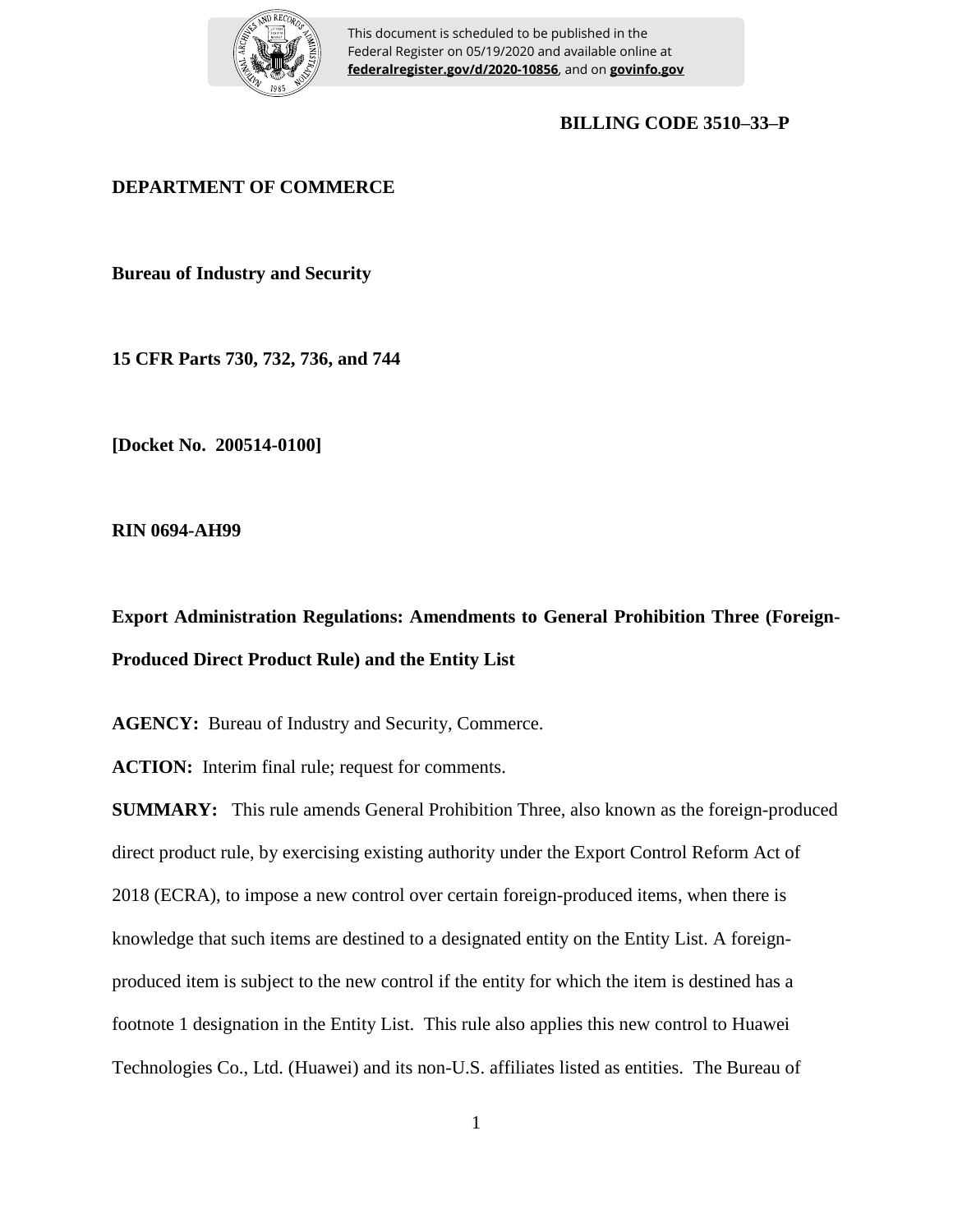Industry and Security (BIS) is requesting comments on the impact of this rule.

**DATES***: Effective date*: This rule is effective May 15, 2020.

*Comment date*: Submit comments on or before July 14, 2020.

**ADDRESSES:** You may submit comments, identified by docket number BIS 2020-0011 or RIN 0694-AH99, through the Federal eRulemaking Portal: http://www.regulations.gov. Follow the instructions for submitting comments.

All filers using the portal should use the name of the person or entity submitting comments as the name of their files, in accordance with the instructions below. Anyone submitting business confidential information should clearly identify the business confidential portion at the time of submission, file a statement justifying nondisclosure and referencing the specific legal authority claimed, and provide a non-confidential version of the submission.

For comments submitted electronically containing business confidential information, the file name of the business confidential version should begin with the characters "BC." Any page containing business confidential information must be clearly marked "BUSINESS CONFIDENTIAL" on the top of that page. The corresponding non-confidential version of those comments must be clearly marked "PUBLIC." The file name of the non-confidential version should begin with the character ''P." The "BC" and "P" should be followed by the name of the person or entity submitting the comments or rebuttal comments. All filers should name their files using the name of the person or entity submitting the comments. Any submissions with file names that do not begin with a "BC" or "P" will be assumed to be public and will be made publicly available through http://www.regulations.gov .

**FOR FURTHER INFORMATION CONTACT:** Sharron Cook, Senior Export Policy Analyst, Regulatory Policy Division, Office of Exporter Services, Bureau of Industry and Security,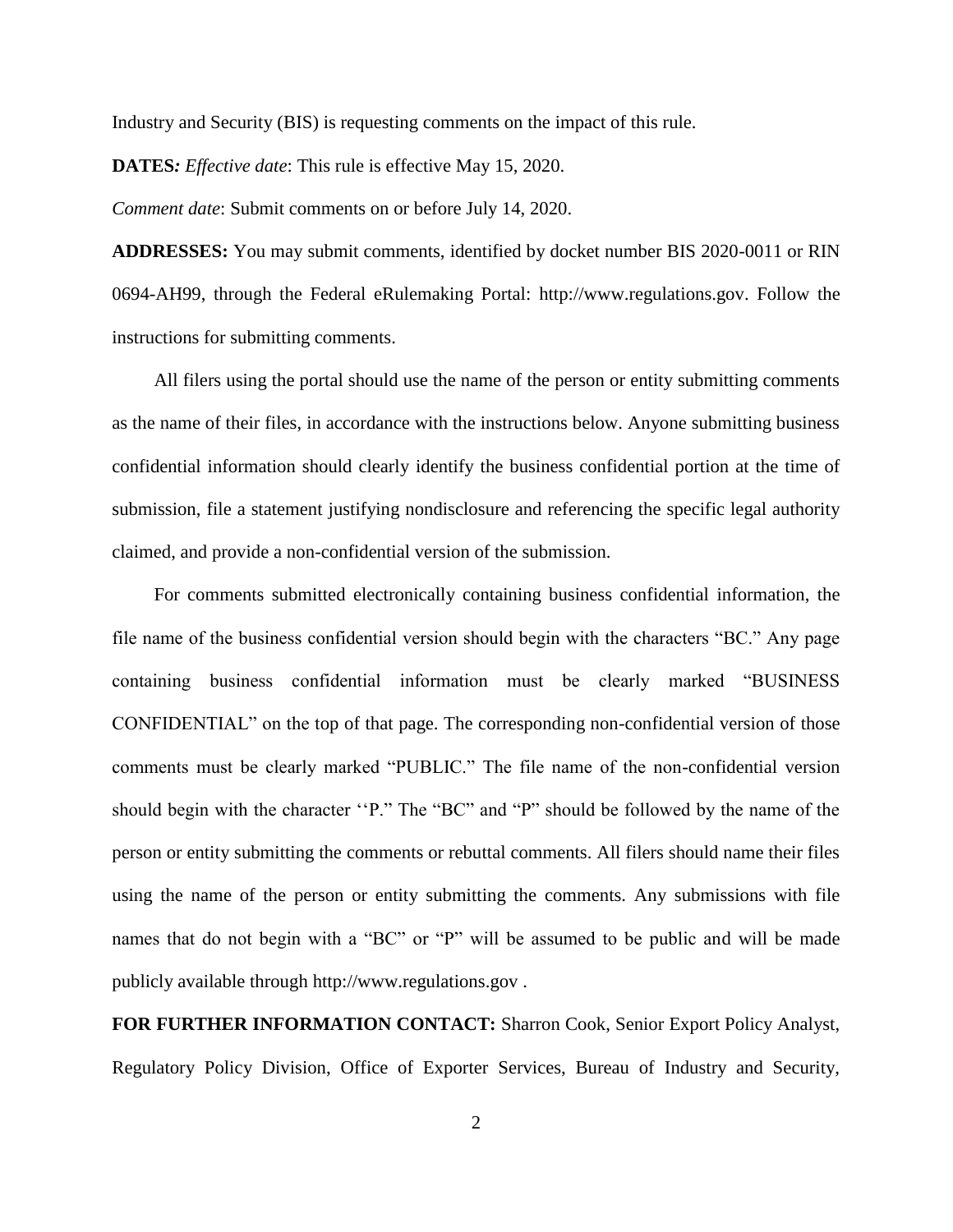Department of Commerce, Phone: (949) 660-0144 or (408) 998-8806 or e-mail your inquiry to: ECDOEXS@bis.doc.gov.

#### **SUPPLEMENTARY INFORMATION:**

#### **Background**

"Subject to the EAR" is a term used in the Export Administration Regulations (15 CFR parts 730 through 774) (EAR) to describe those items and activities over which BIS exercises regulatory jurisdiction under the EAR. All U.S.-origin items, wherever located, may be subject to the EAR. In addition, foreign-produced items are subject to the EAR (1) if they contain a certain percentage of controlled U.S.-origin content (the *de minimis* rules, see § 734.4 of the EAR), or (2) if the foreign-produced item is subject to  $\S$  736.2(b)(3) of the EAR (the foreignproduced direct product rule). Section 736.2(b) of the EAR includes ten general prohibitions that describe certain exports, reexports, transfers (in-country), and other conduct, subject to the EAR. General Prohibition Three of § 736.2(b) continues to apply to foreign-produced items controlled for national security reasons, 9x515 items, or "600 series" items and has three criteria: the reason for control or classification of the U.S. "technology" or "software"; the foreign-produced item's reason for control or classification; and the destination country of the foreign-produced item, under paragraphs  $\S 736.2(b)(3)(i)$  through (iv).

# **Applicability of General Prohibition Three to Huawei and its non-U.S. Affiliates on the Entity List**

The new rule maintains the scope and criteria of General Prohibition Three and exercises existing authority under ECRA (50 U.S.C. 4801-4852) by imposing a new control through new § 736.2(b)(3)(vi). This new control applies to foreign-produced items based on the following two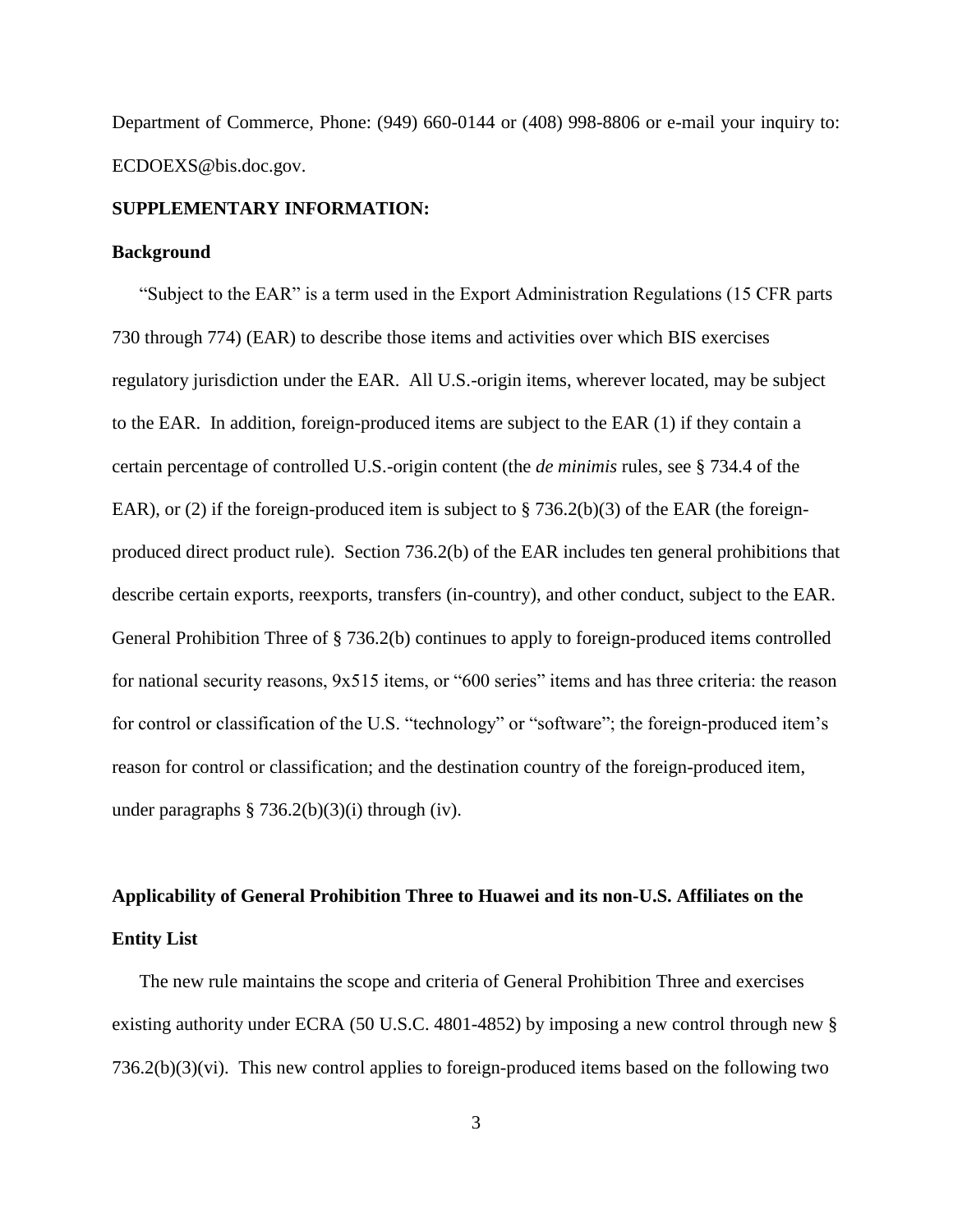criteria: (1) the reason for control or classification of the U.S. "technology" or "software"; and (2) when there is knowledge that the foreign-produced item is destined to a designated entity listed on the Entity List under Supplement No. 4 to Part 744. Whether a foreign-produced item is subject to the new control under paragraph  $(b)(3)(vi)$  will be set forth in the Entity List of the entity for which the item is destined in Supplement No. 4 to Part 744.

This rule creates a footnote 1 to Supplement No. 4 to Part 744 of the EAR (Entity List) that, when added to an entity on the Entity List, imposes a control on the direct product of "technology" or "software" subject to the EAR, and specified in Export Control Classification Numbers (ECCN) 3E001, 3E002, 3E003, 4E001, 5E001, 3D001, 4D001, or 5D001; "technology" subject to the EAR and specified in ECCN 3E991, 4E992, 4E993, or 5E991; or "software" subject to the EAR and specified in ECCN 3D991, 4D993, 4D994, or 5D991 of the Commerce Control List (CCL) in Supplement No. 1 to part 774 of the EAR produced or developed by an entity with a footnote 1 designation on the Entity List. For example, if an entity with a footnote 1 designation on the Entity List produces or develops an integrated circuit design utilizing specified Category 3, 4 or 5 "technology" or "software" such as Electronic Design Automation software, whether the "technology" or "software" is U.S.-origin or foreign-produced and made subject to the EAR pursuant to the *de minimis* or foreign-produced direct product rule, that foreign-produced integrated circuit design is subject to the EAR.

Footnote 1 of the Entity List also applies a control to any foreign-produced item (1) that is the direct product of a plant or major component of a plant located outside the United States when the plant or major component of a plant itself is a direct product of U.S.-origin "technology" or "software" specified in Export Control Classification Number (ECCN) 3E001, 3E002, 3E003, 4E001, 5E001, 3D001, 4D001, or 5D001; U.S.-origin "technology" specified in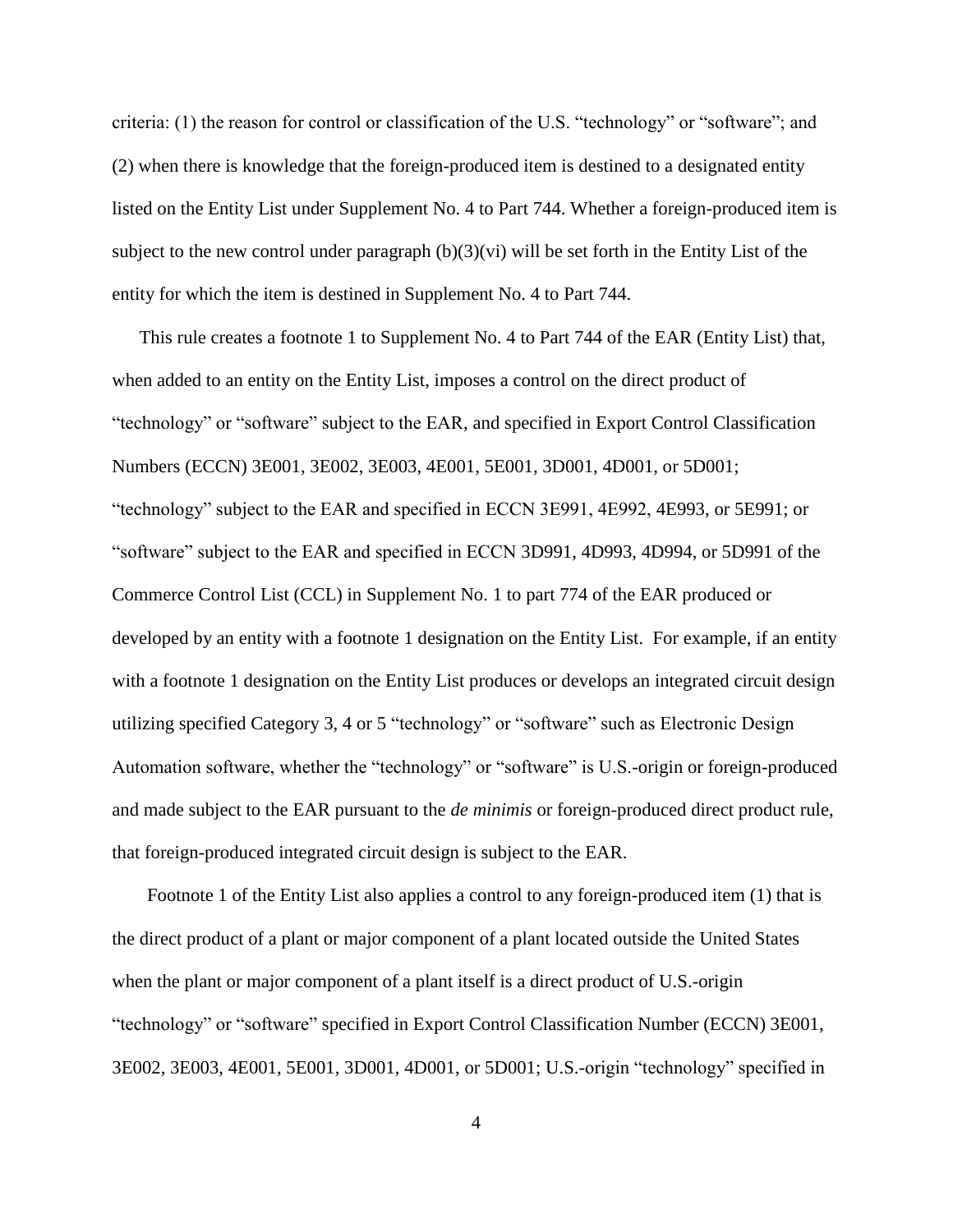ECCNs 3E991, 4E992, 4E993, or 5E991; or U.S.-origin "software" specified in ECCNs 3D991, 4D993, 4D994, or 5D991; and (2) such item is a direct product of "software" or "technology" produced or developed by an entity with a footnote 1 designation on the Entity List.

For purposes of this control, a note to paragraph  $(b)(1)$  of footnote 1 in Supplement No. 4 to Part 744 of the EAR clarifies that a major component of a plant located outside the United States means equipment that is essential to the "production" of an item to meet the specifications of any design produced or developed by designated entities, including testing equipment. For example, if a foreign company produces integrated circuits outside the United States in a foundry containing U.S.-origin or foreign-produced equipment (which itself is a direct product of U.S. origin "technology" or "software" in specified Category 3, 4, or 5 ECCNs) that is essential to the "production" of the integrated circuit to meet the specifications of their design, including testing equipment (i.e., a major component of a plant), and the design for the integrated circuit was produced or developed from "software" or "technology" by an entity specified in footnote 1 to the Entity List, whether or not such design is subject to the EAR, then that foreign-produced integrated circuit is subject to the EAR.

On May 16, 2019, Huawei and sixty-eight of its non-U.S. affiliates were added to the Entity List, Supplement No. 4 to part 744 of the EAR (84 FR 22961, May 21, 2019). On August 19, 2019, BIS added forty-six additional non-U.S. affiliates of Huawei to the Entity List (84 FR 43493, August 21.2019). Huawei and its U.S. affiliates were added to the Entity List because they pose a significant risk of involvement in activities contrary to the national security or foreign policy interests of the United States.

This rule amends General Prohibition Three (foreign-produced direct product rule) by adding § 736.2(b)(3)(vi) to address specific national security and foreign policy concerns. The paragraph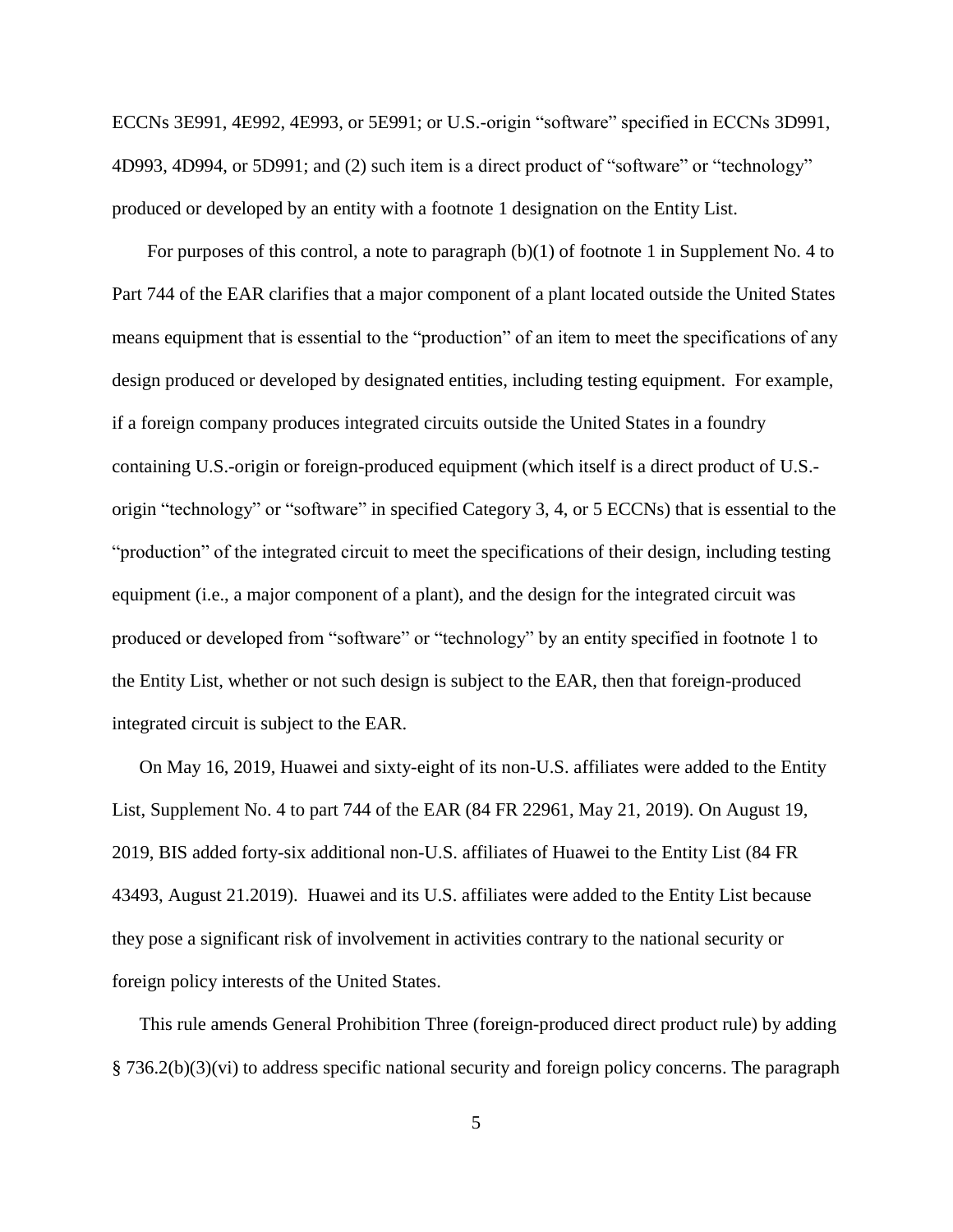prohibits the reexport, export from abroad, or transfer (in-country) without a license, of certain foreign-produced items when there is knowledge that the item is destined to an entity with a footnote 1 designation on the Entity List..

This new rule is warranted to promote the national security and foreign policy interests of the United States, consistent with the mandate of ECRA.

#### **Conforming Change for Huawei and its Non-U.S. affiliates Listed on the Entity List**

This interim final rule revises ninety-three entries, which list Huawei and its 114 non-U.S. affiliates, on the Entity List. Specifically, BIS is modifying the existing ninety-three entries for Huawei and its 114 non-U.S. affiliates by changing the text in the Licensing Requirement column for these entries from "For all Items subject to the EAR (See § 744.11 of the EAR)." to "For all items subject to the EAR. (See §§ 736.2(b)(3)(vi)<sup>1</sup> and 744.11 of the EAR.)".

#### **Request for comments**

BIS welcomes comments on the impact of this rule. Instructions for the submission of comments, including comments that contain business confidential information, are found in the 'Addresses' section of this final rule.

#### **Savings Clause**

Shipments of foreign-produced items identified in paragraph (a) to footnote 1 in Supplement No. 4 of Part 744 of the EAR that are subject to  $\S$  736.2(b)(3)(vi) that are now subject to the EAR and require a license that were on dock for loading, on lighter, laden aboard an exporting or transferring carrier, or en route aboard a carrier to a port of export or to the consignee/end-user,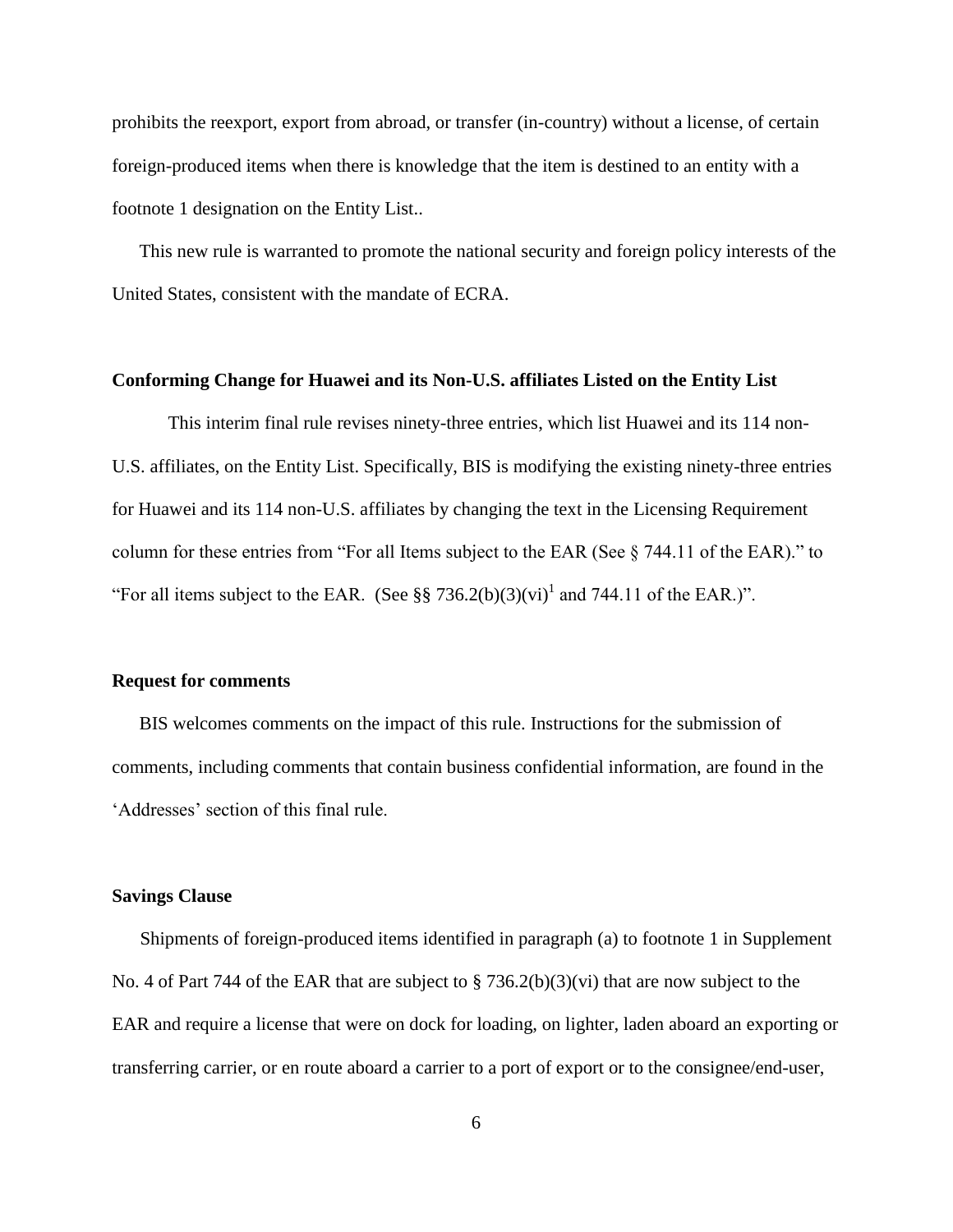on May 15, 2020, pursuant to actual orders for exports, reexports and transfers (in-country) to a foreign destination or to the consignee/end-user, may proceed to that destination under the previous license exception eligibility or without a license.

Shipments of foreign-produced items identified in paragraph (b) to footnote 1 in Supplement No. 4 of Part 744 of the EAR that are subject to  $\S$  736.2(b)(3)(vi) and started "production" prior to May 15, 2020, are not subject to  $\S 736.2(b)(3)(vi)$  of the EAR and may proceed as not being subject to the EAR, if applicable, or under the previous license exception eligibility or without a license so long as they have been exported, reexported or transferred (incountry) before September 14, 2020. Any such items not exported from abroad, reexported or transferred (in-country) before midnight on September 14, 2020, will be subject to § 736.2(b)(3)(vi) of the EAR and require a license in accordance with this interim final rule and other provisions of the EAR.

#### **Export Control Reform Act of 2018**

On August 13, 2018, the President signed into law the John S. McCain National Defense Authorization Act for Fiscal Year 2019, which included ECRA. ECRA provides the legal basis for BIS's principal authorities and serves as the authority under which BIS issues this rule. As set forth in Section 1768 of ECRA, all delegations, rules, regulations, orders, determinations, licenses, or other forms of administrative action that were made, issued, conducted, or allowed to become effective under the Export Administration Act of 1979 (previously, 50 U.S.C. 4601 et seq.) (as in effect prior to August 13, 2018 and as continued in effect pursuant to the International Emergency Economic Powers Act (50 U.S.C. 1701 et seq.)) or the Export Administration Regulations, and were in effect as of August 13, 2018, shall continue in effect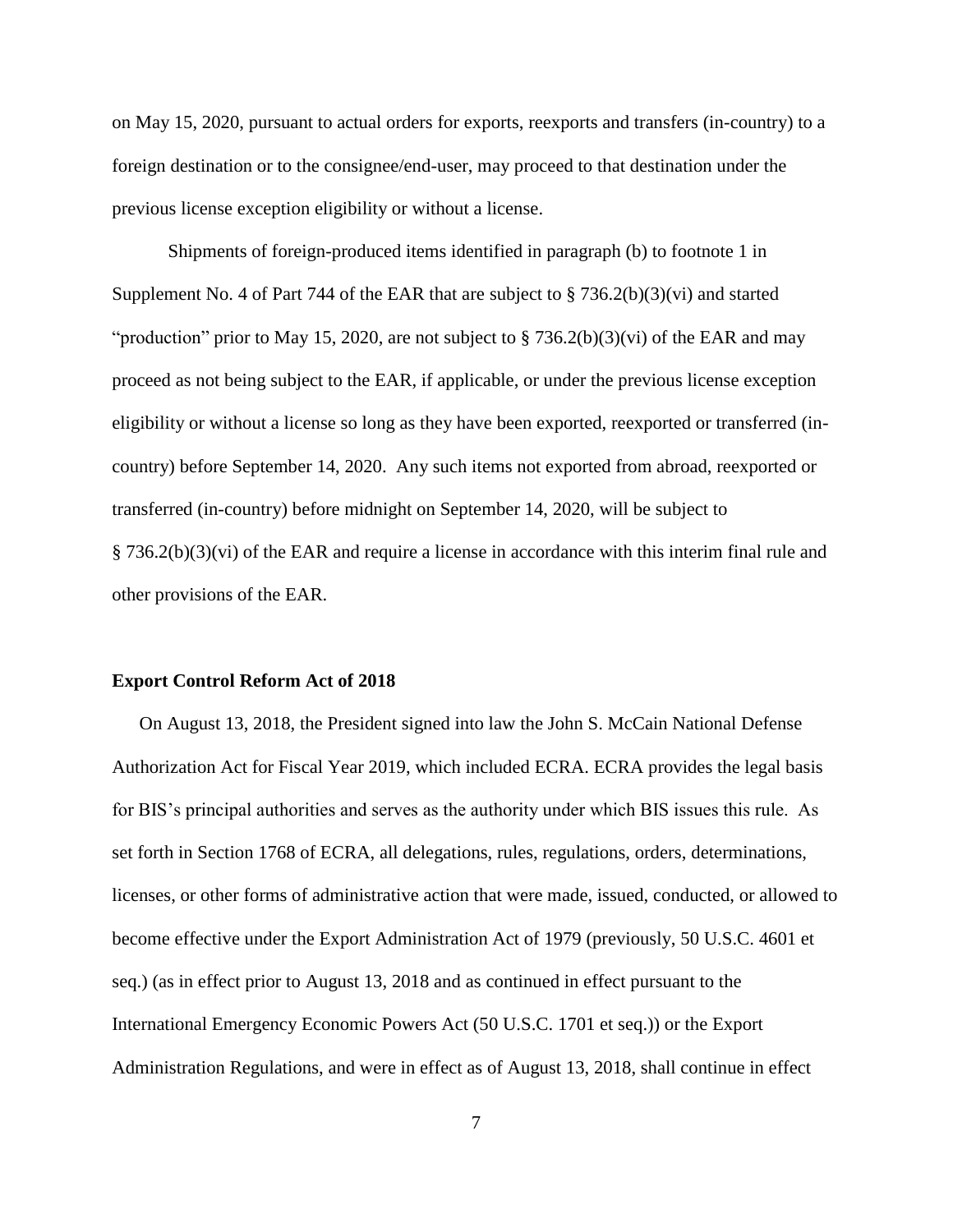according to their terms until modified, superseded, set aside, or revoked under the authority of ECRA.

#### **Rulemaking Requirements**

1. Executive Orders 13563 and 12866 direct agencies to assess all costs and benefits of available regulatory alternatives and, if regulation is necessary, to select regulatory approaches that maximize net benefits (including potential economic, environmental, public health and safety effects, distributive impacts, and equity). Executive Order 13563 emphasizes the importance of quantifying both costs and benefits, of reducing costs, of harmonizing rules, and of promoting flexibility. This final rule has been designated a "significant regulatory action," although not economically significant, under section 3(f) of Executive Order 12866. Although this rule is a significant regulatory action, it is a regulation where the analysis demonstrates that the primary, direct benefit is national security and is, thus, exempt from the provisions of Executive Order 13771.

2. Notwithstanding any other provision of law, no person is required to respond to or be subject to a penalty for failure to comply with a collection of information, subject to the requirements of the Paperwork Reduction Act of 1995 (44 U.S.C. 3501 et seq.) (PRA), unless that collection of information displays a currently valid Office of Management and Budget (OMB) Control Number. This final regulation involves a collection currently approved by OMB under BIS control number 0694-0088, Simplified Network Application Processing System which includes, among other things, license applications, and carries a burden estimate of 42.5 minutes for a manual or electronic submission for a total burden estimate of 31,878 hours. Total burden hours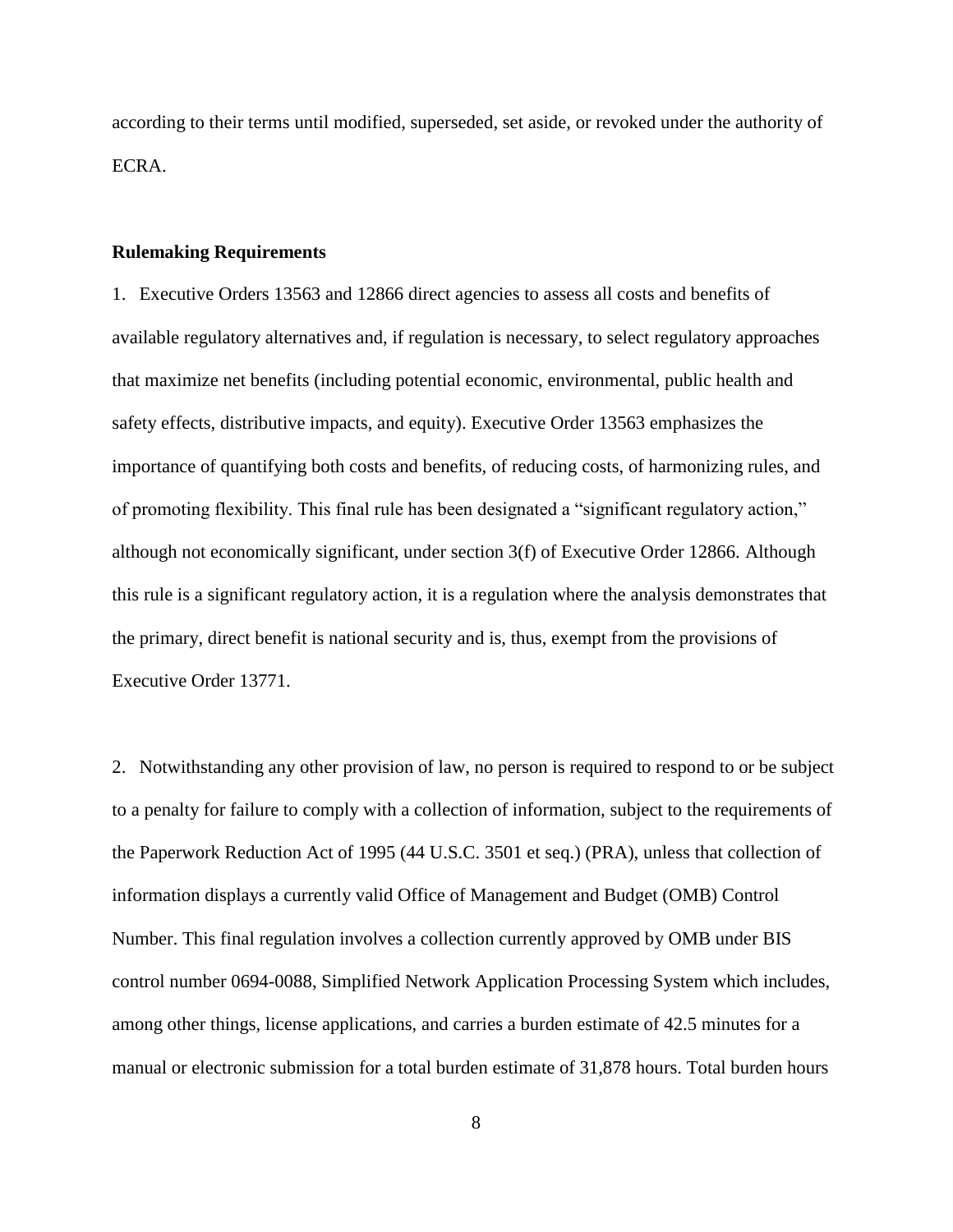associated with the PRA and OMB control number 0694–0088 are expected to minimally increase and have a limited impact on the existing estimates as a result of this rule.

3. This rule does not contain policies with Federalism implications as that term is defined in Executive Order 13132.

4. Pursuant to section 1762 of ECRA, this action is exempt from the Administrative Procedure Act (5 U.S.C. 553) requirements, including prior notice and the opportunity for public comment.

5. Because a notice of proposed rulemaking and an opportunity for public comment are not required to be given for this rule by 5 U.S.C. 553, or by any other law, the analytical requirements of the Regulatory Flexibility Act, 5 U.S.C. 601, et seq., are not applicable. Accordingly, no regulatory flexibility analysis is required, and none has been prepared.

#### **List of Subjects**

## **15 CFR Part 730**

Administrative practice and procedure, Advisory committees, Exports, Reporting and recordkeeping requirements, Strategic and critical materials

#### **15 CFR Part 732**

Administrative practice and procedure, Exports, Reporting and recordkeeping requirements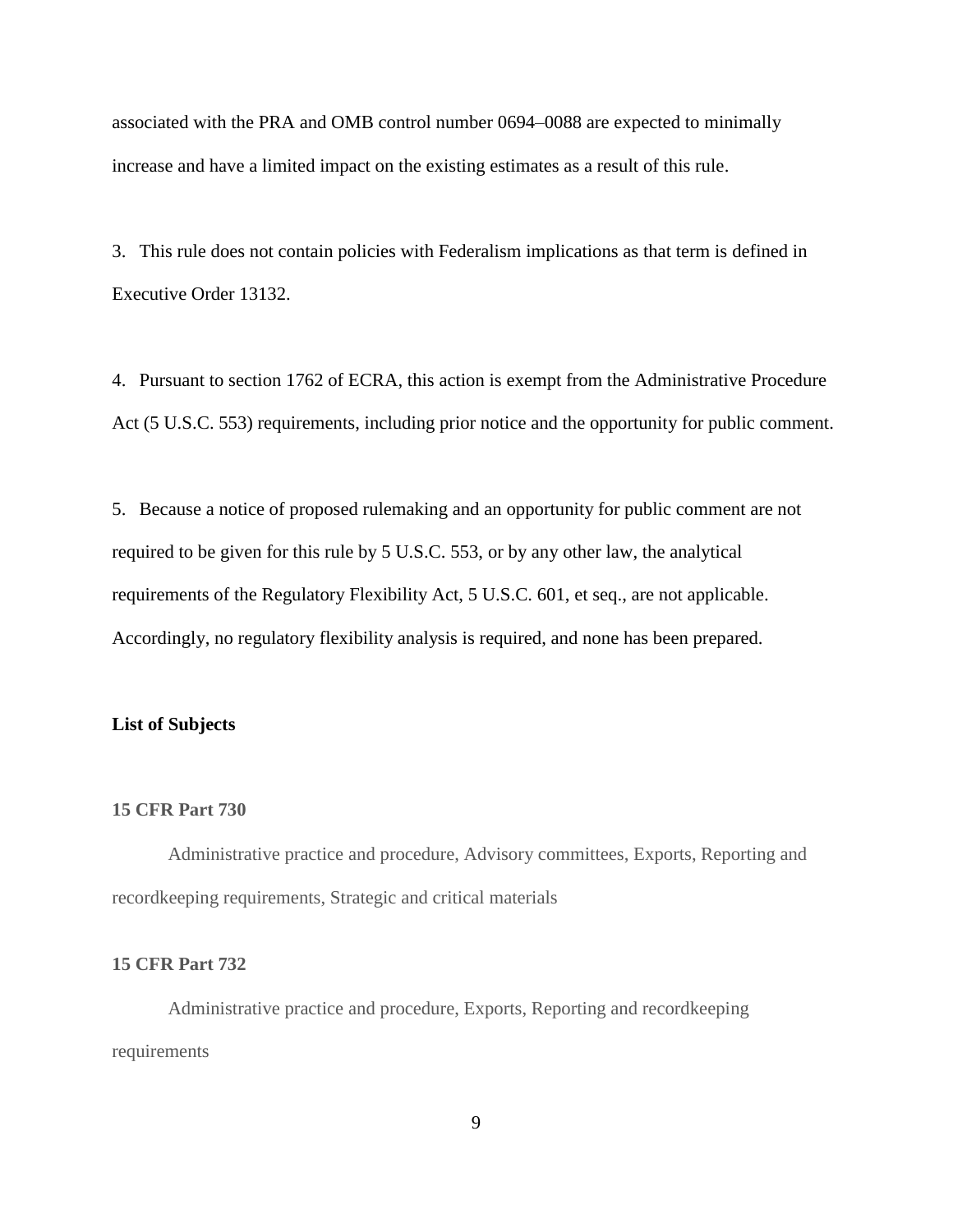#### **15 CFR Part 736**

General Prohibitions

#### **15 CFR Part 744**

Exports, Reporting and recordkeeping requirements, Terrorism

 Accordingly, parts 730, 732, 736, and 744 of the Export Administration Regulations (15 CFR parts 730 through 774) are amended as follows:

# **PART 730—[AMENDED]**

1. The authority citation for part 730 is revised to read as follows:

**Authority**: 50 U.S.C. 4801-4852; 50 U.S.C. 4601 et seq.; 50 U.S.C. 1701 et seq.; 10 U.S.C. 8720; 10 U.S.C. 8730(e); 22 U.S.C. 287c; 22 U.S.C. 2151 note; 22 U.S.C. 3201 et seq.; 22 U.S.C. 6004; 42 U.S.C. 2139a; 15 U.S.C. 1824; 50 U.S.C. 4305; 22 U.S.C. 7201 et seq.; 22 U.S.C. 7210; E.O. 11912, 41 FR 15825, 3 CFR, 1976 Comp., p. 114; E.O. 12002, 42 FR 35623, 3 CFR, 1977 Comp., p. 133; E.O. 12058, 43 FR 20947, 3 CFR, 1978 Comp., p. 179; E.O. 12214, 45 FR 29783, 3 CFR, 1980 Comp., p. 256; E.O. 12851, 58 FR 33181, 3 CFR, 1993 Comp., p. 608; E.O. 12854, 58 FR 36587, 3 CFR, 1993 Comp., p. 179; E.O. 12918, 59 FR 28205, 3 CFR, 1994 Comp., p. 899; E.O. 12938, 59 FR 59099, 3 CFR, 1994 Comp., p. 950; E.O. 12981, 60 FR 62981, 3 CFR, 1995 Comp., p. 419; E.O. 13020, 61 FR 54079, 3 CFR, 1996 Comp., p. 219; E.O. 13026, 61 FR 58767, 3 CFR, 1996 Comp., p. 228; E.O. 13222, 66 FR 44025, 3 CFR, 2001 Comp., p. 783; E.O. 13224, 66 FR 49079, 3 CFR, 2001 Comp., p. 786; E.O. 13338, 69 FR 26751, 3 CFR, 2004 Comp., p 168; E.O. 13637, 78 FR 16129, 3 CFR, 2014 Comp., p. 223;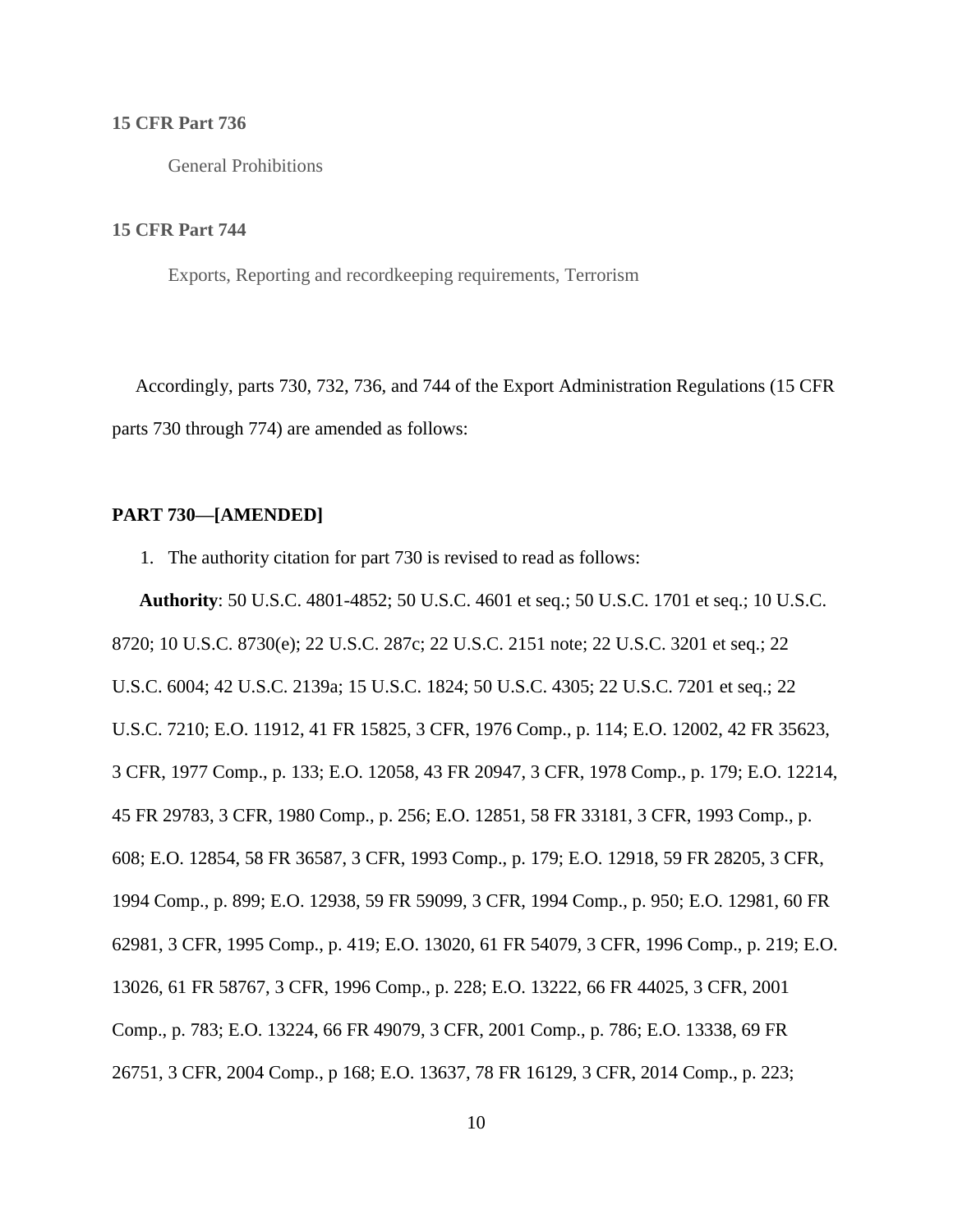Notice of September 19, 2019, 83 FR 47799 (September 20, 2019); Notice of November 12, 2019, 84 FR 61817 (November 13, 2019); Notice of May 8, 2019, 84 FR 20537 (May 10, 2019).

2. Section 730.5 is amended by revising paragraph (b) to read as follows:

# **§ 730.5 Coverage of more than exports.**

**\*\*\*\*\***

(b) *Foreign products.* In some cases, exports from abroad, reexports or transfers (incountry) of items produced outside of the United States are subject to the EAR when they contain more than the *de minimis* amount of controlled U.S.-origin content as specified in § 734.4 of the EAR or when they are the direct product of specified "technology," "software," or a "plant or major component of a plant" as specified in  $\S 736.2(b)(3)$  of the EAR. \*\*\*\*\*

## **PART 732—[AMENDED]**

3. The authority citation for part 732 is revised to read as follows:

**Authority**: 50 U.S.C. 4801-4852; 50 U.S.C. 4601 et seq.; 50 U.S.C. 1701 et seq.; E.O. 13026, 61 FR 58767, 3 CFR, 1996 Comp., p. 228; E.O. 13222, 66 FR 44025, 3 CFR, 2001 Comp., p. 783.

4. Section 732.3 is amended by revising paragraph (f) to read as follows:

#### **§ 732.3 Steps regarding the ten general prohibitions.**

\*\*\*\*\*

(f) *Step 11: Foreign-produced direct product rule—General Prohibition Three.* Foreignproduced items located outside the U.S. that are the direct product of "technology" or "software"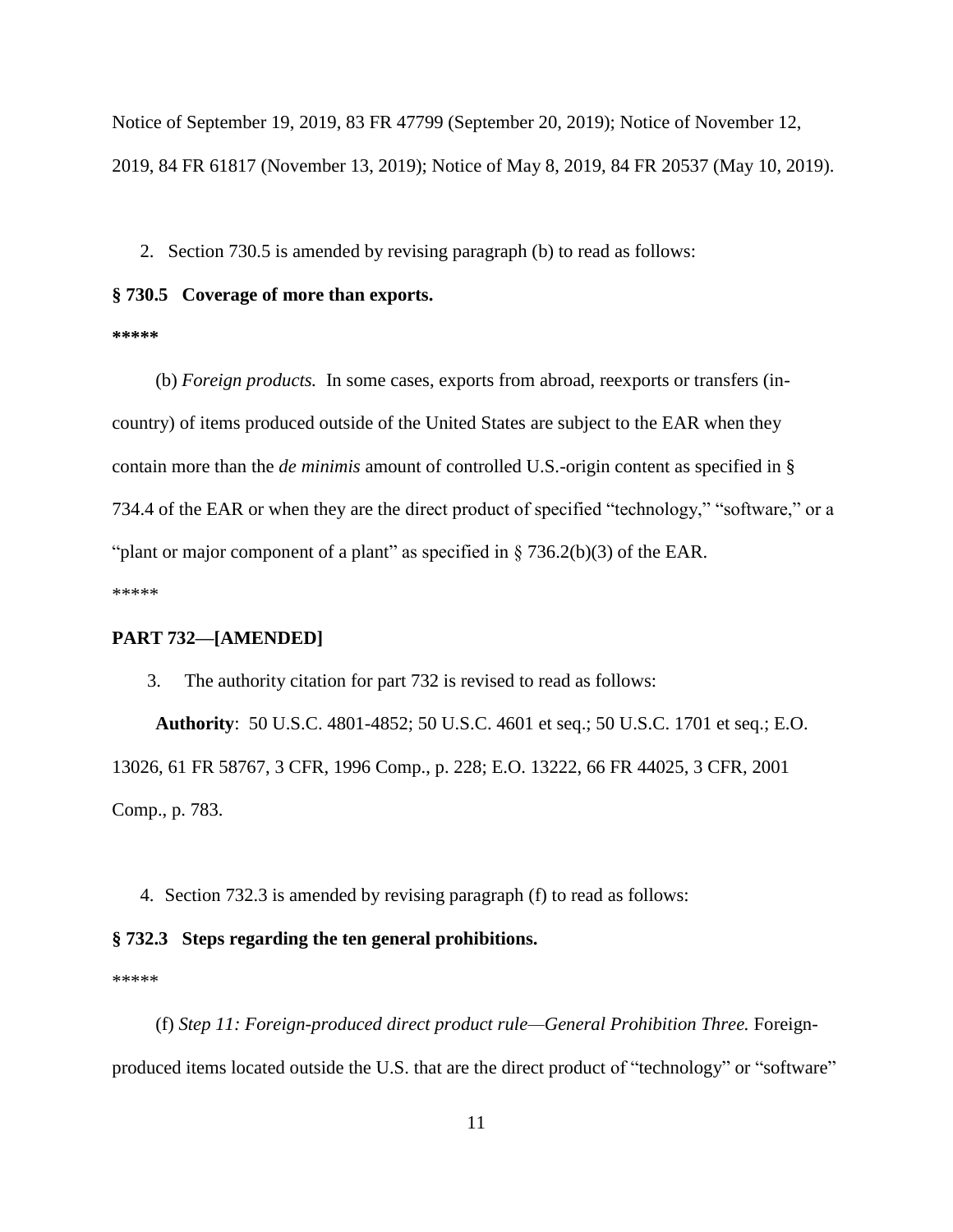subject to the EAR or produced by a plant or major component of a plant located outside the United States that is a direct product of U.S.-origin "technology" or "software" subject to the EAR, whether made in the U.S. or a foreign country, may be subject to the EAR if they meet the conditions of General Prohibition Three in §736.2(b)(3). Direct products that are subject to the EAR may require a license to be exported from abroad, transferred (in-country), or reexported to specified countries or end users. If your foreign item meets the conditions of the foreignproduced direct product rule (General Prohibition Three), then your export from abroad, transfer (in-country), or reexport is subject to the EAR. You should next consider the steps regarding all other general prohibitions, license exceptions, and other requirements. If your item does not meet the conditions of General Prohibition Three, then your export from abroad, transfer (in-country), or reexport is not subject to the EAR. You have completed the steps necessary to determine whether your transaction is subject to the EAR, and you may skip the remaining steps. \*\*\*\*\*

## **PART 736—[AMENDED]**

5. The authority citation for part 736 is revised to read as follows:

**Authority:** 50 U.S.C. 4801-4852; 50 U.S.C. 4601 *et seq.*; 50 U.S.C. 1701 *et seq.*; E.O. 12938, 59 FR 59099, 3 CFR, 1994 Comp., p. 950; E.O. 13020, 61 FR 54079, 3 CFR, 1996 Comp., p. 219; E.O. 13026, 61 FR 58767, 3 CFR, 1996 Comp., p. 228; E.O. 13222, 66 FR 44025, 3 CFR, 2001 Comp., p. 783; E.O. 13338, 69 FR 26751, 3 CFR, 2004 Comp., p. 168; Notice of November 12, 2019, 84 FR 61817 (November 13, 2019); Notice of May 8, 2019, 84 FR 20537 (May 10, 2019).

#### 6. Section 736.2 is amended by: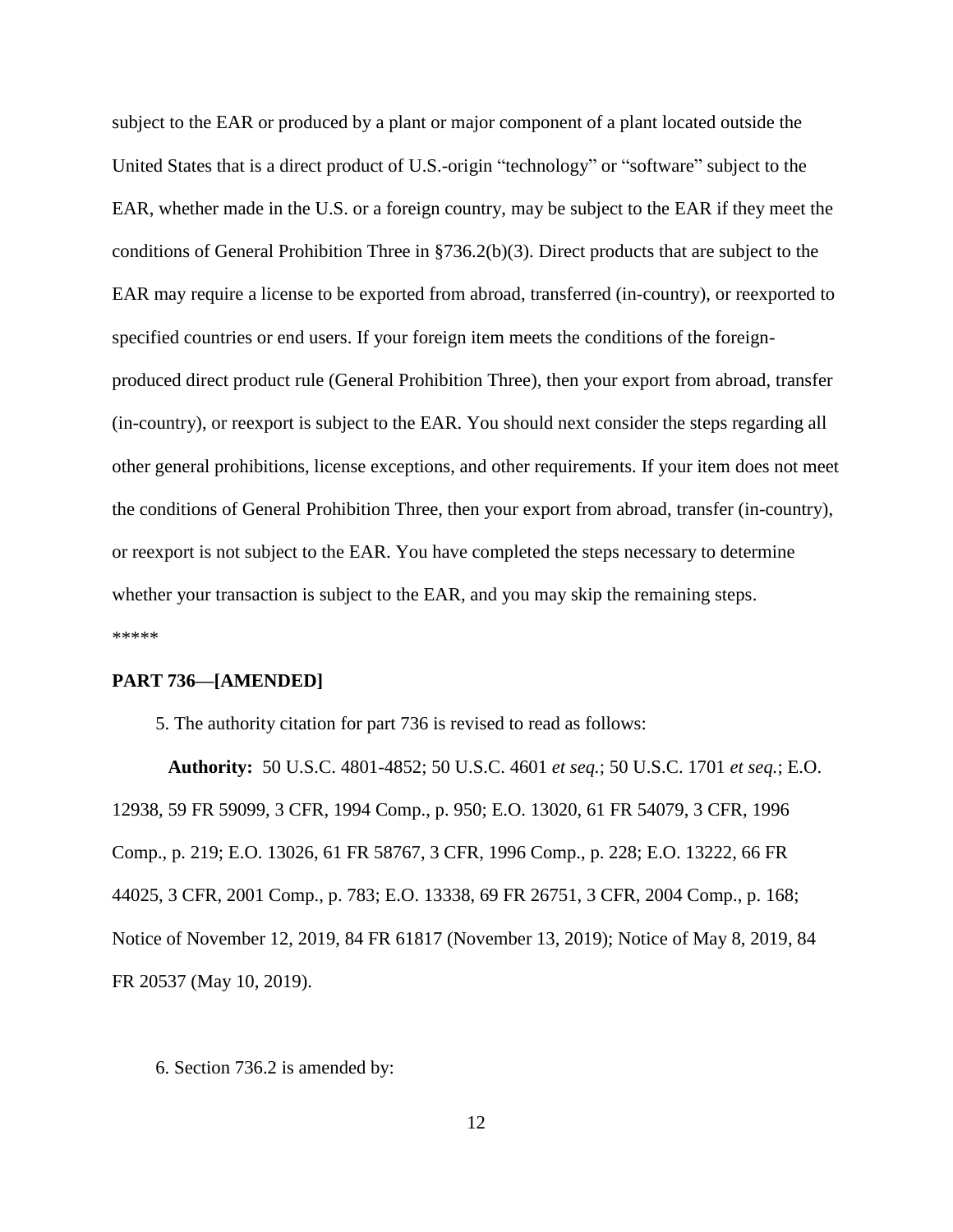a. Revising the paragraph (b)(3) subject heading;

b. Redesignating paragraph  $(b)(3)(vi)$  as paragraph  $(b)(3)(vii)$ ;

c. Adding new paragraph  $(b)(3)(vi)$ ; and

d. Revising newly redesignated paragraph (b)(3)(vii).

The revisions and addition read as follows:

### **§ 736.2 General Prohibitions and Determination of Applicability.**

\* \* \* \* \*

(b) \* \* \*

(3) *General Prohibition Three—Foreign-produced direct product of specified "technology" and "software" (Foreign-Produced Direct Product Rule).* \* \* \*

\* \* \* \* \*

(vi) *Criteria for prohibition relating to parties on Entity List*. You may not reexport, export from abroad, or transfer (in-country) without a license or license exception any foreign-produced item controlled under footnote 1 of Supplement No. 4 to part 744 ("Entity List") when there is "knowledge" that the foreign-produced item is destined to any entity with a footnote 1 designation in the license requirement column of the Entity List.

(vii) *License exceptions.* All license exceptions described in part 740 of the EAR are available for foreign-produced items that are subject to the EAR pursuant to paragraphs (b)(3)(i) through (v) of this section if all terms and conditions of the pertinent license exception terms and conditions are met and the restrictions in § 740.2 do not apply. For foreign-produced items that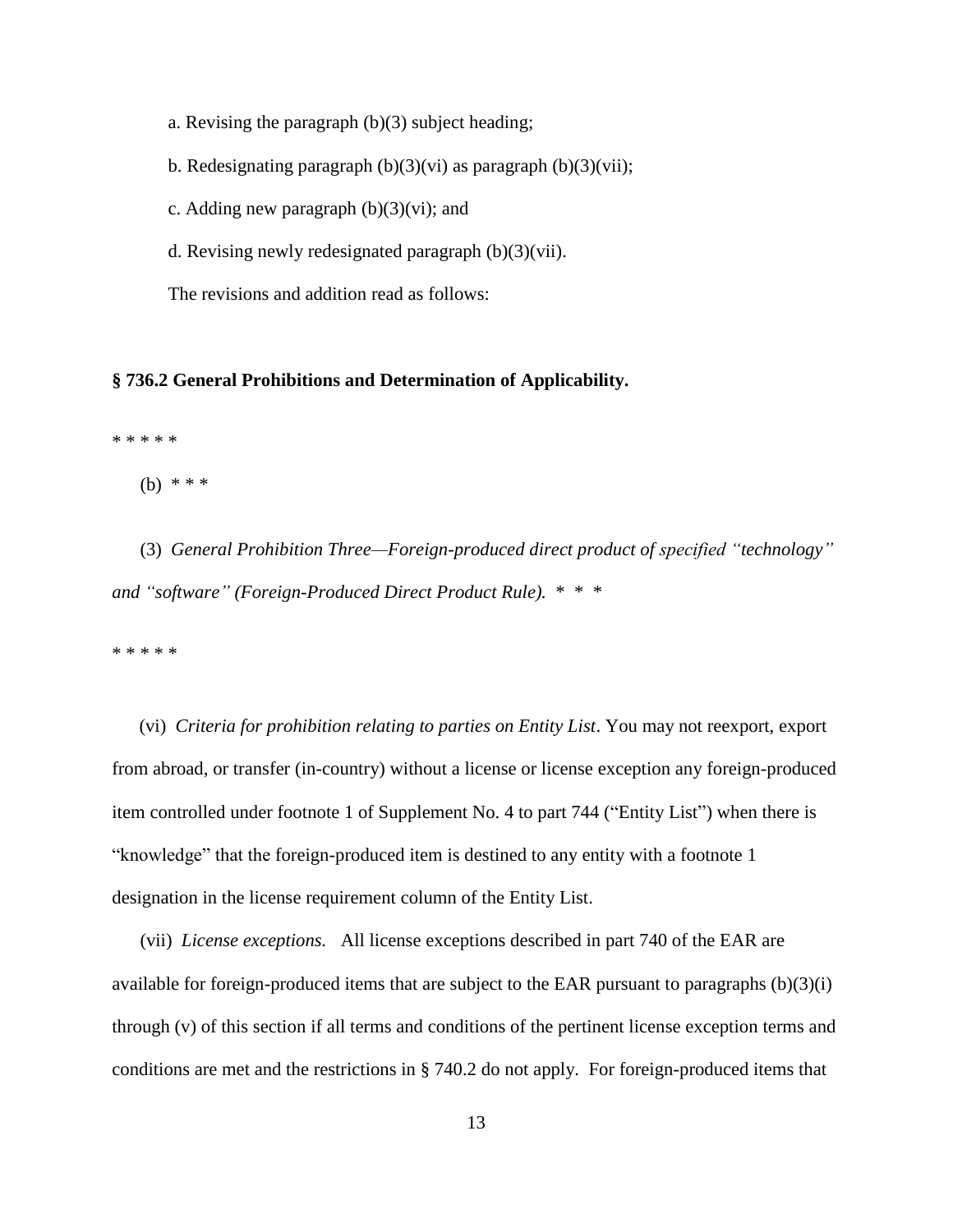are subject to the EAR pursuant to paragraph  $(b)(3)(vi)$  of this section, license exceptions are available only as set forth in part 740 of the EAR pursuant to § 744.11(a), *i.e.*, the license requirement column for the entity, if all terms and conditions of the pertinent license exception are met and the restrictions in § 740.2 do not apply.

#### **\*\*\*\*\***

#### **PART 744—[AMENDED]**

7. The authority citation for part 744 is revised to read as follows:

**Authority:** 50 U.S.C. 4801-4852; 50 U.S.C. 4601 *et seq.*; 50 U.S.C. 1701 *et seq.*; E.O. 12938, 59 FR 59099, 3 CFR, 1994 Comp., p. 950; E.O. 13020, 61 FR 54079, 3 CFR, 1996 Comp., p. 219; E.O. 13026, 61 FR 58767, 3 CFR, 1996 Comp., p. 228; E.O. 13222, 66 FR 44025, 3 CFR, 2001 Comp., p. 783; E.O. 13637, 78 FR 16129, 3 CFR, 2014 Comp., p. 223; Notice of November 12, 2019, 84 FR 61817 (November 13, 2019).

8. Supplement No. 4 to part 744 is amended:

a. By revising the Argentina entity, "Huawei Tech Investment Co., Ltd. Argentina".

b. By revising the Australia entity, "Huawei Technologies (Australia) Pty Ltd.".

c. By revising the Bahrain entity, "Huawei Technologies Bahrain".

d. By revising the Belarus entity, "Bel Huawei Technologies LLC".

e. By revising the Belgium entity, "Huawei Technologies Research & Development Belgium NV".

f. By revising the Bolivia entity, "Huawei Technologies (Bolivia) S.R.L.".

g. By revising the Brazil entity, "Huawei do Brasil Telecomunicacoes Ltda".

h. By revising the Burma entity, "Huawei Technologies (Yangon) Co., Ltd.".

i. By revising the Canada entity, "Huawei Technologies Canada Co., Ltd".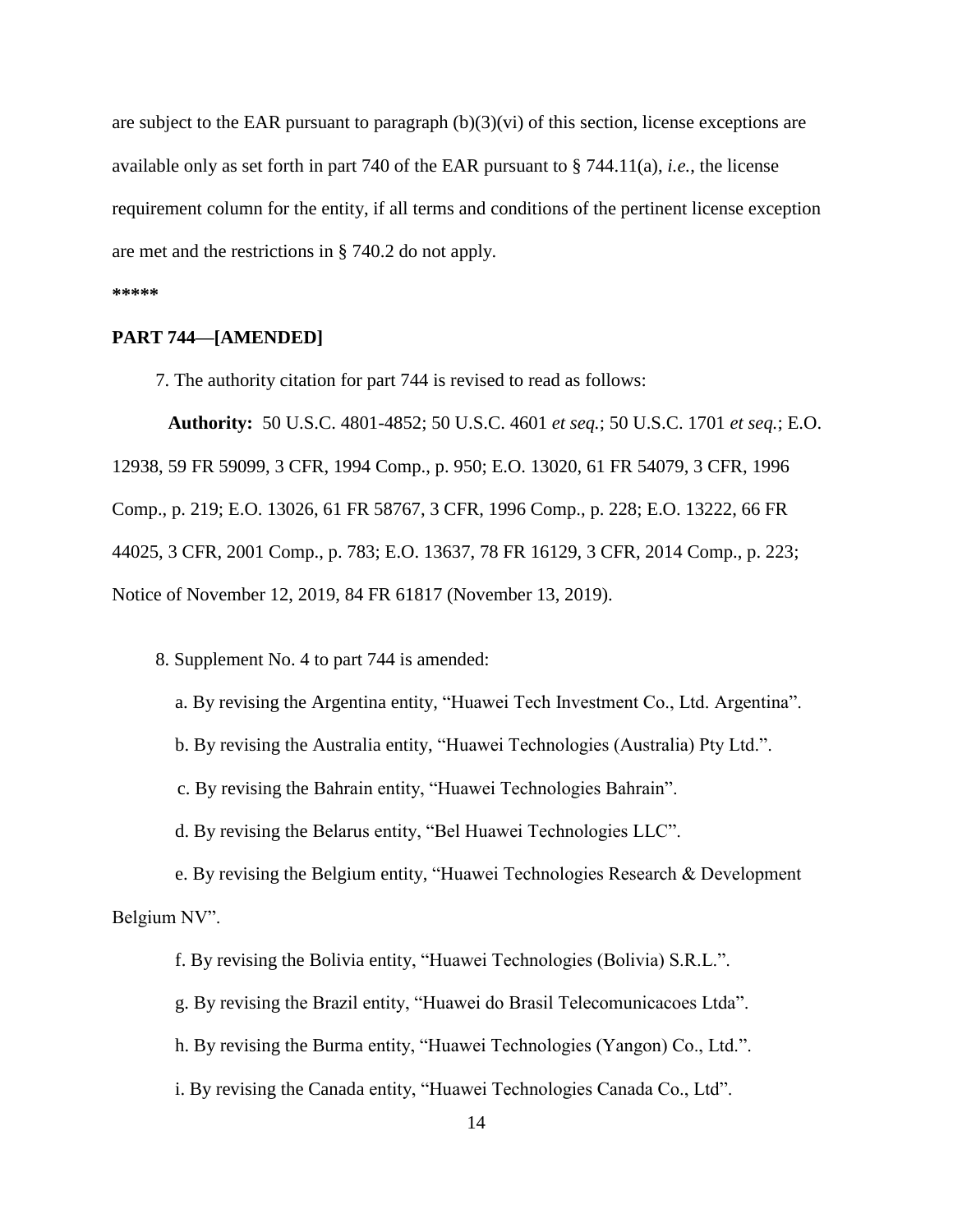j. By revising the Chile entity, "Huawei Chile S.A.".

k. By revising the China entities, "Beijing Huawei Digital Technologies Co., Ltd.", "Chengdu Huawei High-Tech Investment Co., Ltd.", "Chengdu Huawei Technologies Co., Ltd.", "Dongguan Huawei Service Co., Ltd.", "Dongguan Lvyuan Industry Investment Co., Ltd.", "Gui'an New District Huawei Investment Co., Ltd.", "Hangzhou Huawei Digital Technology Co., Ltd.", "HiSilicon Optoelectronics Co., Ltd.", "HiSilicon Technologies Co., Ltd (HiSilicon)", "HiSilicon Tech (Suzhou) Co., Ltd.", "Huawei Device Co., Ltd.", "Huawei Device (Dongguan) Co., Ltd.", "Huawei Device (Shenzhen) Co., Ltd.", "Huawei Machine Co., Ltd.", "Huawei Software Technologies Co., Ltd.", "Huawei Technical Service Co., Ltd.", "Huawei Technologies Co., Ltd.", "Huawei Technologies Service Co., Ltd.", "Huawei Training (Dongguan) Co., Ltd.", "Huayi Internet Information Service Co., Ltd.", "Hui Tong Business Ltd.,", "North Huawei Communication Technology Co., Ltd.", "Shanghai Haisi Technology Co., Ltd.", "Shanghai HiSilicon Technologies Co., Ltd.,", "Shanghai Mossel Trade Co., Ltd.", "Shenzhen HiSilicon Technologies Co., Electrical Research Center", "Shenzhen Huawei Technical Services Co., Ltd.", "Shenzhen Huawei Terminal Commercial Co., Ltd.", "Shenzhen Huawei Training School Co., Ltd.", "Shenzhen Huayi Loan Small Loan Co., Ltd.", "Shenzhen Legrit Technology Co., Ltd.", "Shenzhen Smartcom Business Co., Ltd.", "Suzhou Huawei Investment Co., Ltd.", "Wuhan Huawei Investment Co., Ltd.", "Xi'an Huawei Technologies Co., Ltd.", and "Xi'an Ruixin Investment Co., Ltd.".

l. By revising the Costa Rica entity, "Huawei Technologies Costa Rica SA".

m. By revising the Cuba entity, "Huawei Cuba".

n. By revising the Denmark entity, "Huawei Denmark".

o. By revising the Egypt entity, "Huawei Technology".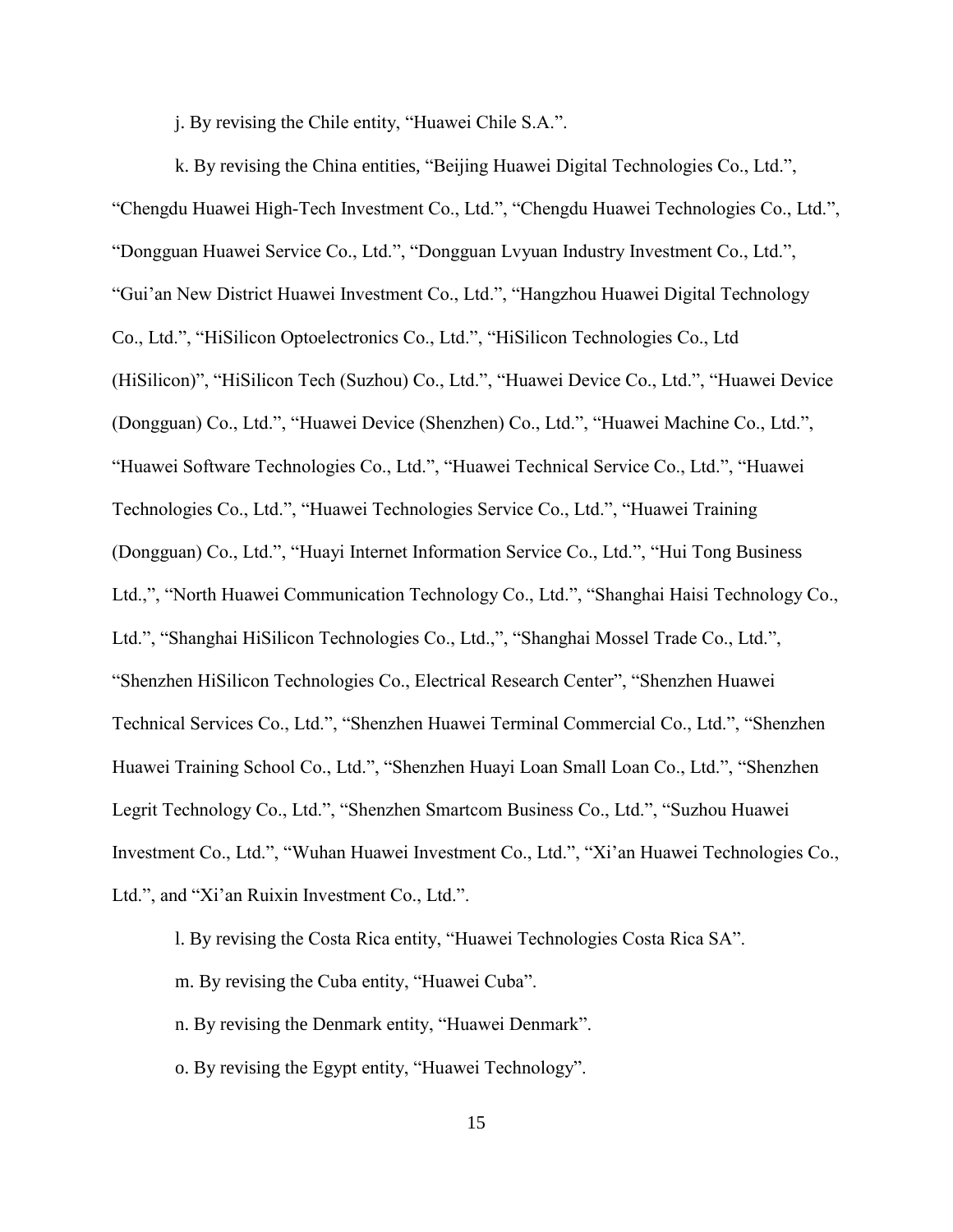p. By revising the France entity, "Huawei France".

q. By revising the Germany entity, "Huawei Technologies Deutschland GmbH".

r. By revising the Hong Kong entities, "Hua Ying Management Co. Limited", "Huawei Device (Hong Kong) Co., Limited", "Huawei International Co., Limited", "Huawei Tech. Investment Co., Limited", "Huawei Technologies Co. Ltd.", and "Smartcom (Hong Kong) Co., Limited".

s. By revising the India entity, "Huawei Technologies India Private Limited".

t. By revising the Indonesia entity, "Huawei Tech Investment, PT".

u. By revising the Italy entities, "Huawei Italia", and "Huawei Milan Research Institute".

v. By revising the Jamaica entity, "Huawei Technologies Jamaica Company Limited".

w. By revising the Japan entity, "Huawei Technologies Japan K.K.".

x. By revising the Jordan entity, "Huawei Technologies Investment Co. Ltd.".

y. By revising the Kazakhstan entity, "Huawei Technologies LLC Kazakhstan".

z. By revising the Lebanon entity, "Huawei Technologies Lebanon".

aa. By revising the Madagascar entity, "Huawei Technologies Madagascar Sarl".

bb. By revising the Mexico entity, "Huawei Technologies De Mexico S.A.".

cc. By revising the Netherlands entity, "Huawei Technologies Coöperatief U.A.".

dd. By revising the New Zealand entity, "Huawei Technologies (New Zealand) Company Limited".

ee. By revising the Oman entity, "Huawei Tech Investment Oman LLC".

ff. By revising the Pakistan entity, "Huawei Technologies Pakistan (Private) Limited".

gg. By revising the Panama entity, "Huawei Technologies Cr Panama S.A".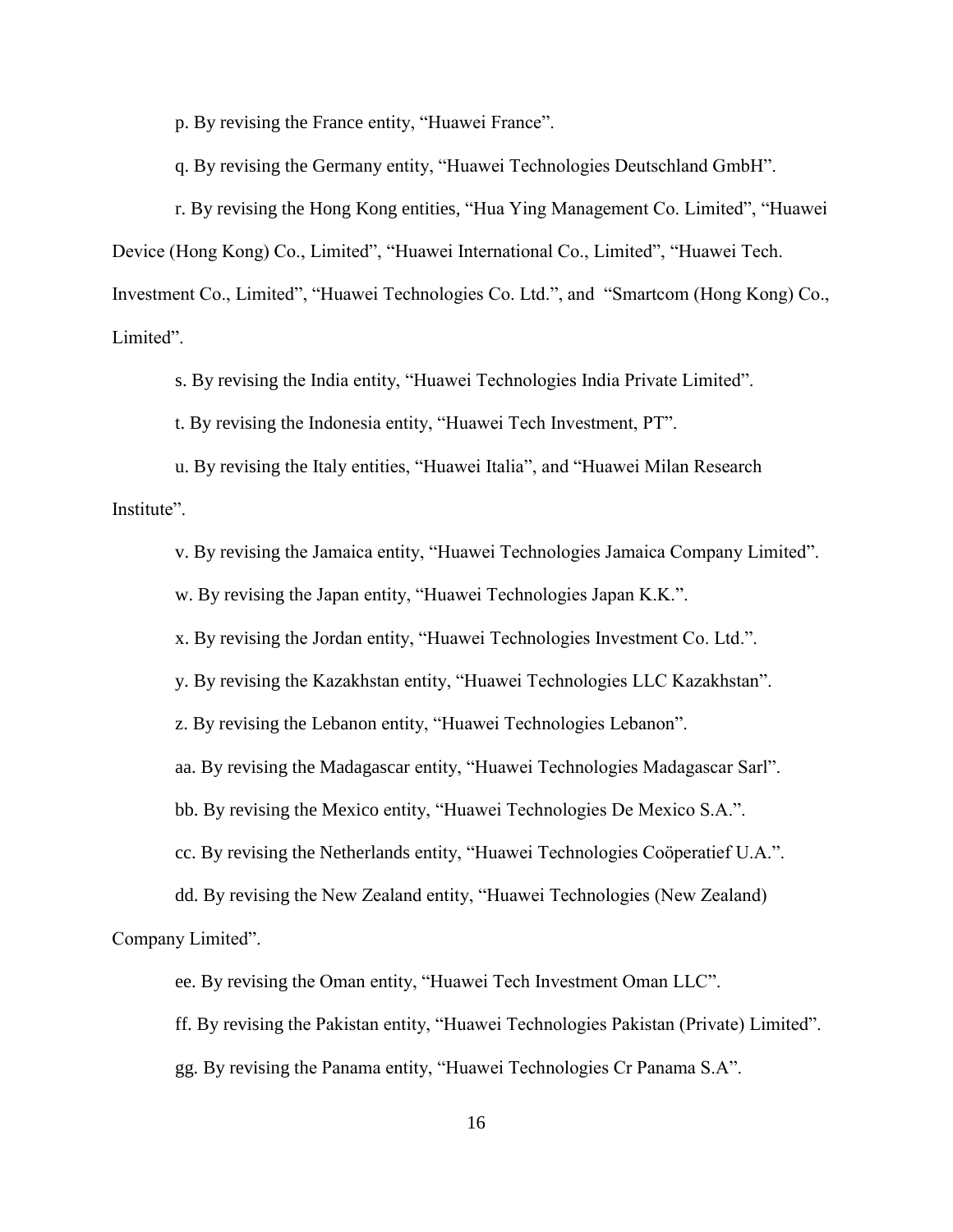hh. By revising the Paraguay entity, "Huawei Technologies Paraguay S.A.".

ii. By revising the Portugal entity, "Huawei Technology Portugal".

jj. By revising the Qatar entity, "Huawei Tech Investment Limited".

kk. By revising the Romania entity, "Huawei Technologies Romania Co., Ltd.".

ll. By revising the Russia entity, "Huawei Russia".

mm. By revising the Singapore entity, "Huawei International Pte. Ltd.".

nn. By revising the South Africa entity, "Huawei Technologies South Africa Pty Ltd.".

oo. By revising the Sri Lanka entity, "Huawei Technologies Lanka Company (Private) Limited".

pp. By revising the Sweden entity, "Huawei Sweden".

qq. By revising the Switzerland entity, "Huawei Technologies Switzerland AG".

rr. By revising the Taiwan entity, "Xunwei Technologies Co., Ltd."

ss. By revising the Thailand entity, "Huawei Technologies (Thailand) Co.".

tt. By revising the United Kingdom entities, "Centre for Integrated Photonics Ltd.", "Huawei Global Finance (UK) Limited", "Huawei Technologies (UK) Co., Ltd.", "Proven Glory", and "Proven Honour".

uu. By revising the Vietnam entities, "Huawei Technologies (Vietnam) Company Limited" and "Huawei Technology Co. Ltd.".

The revisions read as follows:

### **Supplement No. 4 to Part 744 - Entity List**

#### **\* \* \* \* \***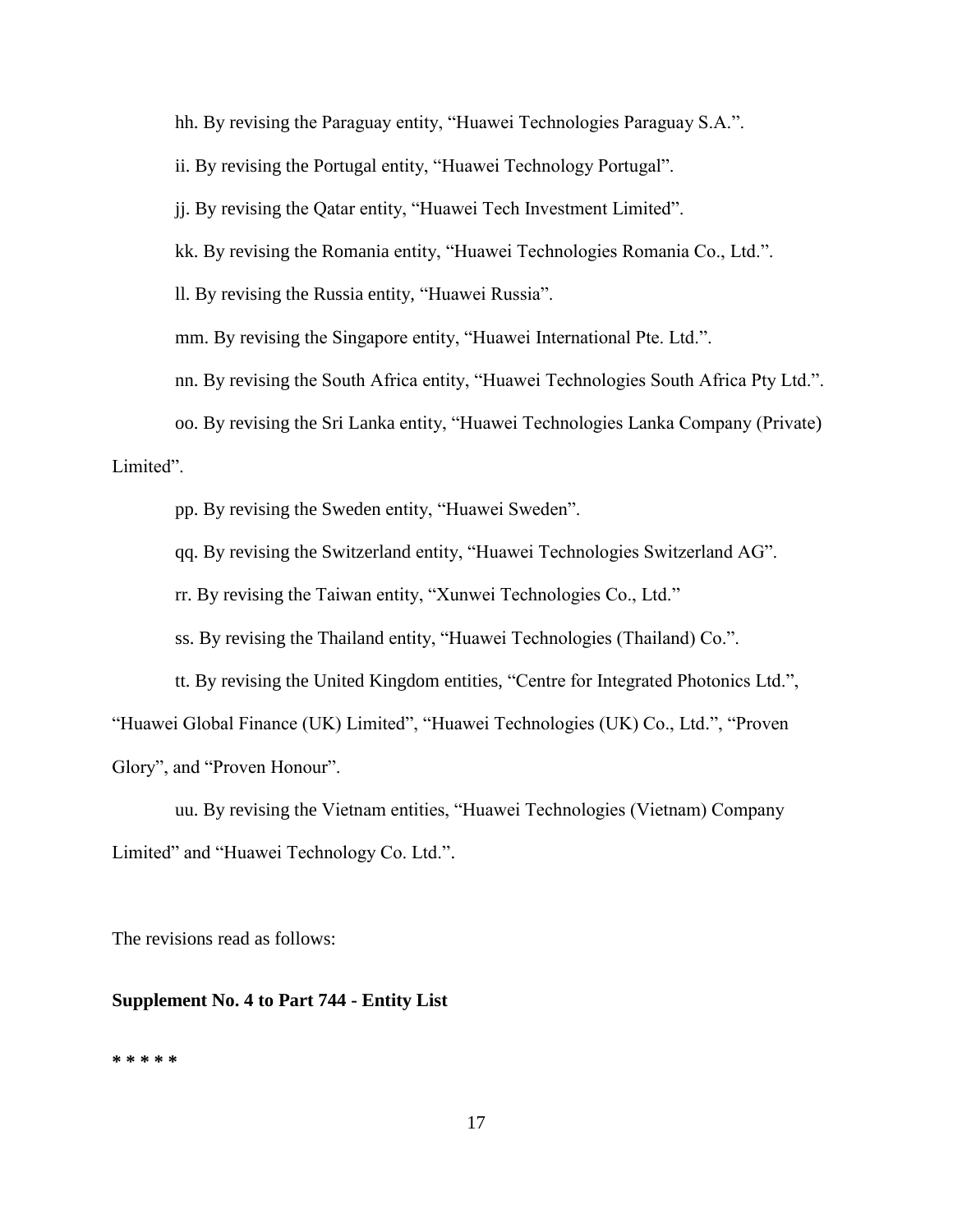| Country          | <b>Entity</b>                                                                                                       | <b>License</b><br>requirement                                                                                   | License<br>review<br>policy | <b>Federal Register</b><br><b>Citation</b>                                                                                   |
|------------------|---------------------------------------------------------------------------------------------------------------------|-----------------------------------------------------------------------------------------------------------------|-----------------------------|------------------------------------------------------------------------------------------------------------------------------|
| *******          |                                                                                                                     |                                                                                                                 |                             |                                                                                                                              |
| <b>ARGENTINA</b> | Huawei Tech Investment Co., Ltd.<br>Argentina, Av. Leandro N. Alem<br>815, C1054 CABA, Argentina.                   | For all items<br>subject to the<br>EAR. (See §§<br>$736.2(b)(3)(vi)^1$ ,<br>and 744.11 of<br>the EAR.)          | Presumption<br>of denial.   | 84 FR 43495,<br>$8/21/19$ .<br>85 FR [INSERT FR<br>PAGE NUMBER<br>AND DATE OF<br>PUBLICATION IN<br>THE FEDERAL<br>REGISTER]. |
| *******          |                                                                                                                     |                                                                                                                 |                             |                                                                                                                              |
| <b>AUSTRALIA</b> | Huawei Technologies (Australia)<br>Pty Ltd.,<br>L6 799 Pacific Hwy, Chatswood,<br>New South Wales, 2067, Australia. | For all items<br>subject to the<br>EAR. (See §§<br>736.2(b)(3)(vi) <sup>1</sup> ,<br>and 744.11 of<br>the EAR.) | Presumption<br>of denial.   | 84 FR 43495,<br>$8/21/19$ .<br>85 FR [INSERT FR<br>PAGE NUMBER<br>AND DATE OF<br>PUBLICATION IN<br>THE FEDERAL<br>REGISTER]. |
| *******          |                                                                                                                     |                                                                                                                 |                             |                                                                                                                              |
| <b>BAHRAIN</b>   | Huawei Technologies Bahrain,<br>Building 647 2811 Road 2811,<br>Block 428, Muharraq, Bahrain.<br>*******            | For all items<br>subject to the<br>EAR. (See §§<br>736.2(b)(3)(vi) <sup>1</sup> ,<br>and 744.11 of<br>the EAR.) | Presumption<br>of denial.   | 84 FR 43495,<br>$8/21/19$ .<br>85 FR [INSERT FR<br>PAGE NUMBER<br>AND DATE OF<br>PUBLICATION IN<br>THE FEDERAL<br>REGISTER]. |
| <b>BELARUS</b>   | Bel Huawei Technologies LLC,                                                                                        | For all items                                                                                                   | Presumption                 | 84 FR 43495,                                                                                                                 |
|                  | a.k.a., the following one alias,<br>-BellHuawei Technologies LLC.<br>5 Dzerzhinsky Ave., Minsk,<br>220036, Belarus. | subject to the<br>EAR. (See §§<br>736.2(b)(3)(vi) <sup>1</sup> ,<br>and 744.11 of<br>the EAR.)                  | of denial.                  | $8/21/19$ .<br>85 FR [INSERT FR<br><b>PAGE NUMBER</b><br>AND DATE OF<br>PUBLICATION IN<br>THE FEDERAL<br>REGISTER].          |
|                  | *******                                                                                                             |                                                                                                                 |                             |                                                                                                                              |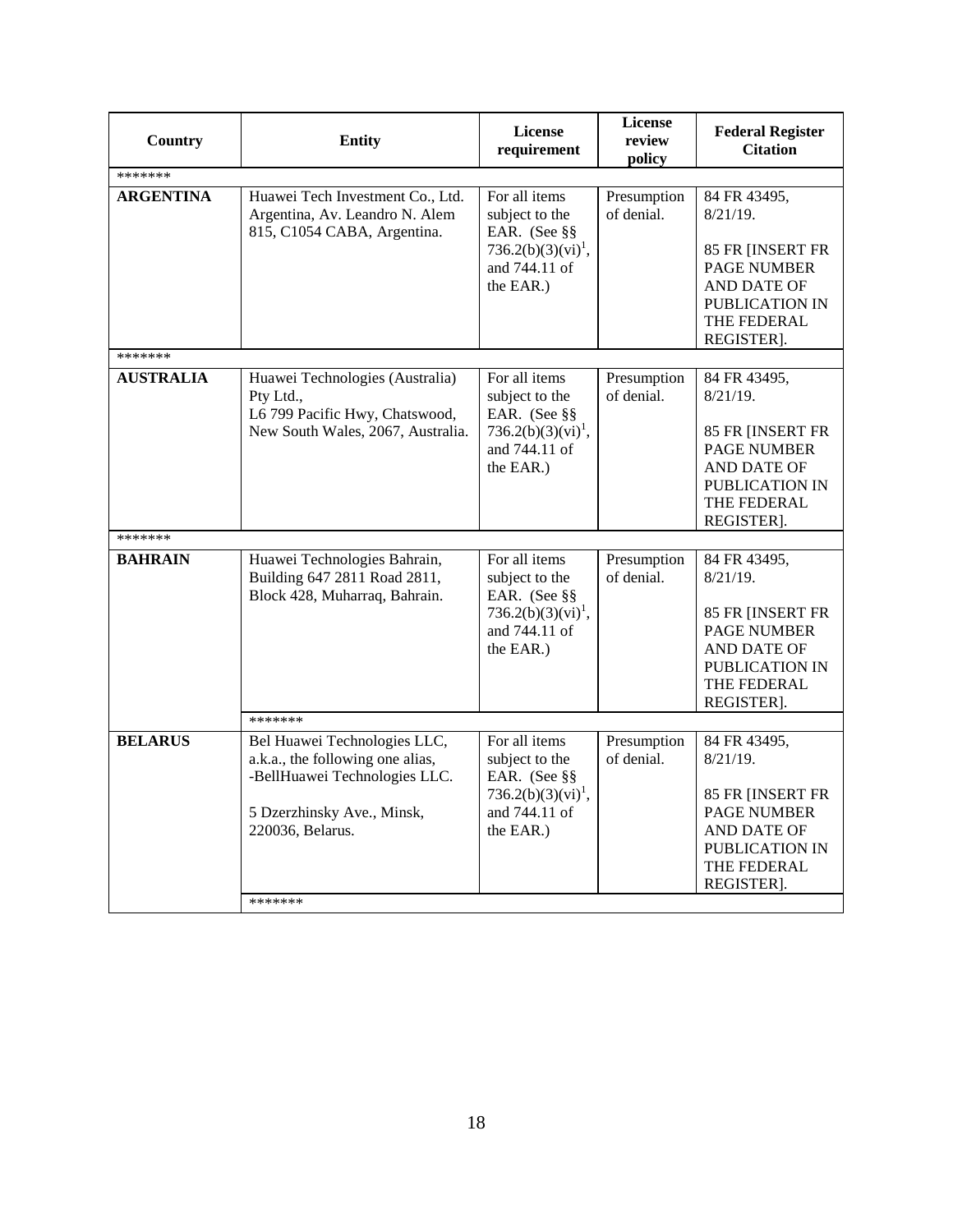| <b>BELGIUM</b> | Huawei Technologies Research &<br>Development Belgium NV,<br>Technologiepark 19, 9052<br>Zwijnaarde Belgium.                  | For all items<br>subject to the<br>EAR. (See §§<br>736.2(b)(3)(vi) <sup>1</sup> ,<br>and 744.11 of<br>the EAR.) | Presumption<br>of denial. | 84 FR 22963,<br>$5/21/19$ .<br>84 FR 43495,<br>$8/21/19$ .<br>85 FR [INSERT FR<br><b>PAGE NUMBER</b><br>AND DATE OF                                                |
|----------------|-------------------------------------------------------------------------------------------------------------------------------|-----------------------------------------------------------------------------------------------------------------|---------------------------|--------------------------------------------------------------------------------------------------------------------------------------------------------------------|
|                | *******                                                                                                                       |                                                                                                                 |                           | PUBLICATION IN<br>THE FEDERAL<br>REGISTER].                                                                                                                        |
| *******        |                                                                                                                               |                                                                                                                 |                           |                                                                                                                                                                    |
| <b>BOLIVIA</b> | Huawei Technologies (Bolivia)<br>S.R.L.,<br>La Paz, Bolivia.                                                                  | For all items<br>subject to the<br>EAR. (See §§<br>736.2(b)(3)(vi) <sup>1</sup> ,<br>and 744.11 of<br>the EAR.) | Presumption<br>of denial. | 84 FR 22963,<br>$5/21/19$ .<br>85 FR [INSERT FR<br><b>PAGE NUMBER</b><br>AND DATE OF<br>PUBLICATION IN<br>THE FEDERAL<br>REGISTER].                                |
| <b>BRAZIL</b>  | Huawei do Brasil<br>Telecomunicações Ltda,<br>Av James Clerk Maxwell, 400<br>Cond. Techno Park, Campinas<br>13069380, Brazil. | For all items<br>subject to the<br>EAR. (See §§<br>$736.2(b)(3)(vi)^{1}$ ,<br>and 744.11 of<br>the EAR.)        | Presumption<br>of denial. | 84 FR 22963,<br>$5/21/19$ .<br>84 FR 43495,<br>$8/21/19$ .<br>85 FR [INSERT FR<br><b>PAGE NUMBER</b><br>AND DATE OF<br>PUBLICATION IN<br>THE FEDERAL<br>REGISTER]. |
| *******        |                                                                                                                               |                                                                                                                 |                           |                                                                                                                                                                    |
| <b>BURMA</b>   | Huawei Technologies (Yangon)<br>Co., Ltd., Yangon, Burma.                                                                     | For all items<br>subject to the<br>EAR. (See §§<br>736.2(b)(3)(vi) <sup>1</sup> ,<br>and 744.11 of<br>the EAR.) | Presumption<br>of denial. | 84 FR 22963,<br>$5/21/19$ .<br>85 FR [INSERT FR<br><b>PAGE NUMBER</b><br>AND DATE OF<br>PUBLICATION IN<br>THE FEDERAL<br>REGISTER].                                |
| <b>CANADA</b>  | *******                                                                                                                       |                                                                                                                 |                           |                                                                                                                                                                    |
|                | Huawei Technologies Canada Co.,<br>Ltd., Markham, ON, Canada.<br>*******                                                      | For all items<br>subject to the<br>EAR. (See §§<br>736.2(b)(3)(vi) <sup>1</sup> ,<br>and 744.11 of<br>the EAR.) | Presumption<br>of denial. | 84 FR 22963,<br>$5/21/19$ .<br>85 FR [INSERT FR<br><b>PAGE NUMBER</b><br>AND DATE OF<br>PUBLICATION IN<br>THE FEDERAL<br>REGISTER].                                |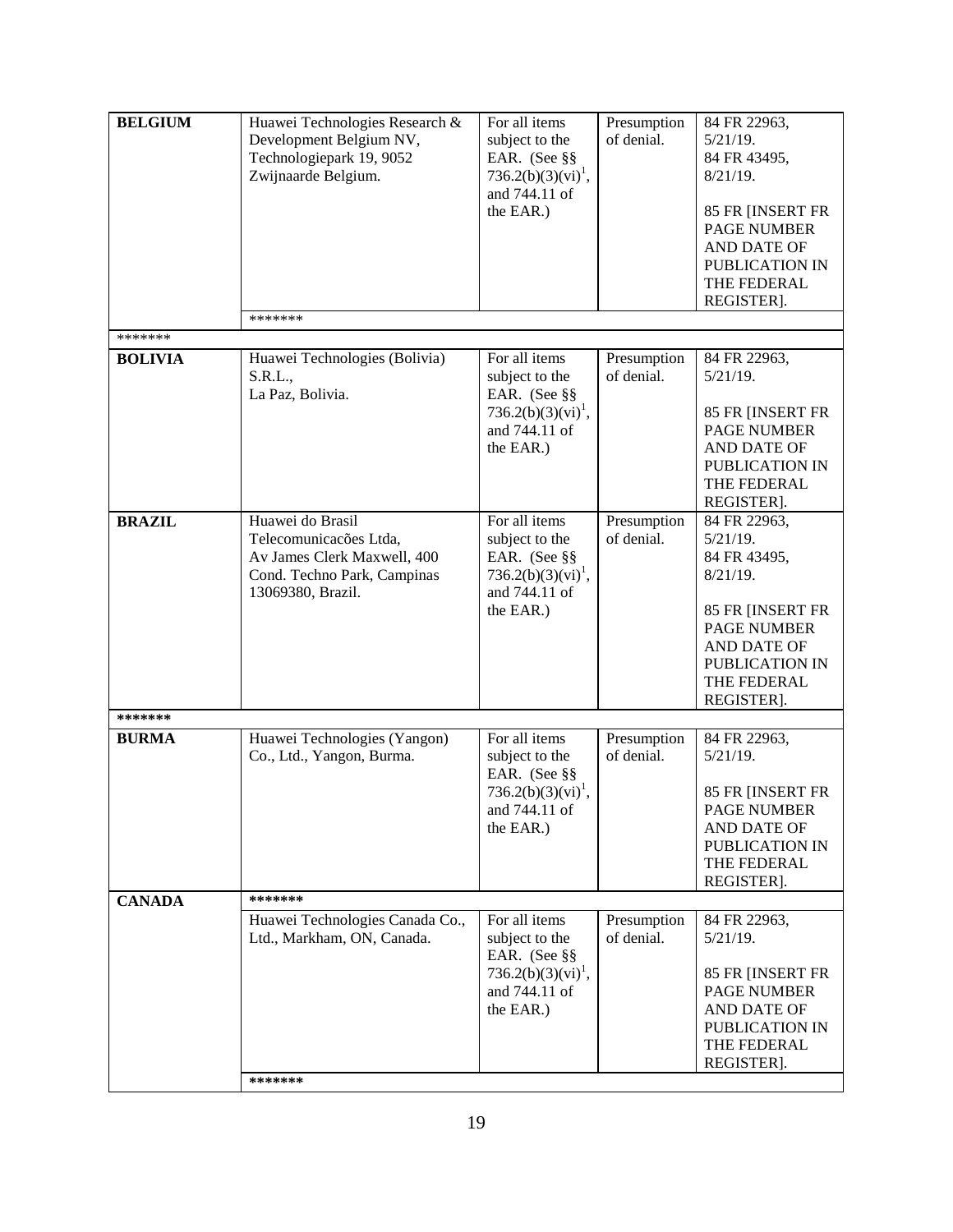| <b>CHILE</b>       | Huawei Chile S.A., Santiago, | For all items                  | Presumption | 84 FR 22963,                    |
|--------------------|------------------------------|--------------------------------|-------------|---------------------------------|
|                    | Chile.                       | subject to the                 | of denial.  | $5/21/19$ .                     |
|                    |                              | EAR. (See §§                   |             |                                 |
|                    |                              | 736.2(b)(3)(vi) <sup>1</sup> , |             | 85 FR [INSERT FR                |
|                    |                              | and 744.11 of                  |             | <b>PAGE NUMBER</b>              |
|                    |                              |                                |             |                                 |
|                    |                              | the EAR.)                      |             | AND DATE OF                     |
|                    |                              |                                |             | PUBLICATION IN                  |
|                    |                              |                                |             | THE FEDERAL                     |
|                    |                              |                                |             | REGISTER].                      |
| CHINA,             | *******                      |                                |             |                                 |
| <b>PEOPLE'S</b>    | Beijing Huawei Digital       | For all items                  | Presumption | 84 FR 22963,                    |
| <b>REPUBLIC OF</b> | Technologies Co., Ltd.,      | subject to the                 | of denial.  | $5/21/19$ .                     |
|                    | Beijing, China.              | EAR. (See §§                   |             |                                 |
|                    |                              | 736.2(b)(3)(vi) <sup>1</sup> , |             | 85 FR [INSERT FR                |
|                    |                              | and 744.11 of                  |             | PAGE NUMBER                     |
|                    |                              | the EAR.)                      |             | AND DATE OF                     |
|                    |                              |                                |             | PUBLICATION IN                  |
|                    |                              |                                |             | THE FEDERAL                     |
|                    |                              |                                |             | REGISTER].                      |
|                    | *******                      |                                |             |                                 |
|                    | Chengdu Huawei High-Tech     | For all items                  | Presumption | 84 FR 22963,                    |
|                    | Investment Co., Ltd.,        | subject to the                 | of denial.  | $5/21/19$ .                     |
|                    | Chengdu, Sichuan, China.     | EAR. (See §§                   |             |                                 |
|                    |                              | 736.2(b)(3)(vi) <sup>1</sup> , |             | 85 FR [INSERT FR                |
|                    |                              | and 744.11 of                  |             | <b>PAGE NUMBER</b>              |
|                    |                              | the EAR.)                      |             | AND DATE OF                     |
|                    |                              |                                |             | PUBLICATION IN                  |
|                    |                              |                                |             | THE FEDERAL                     |
|                    |                              |                                |             | REGISTER].                      |
|                    | Chengdu Huawei Technologies  | For all items                  | Presumption | 84 FR 22963,                    |
|                    | Co., Ltd.,                   | subject to the                 | of denial.  | $5/21/19$ .                     |
|                    | Chengdu, Sichuan, China.     | EAR. (See §§                   |             |                                 |
|                    |                              | 736.2(b)(3)(vi) <sup>1</sup> , |             | 85 FR [INSERT FR                |
|                    |                              | and 744.11 of                  |             | <b>PAGE NUMBER</b>              |
|                    |                              | the EAR.)                      |             | AND DATE OF                     |
|                    |                              |                                |             | PUBLICATION IN                  |
|                    |                              |                                |             | THE FEDERAL                     |
|                    |                              |                                |             | REGISTER].                      |
|                    |                              |                                |             |                                 |
|                    | Dongguan Huawei Service Co., | For all items                  | Presumption | 84 FR 22963,                    |
|                    | Ltd.,                        | subject to the                 | of denial.  | $5/21/19$ .                     |
|                    | Dongguan, Guangdong, China.  | EAR. (See §§                   |             |                                 |
|                    |                              | $736.2(b)(3)(vi)^1$ ,          |             | 85 FR [INSERT FR                |
|                    |                              | and 744.11 of                  |             | <b>PAGE NUMBER</b>              |
|                    |                              | the EAR.)                      |             | AND DATE OF                     |
|                    |                              |                                |             | PUBLICATION IN                  |
|                    |                              |                                |             | THE FEDERAL                     |
|                    |                              |                                |             | REGISTER].                      |
|                    | Dongguan Lvyuan Industry     | For all items                  | Presumption | 84 FR 22963,                    |
|                    | Investment Co., Ltd.,        | subject to the                 | of denial.  | $5/21/19$ .                     |
|                    | Dongguan, Guangdong, China.  | EAR. (See §§                   |             |                                 |
|                    |                              | 736.2(b)(3)(vi) <sup>1</sup> , |             |                                 |
|                    |                              | and 744.11 of                  |             | 85 FR [INSERT FR<br>PAGE NUMBER |
|                    |                              |                                |             |                                 |
|                    |                              | the EAR.)                      |             | AND DATE OF                     |
|                    |                              |                                |             | PUBLICATION IN                  |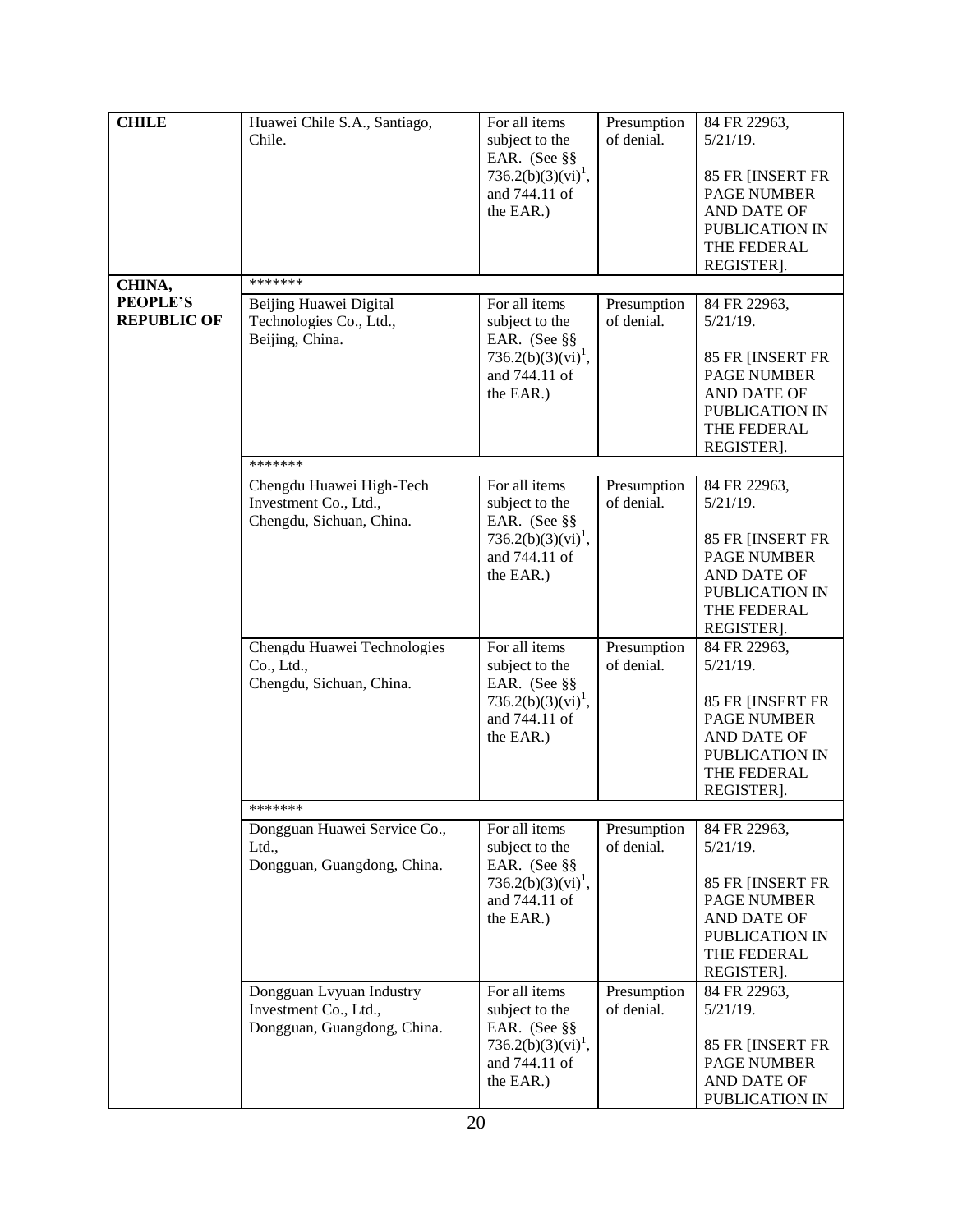|  |                                                                                 |                                                                                                    |                           | THE FEDERAL<br>REGISTER].                                                                            |
|--|---------------------------------------------------------------------------------|----------------------------------------------------------------------------------------------------|---------------------------|------------------------------------------------------------------------------------------------------|
|  | *******                                                                         |                                                                                                    |                           |                                                                                                      |
|  | Gui'an New District Huawei<br>Investment Co., Ltd.,<br>Guiyang, Guizhou, China. | For all items<br>subject to the<br>EAR. (See §§                                                    | Presumption<br>of denial. | 84 FR 22963,<br>$5/21/19$ .                                                                          |
|  |                                                                                 | 736.2(b)(3)(vi) <sup>1</sup> ,<br>and 744.11 of<br>the EAR.)                                       |                           | 85 FR [INSERT FR<br><b>PAGE NUMBER</b><br>AND DATE OF<br>PUBLICATION IN<br>THE FEDERAL<br>REGISTER]. |
|  | *******                                                                         |                                                                                                    |                           |                                                                                                      |
|  | Hangzhou Huawei Digital<br>Technology Co., Ltd.,<br>Hangzhou, Zhejiang, China.  | For all items<br>subject to the<br>EAR. (See §§                                                    | Presumption<br>of denial. | 84 FR 22963,<br>$5/21/19$ .                                                                          |
|  |                                                                                 | 736.2(b)(3)(vi) <sup>1</sup> ,<br>and 744.11 of<br>the EAR.)                                       |                           | 85 FR [INSERT FR<br><b>PAGE NUMBER</b><br>AND DATE OF<br>PUBLICATION IN<br>THE FEDERAL<br>REGISTER]. |
|  | *******                                                                         |                                                                                                    |                           |                                                                                                      |
|  | HiSilicon Optoelectronics Co.,<br>Ltd.,<br>Wuhan, Hubei, China.                 | For all items<br>subject to the<br>EAR. (See §§                                                    | Presumption<br>of denial. | 84 FR 22963,<br>$5/21/19$ .                                                                          |
|  |                                                                                 | 736.2(b)(3)(vi) <sup>1</sup> ,<br>and 744.11 of<br>the EAR.)                                       |                           | 85 FR [INSERT FR<br><b>PAGE NUMBER</b><br>AND DATE OF<br>PUBLICATION IN<br>THE FEDERAL<br>REGISTER]. |
|  | HiSilicon Technologies Co., Ltd<br>(HiSilicon),<br>Bantian Longgang District,   | For all items<br>subject to the<br>EAR. (See §§                                                    | Presumption<br>of denial. | 84 FR 22963,<br>$5/21/19$ .                                                                          |
|  | Shenzhen, 518129, China.                                                        | $736.2(b)(3)(vi)^{1}$ ,<br>and 744.11 of<br>the EAR.)                                              |                           | 85 FR [INSERT FR<br>PAGE NUMBER<br>AND DATE OF<br>PUBLICATION IN<br>THE FEDERAL<br>REGISTER].        |
|  | HiSilicon Tech (Suzhou) Co., Ltd.,<br>Suzhou, Jiangsu, China.                   | For all items<br>subject to the<br>EAR. (See §§                                                    | Presumption<br>of denial. | 84 FR 22963,<br>$5/21/19$ .                                                                          |
|  |                                                                                 | 736.2(b)(3)(vi) <sup>1</sup> ,<br>and 744.11 of<br>the EAR.)                                       |                           | 85 FR [INSERT FR<br><b>PAGE NUMBER</b><br>AND DATE OF<br>PUBLICATION IN<br>THE FEDERAL<br>REGISTER]. |
|  | Huawei Device Co., Ltd.,<br>Dongguan, Guangdong, China.                         | For all items<br>subject to the<br>EAR. (See §§<br>736.2(b)(3)(vi) <sup>1</sup> ,<br>and 744.11 of | Presumption<br>of denial. | 84 FR 22963,<br>$5/21/19$ .<br>85 FR [INSERT FR<br><b>PAGE NUMBER</b>                                |
|  |                                                                                 |                                                                                                    |                           |                                                                                                      |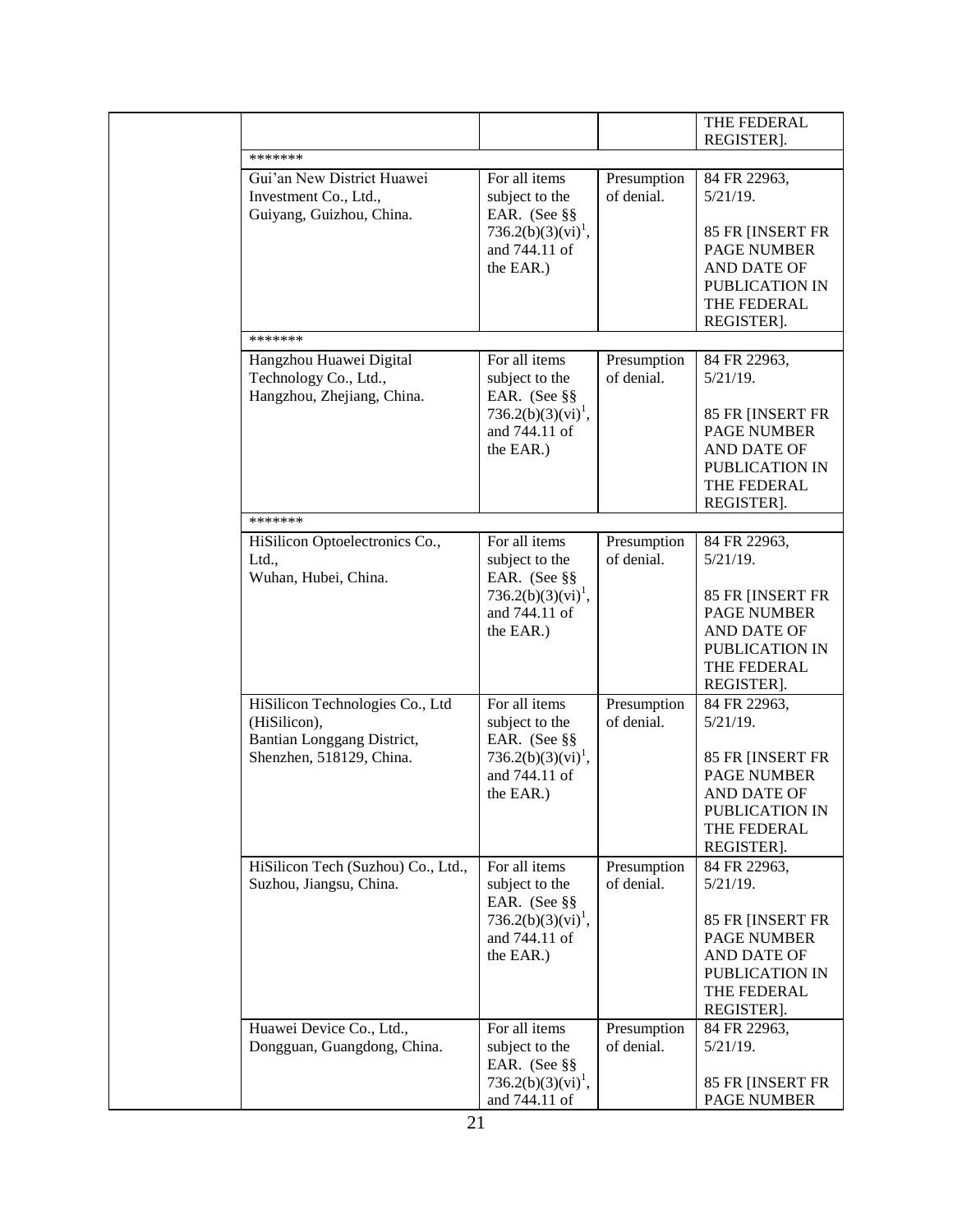|                                                                       | the EAR.)                                                                    |                           | AND DATE OF<br>PUBLICATION IN<br>THE FEDERAL<br>REGISTER].                                           |
|-----------------------------------------------------------------------|------------------------------------------------------------------------------|---------------------------|------------------------------------------------------------------------------------------------------|
| Huawei Device (Dongguan) Co.,<br>Ltd.,<br>Dongguan, Guangdong, China. | For all items<br>subject to the<br>EAR. (See §§                              | Presumption<br>of denial. | 84 FR 22963,<br>$5/21/19$ .                                                                          |
|                                                                       | 736.2(b)(3)(vi) <sup>1</sup> ,<br>and 744.11 of<br>the EAR.)                 |                           | 85 FR [INSERT FR<br>PAGE NUMBER<br>AND DATE OF<br>PUBLICATION IN<br>THE FEDERAL<br>REGISTER].        |
| Huawei Device (Shenzhen) Co.,<br>Ltd.,                                | For all items<br>subject to the                                              | Presumption<br>of denial. | 84 FR 22963,<br>$5/21/19$ .                                                                          |
| Shenzhen, Guangdong, China.                                           | EAR. (See §§<br>736.2(b)(3)(vi) <sup>1</sup> ,<br>and 744.11 of<br>the EAR.) |                           | 85 FR [INSERT FR<br><b>PAGE NUMBER</b><br>AND DATE OF<br>PUBLICATION IN<br>THE FEDERAL<br>REGISTER]. |
| Huawei Machine Co., Ltd.,<br>Dongguan, Guangdong, China.              | For all items<br>subject to the                                              | Presumption<br>of denial. | 84 FR 22963,<br>$5/21/19$ .                                                                          |
|                                                                       | EAR. (See §§<br>736.2(b)(3)(vi) <sup>1</sup> ,<br>and 744.11 of<br>the EAR.) |                           | 85 FR [INSERT FR<br><b>PAGE NUMBER</b><br>AND DATE OF<br>PUBLICATION IN<br>THE FEDERAL<br>REGISTER]. |
| Huawei Software Technologies<br>Co., Ltd.,                            | For all items<br>subject to the                                              | Presumption<br>of denial. | 84 FR 22963,<br>$5/21/19$ .                                                                          |
| Nanjing, Jiangsu, China.                                              | EAR. (See §§<br>$736.2(b)(3)(vi)^{1}$ ,<br>and 744.11 of<br>the EAR.)        |                           | 85 FR [INSERT FR<br>PAGE NUMBER<br>AND DATE OF<br>PUBLICATION IN<br>THE FEDERAL<br>REGISTER].        |
| Huawei Technical Service Co.,<br>Ltd.,                                | For all items<br>subject to the                                              | Presumption<br>of denial. | 84 FR 22963,<br>$5/21/19$ .                                                                          |
| China.                                                                | EAR. (See §§<br>736.2(b)(3)(vi) <sup>1</sup> ,<br>and 744.11 of<br>the EAR.) |                           | 85 FR [INSERT FR<br><b>PAGE NUMBER</b><br>AND DATE OF<br>PUBLICATION IN<br>THE FEDERAL<br>REGISTER]. |
| Huawei Technologies Co., Ltd.,<br>a.k.a., the following one alias,    | For all items<br>subject to the                                              | Presumption<br>of denial. | 84 FR 22963,<br>$5/21/19$ .                                                                          |
| -Shenzhen Huawei Technologies,<br>and to include the following        | EAR. (See §§<br>$736.2(b)(3)(vi)^1$ ,<br>and 744.11 of                       |                           | 84 FR 43495,<br>$8/21/19$ .                                                                          |
| addresses and the following 22                                        | the EAR.)                                                                    |                           | 85 FR [INSERT FR                                                                                     |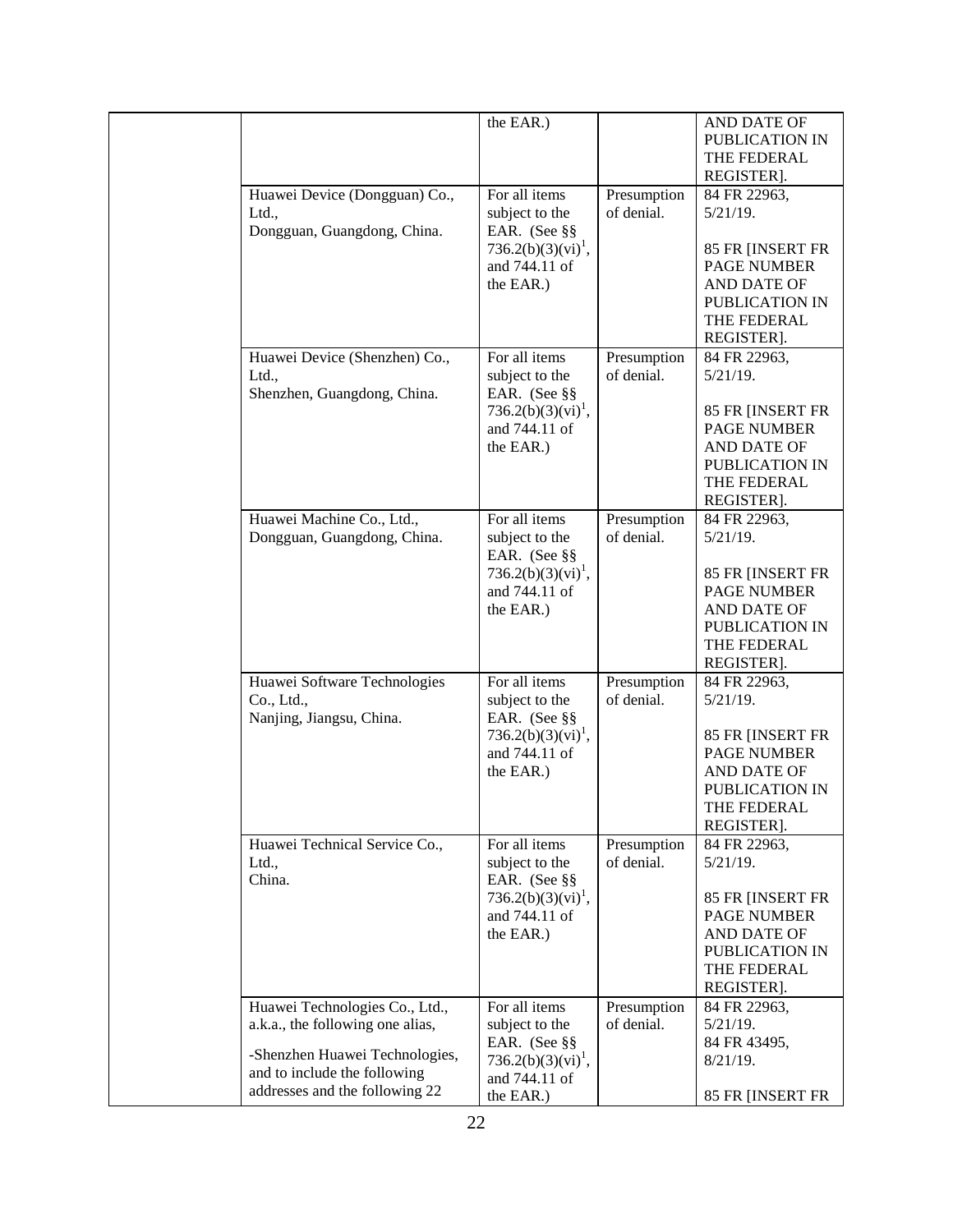| affiliated entities:                   |  | PAGE NUMBER    |
|----------------------------------------|--|----------------|
|                                        |  | AND DATE OF    |
| Addresses for Huawei                   |  | PUBLICATION IN |
| Technologies Co., Ltd.: Bantian        |  | THE FEDERAL    |
| Huawei Base, Longgang District,        |  | REGISTER].     |
| Shenzhen, 518129, China; and No.       |  |                |
| 1899 Xi Yuan Road, High-Tech           |  |                |
| West District, Chengdu, 611731;        |  |                |
| and                                    |  |                |
| C1, Wuhan Future City, No. 999         |  |                |
| Gaoxin Ave., Wuhan, Hebei              |  |                |
| Province; and Banxuegang               |  |                |
| Industrial Park, Buji Longgang,        |  |                |
|                                        |  |                |
| Shenzhen, Guangdong, 518129,           |  |                |
| China; and R&D Center, No. 2222,       |  |                |
| Golden Bridge Road, Pu Dong            |  |                |
| District, Shanghai, China.             |  |                |
| Affiliated entities:                   |  |                |
| <b>Beijing Huawei Longshine</b>        |  |                |
| Information Technology Co., Ltd.,      |  |                |
| a.k.a., the following one alias:       |  |                |
| -Beijing Huawei Longshine, to          |  |                |
| include the following subordinate.     |  |                |
| Q80-3-25R, 3rd Floor, No. 3,           |  |                |
| Shangdi Information Road,              |  |                |
| Haidian District, Beijing, China.      |  |                |
| Hangzhou New Longshine                 |  |                |
| Information Technology Co., Ltd.,      |  |                |
| Room 605, No. 21, Xinba,               |  |                |
| Xiachang District, Hangzhou,           |  |                |
| China.                                 |  |                |
|                                        |  |                |
| <b>Hangzhou Huawei Communication</b>   |  |                |
| Technology Co., Ltd.,                  |  |                |
| Building 1, No. 410, Jianghong         |  |                |
| Road, Changhe Street, Binjiang         |  |                |
| District, Hangzhou, Zhejiang,          |  |                |
| China.                                 |  |                |
| Hangzhou Huawei Enterprises,           |  |                |
| No. 410 Jianghong Road, Building       |  |                |
| 1, Hangzhou, China.                    |  |                |
|                                        |  |                |
| <b>Huawei Digital Technologies</b>     |  |                |
| (Suzhou) Co., Ltd.,                    |  |                |
| No. 328 XINHU STREET,                  |  |                |
| Building A3, Suzhou (Huawei            |  |                |
| R&D Center, Building A3,               |  |                |
| Creative Industrial Park, No. 328,     |  |                |
| Xinghu Street, Suzhou), Suzhou,        |  |                |
| Jiangsu, China.                        |  |                |
| Huawei Marine Networks Co.,            |  |                |
| Ltd., a.k.a., the following one alias: |  |                |
| -Huawei Marine.                        |  |                |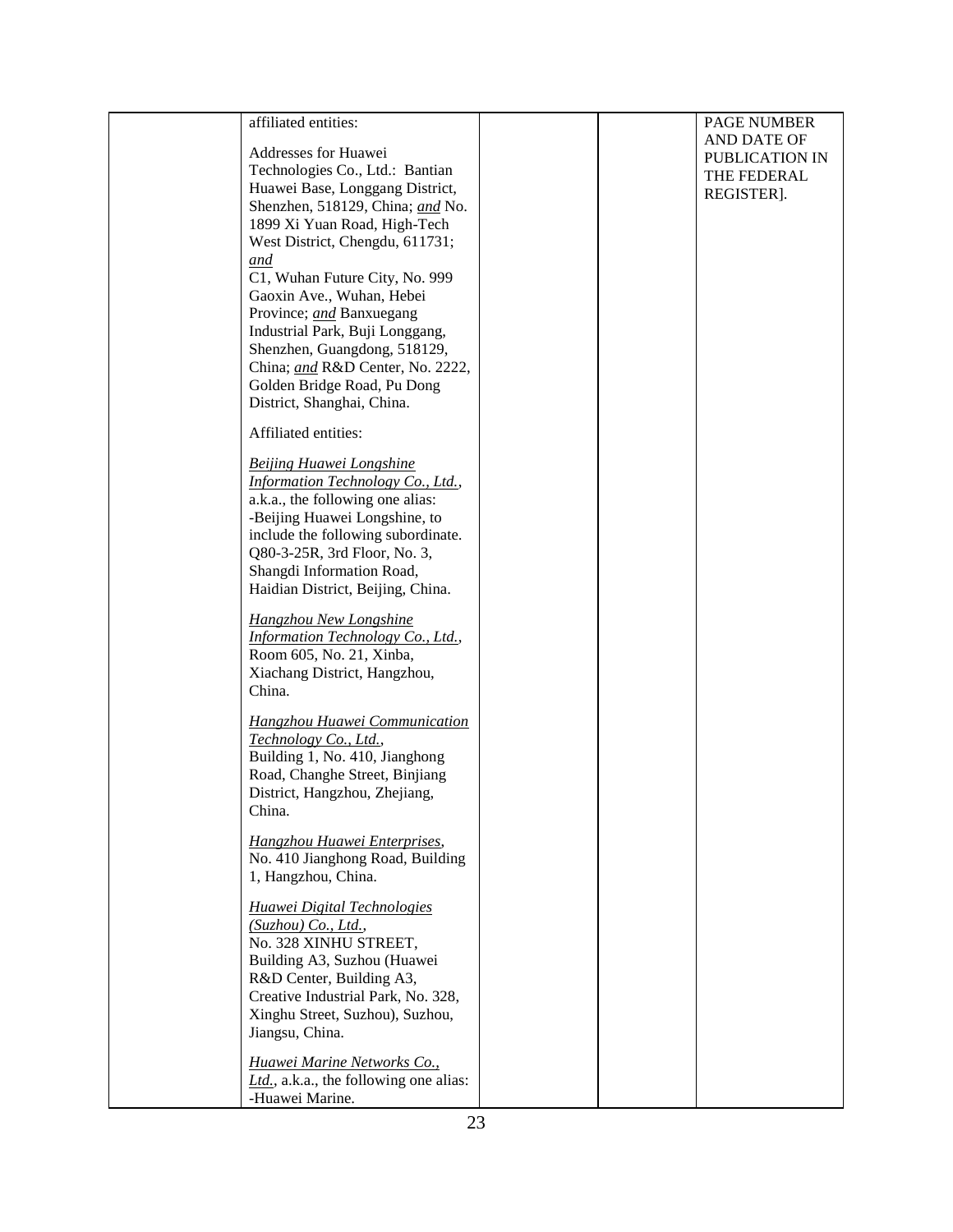| Building R4, No. 2 City Avenue,<br>Songshan Lake Science & Tech<br>Industry Park, Dongguan, 523808,                                                                                                                                                                                  |  |  |
|--------------------------------------------------------------------------------------------------------------------------------------------------------------------------------------------------------------------------------------------------------------------------------------|--|--|
| and No. 62, Second Ave., $5/F-6/F$ ,<br>TEDA, MSD-B2 Area, Tianjin                                                                                                                                                                                                                   |  |  |
| Economic and Technological<br>Development Zone, Tianjin,                                                                                                                                                                                                                             |  |  |
| 300457, China.                                                                                                                                                                                                                                                                       |  |  |
| Huawei Mobile Technology Ltd.,<br>Huawei Base, Building 2, District<br>B, Shenzhen, China.                                                                                                                                                                                           |  |  |
| Huawei Tech. Investment Co.,<br>U1 Building, No. 1899 Xiyuan<br>Avenue, West Gaoxin District,                                                                                                                                                                                        |  |  |
| Chengdu City, 611731, China.                                                                                                                                                                                                                                                         |  |  |
| Huawei Technology Co., Ltd.<br>Chengdu Research Institute,<br>No. 1899, Xiyuan Ave., Hi-Tech                                                                                                                                                                                         |  |  |
| Western District, Chengdu,<br>Sichuan Province, 610041, China.                                                                                                                                                                                                                       |  |  |
| Huawei Technology Co., Ltd.<br><b>Hangzhou Research Institute,</b><br>No. 410, Jianghong Rd., Building<br>4, Changhe St., Binjiang District,<br>Hangzhou, Zhejiang Province,<br>310007, China.                                                                                       |  |  |
| Huawei Technologies Co., Ltd.<br><b>Beijing Research Institute,</b><br>No. 3, Xinxi Rd., Huawei Building,<br>ShangDi Information Industrial<br>Base, Haidian District, Beijing,<br>100095, China; <i>and</i> No. 18, Muhe<br>Rd., Building 1-4, Haidian District,<br>Beijing, China. |  |  |
| Huawei Technologies Co., Ltd.<br>Material Characterization Lab,<br>Huawei Base, Bantian, Shenzhen<br>518129, China.                                                                                                                                                                  |  |  |
| Huawei Technologies Co., Ltd.<br>Xi'an Research Institute,<br>National Development Bank<br>Building (Zhicheng Building), No.<br>2, Gaoxin 1st Road, Xi'an High-<br>tech Zone, Xi'an, China.                                                                                          |  |  |
| Huawei Terminal (Shenzhen) Co.,<br>Ltd.<br>Huawei Base, B1, Shenzhen,<br>China.                                                                                                                                                                                                      |  |  |
| Nanchang Huawei Communication                                                                                                                                                                                                                                                        |  |  |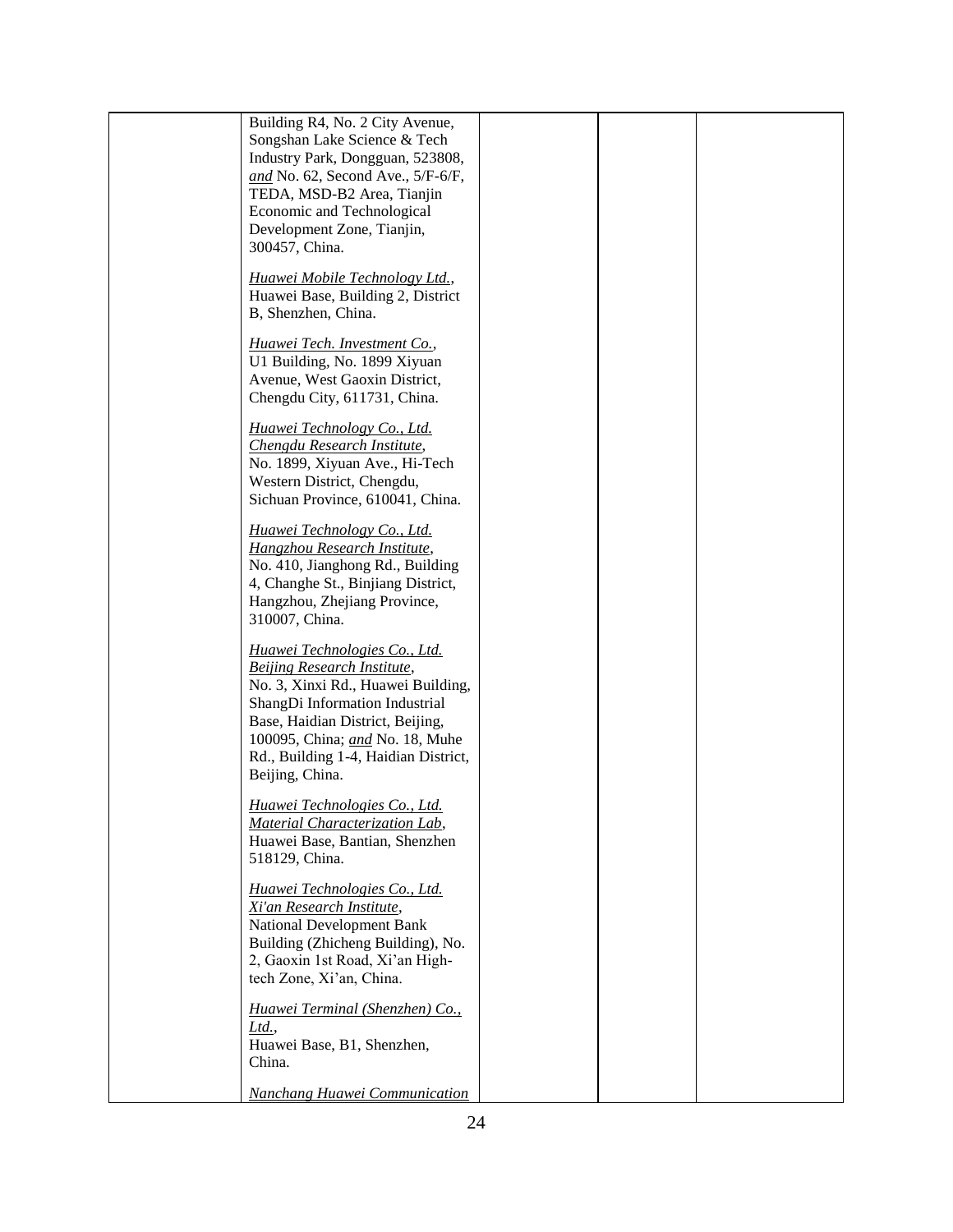| Technology,<br>No. 188 Huoju Street, F10-11,<br>Nanchang, China.                                                                                                                                                                                                                                             |                                                                                  |
|--------------------------------------------------------------------------------------------------------------------------------------------------------------------------------------------------------------------------------------------------------------------------------------------------------------|----------------------------------------------------------------------------------|
|                                                                                                                                                                                                                                                                                                              |                                                                                  |
| Ningbo Huawei Computer & Net<br>$Co$ , Ltd.,<br>No. 48 Daliang Street, Ningbo,<br>China.                                                                                                                                                                                                                     |                                                                                  |
| Shanghai Huawei Technologies<br>Co., Ltd.,<br>R&D center, No. 2222, Golden<br>Bridge Road, Pu Dong District,<br>Shanghai, 286305 Shanghai,<br>China, China.                                                                                                                                                  |                                                                                  |
| <b>Shenzhen Huawei Anjiexin</b><br><i>Electricity Co., Ltd.</i> , a.k.a., the<br>following one alias:<br>-Shenzhen Huawei Agisson<br>Electric Co., Ltd.<br>Building 2, Area B, Putian Huawei<br>Base, Longgang District,<br>Shenzhen, China; and Huawei<br>Base, Building 2, District B,<br>Shenzhen, China. |                                                                                  |
| <b>Shenzhen Huawei New Technology</b><br>Co., Ltd.,<br>Huawei Production Center,<br>Gangtou Village, Buji Town,<br>Longgang District, Shenzhen,<br>China.                                                                                                                                                    |                                                                                  |
| <b>Shenzhen Huawei Technology</b><br>Service,<br>Huawei Base, Building 2, District<br>B, Shenzhen, China.                                                                                                                                                                                                    |                                                                                  |
| <b>Shenzhen Huawei Technologies</b><br>Software,<br>Huawei Base, Building 2, District<br>B, Shenzhen, China.                                                                                                                                                                                                 |                                                                                  |
| Zhejiang Huawei Communications<br>Technology Co., Ltd.,<br>No. 360 Jiangshu Road, Building<br>5, Hangzhou, Zhejiang, China.                                                                                                                                                                                  |                                                                                  |
| For all items<br>Presumption<br>Huawei Technologies Service Co.,<br>subject to the<br>of denial.<br>Ltd.,<br>Langfang, Hebei, China.<br>EAR. (See §§<br>$736.2(b)(3)(vi)^{1}$ ,                                                                                                                              | 84 FR 22963,<br>$5/21/19$ .<br>85 FR [INSERT FR                                  |
| and 744.11 of<br>the EAR.)                                                                                                                                                                                                                                                                                   | <b>PAGE NUMBER</b><br>AND DATE OF<br>PUBLICATION IN<br>THE FEDERAL<br>REGISTER]. |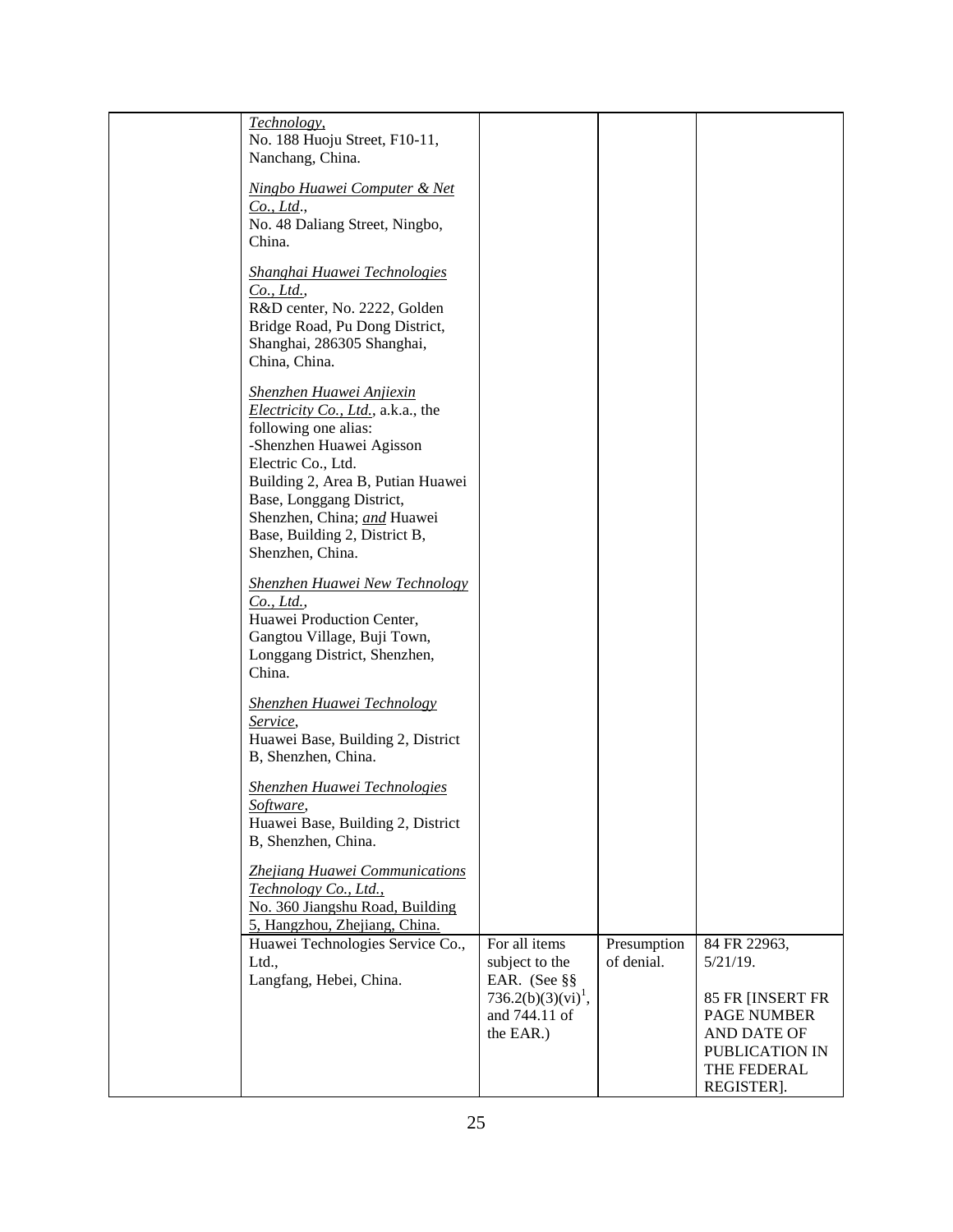| Huawei Training (Dongguan) Co.,    | For all items                  | Presumption | 84 FR 22963,       |
|------------------------------------|--------------------------------|-------------|--------------------|
| Ltd.,                              | subject to the                 | of denial.  | $5/21/19$ .        |
| Dongguan, Guangdong, China.        | EAR. (See §§                   |             |                    |
|                                    | 736.2(b)(3)(vi) <sup>1</sup> , |             | 85 FR [INSERT FR   |
|                                    | and 744.11 of                  |             | <b>PAGE NUMBER</b> |
|                                    | the EAR.)                      |             | AND DATE OF        |
|                                    |                                |             | PUBLICATION IN     |
|                                    |                                |             | THE FEDERAL        |
|                                    |                                |             | REGISTER].         |
| Huayi Internet Information Service | For all items                  | Presumption | 84 FR 22963.       |
| Co., Ltd.,                         | subject to the                 | of denial.  | $5/21/19$ .        |
| Shenzhen, Guangdong, China.        | EAR. (See §§                   |             |                    |
|                                    | 736.2(b)(3)(vi) <sup>1</sup> , |             | 85 FR [INSERT FR   |
|                                    | and 744.11 of                  |             | <b>PAGE NUMBER</b> |
|                                    |                                |             |                    |
|                                    | the EAR.)                      |             | AND DATE OF        |
|                                    |                                |             | PUBLICATION IN     |
|                                    |                                |             | THE FEDERAL        |
|                                    |                                |             | REGISTER].         |
| Hui Tong Business Ltd.,            | For all items                  | Presumption | 84 FR 43495,       |
| Huawei Base, Electrical Research   | subject to the                 | of denial.  | $8/21/19$ .        |
| Center, Shenzhen, China.           | EAR. (See §§                   |             |                    |
|                                    | $736.2(b)(3)(vi)^{1}$ ,        |             | 85 FR [INSERT FR   |
|                                    | and 744.11 of                  |             | <b>PAGE NUMBER</b> |
|                                    | the EAR.)                      |             | AND DATE OF        |
|                                    |                                |             | PUBLICATION IN     |
|                                    |                                |             | THE FEDERAL        |
|                                    |                                |             | REGISTER].         |
| *******                            |                                |             |                    |
| North Huawei Communication         | For all items                  | Presumption | 84 FR 22963,       |
| Technology Co., Ltd.,              | subject to the                 | of denial.  | $5/21/19$ .        |
| Beijing, China.                    | EAR. (See §§                   |             |                    |
|                                    | 736.2(b)(3)(vi) <sup>1</sup> , |             | 85 FR [INSERT FR   |
|                                    | and 744.11 of                  |             | <b>PAGE NUMBER</b> |
|                                    |                                |             | AND DATE OF        |
|                                    | the EAR.)                      |             |                    |
|                                    |                                |             | PUBLICATION IN     |
|                                    |                                |             | THE FEDERAL        |
|                                    |                                |             | REGISTER].         |
| *******                            |                                |             |                    |
| Shanghai Haisi Technology Co.,     | For all items                  | Presumption | 84 FR 22963.       |
| Ltd.,                              | subject to the                 | of denial.  | $5/21/19$ .        |
| Shanghai, China.                   | EAR. (See §§                   |             |                    |
|                                    | $736.2(b)(3)(vi)^{1}$ ,        |             | 85 FR [INSERT FR   |
|                                    | and 744.11 of                  |             | <b>PAGE NUMBER</b> |
|                                    | the EAR.)                      |             | AND DATE OF        |
|                                    |                                |             | PUBLICATION IN     |
|                                    |                                |             | THE FEDERAL        |
|                                    |                                |             | REGISTER].         |
| Shanghai HiSilicon Technologies    | For all items                  | Presumption | 84 FR 43495,       |
| Co., Ltd.,                         | subject to the                 | of denial.  | $8/21/19$ .        |
| Room 101, No. 318, Shuixiu Road,   | EAR. (See §§                   |             |                    |
| Jinze Town (Xiqi), Qingpu          | 736.2(b)(3)(vi) <sup>1</sup> , |             | 85 FR [INSERT FR   |
| District, Shanghai, China.         | and 744.11 of                  |             | <b>PAGE NUMBER</b> |
|                                    | the EAR.)                      |             | AND DATE OF        |
|                                    |                                |             | PUBLICATION IN     |
|                                    |                                |             | THE FEDERAL        |
|                                    |                                |             |                    |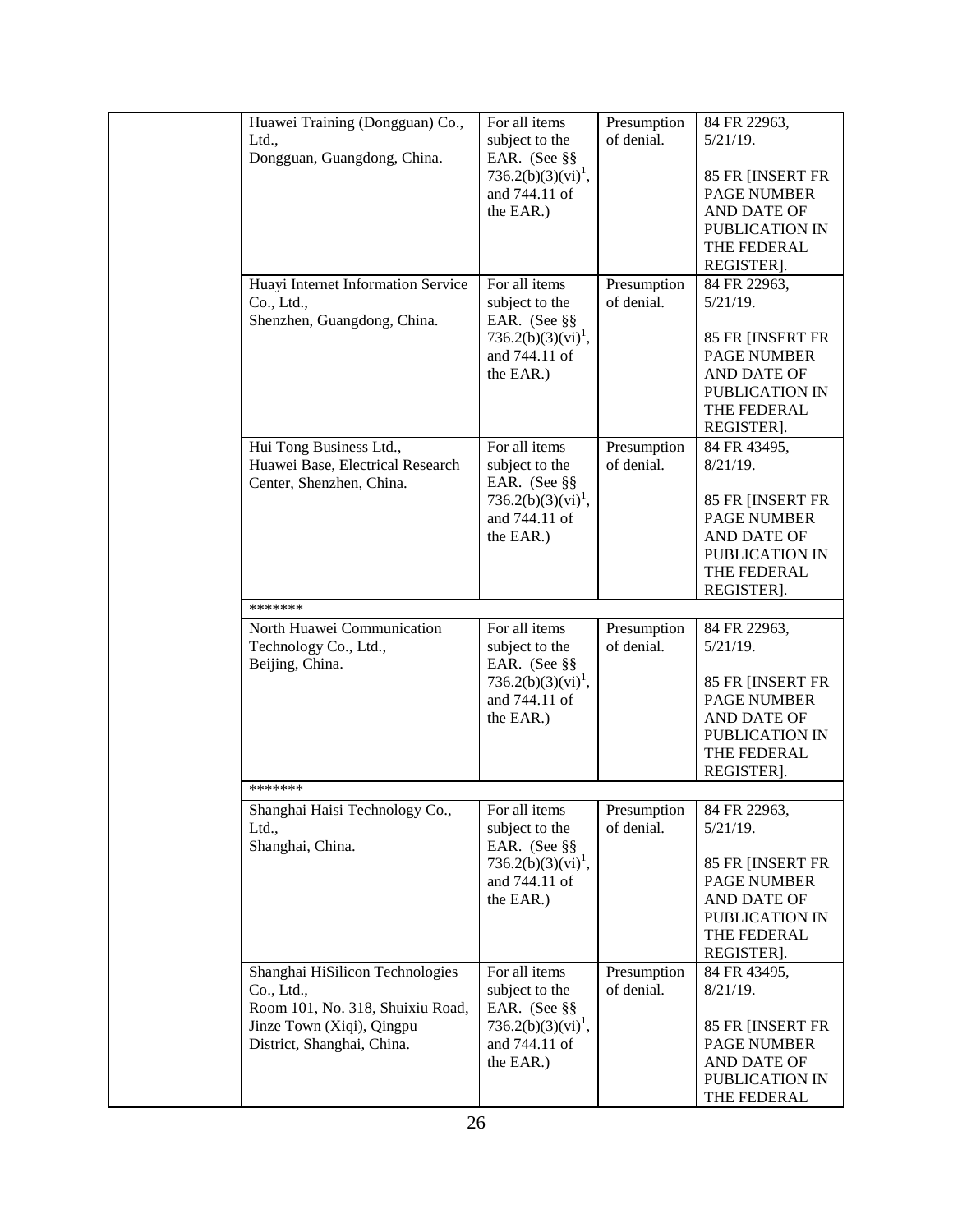|  |                                                                                                      |                                                              |                           | REGISTER].                                                                      |
|--|------------------------------------------------------------------------------------------------------|--------------------------------------------------------------|---------------------------|---------------------------------------------------------------------------------|
|  | Shanghai Mossel Trade Co., Ltd.,<br>Shanghai, China.                                                 | For all items<br>subject to the                              | Presumption<br>of denial. | 84 FR 22963,<br>$5/21/19$ .                                                     |
|  |                                                                                                      | EAR. (See §§<br>736.2(b)(3)(vi) <sup>1</sup> ,               |                           | 85 FR [INSERT FR                                                                |
|  |                                                                                                      | and 744.11 of<br>the EAR.)                                   |                           | <b>PAGE NUMBER</b><br>AND DATE OF                                               |
|  |                                                                                                      |                                                              |                           | PUBLICATION IN<br>THE FEDERAL                                                   |
|  |                                                                                                      |                                                              |                           | REGISTER].                                                                      |
|  | *******                                                                                              |                                                              |                           |                                                                                 |
|  | Shenzhen HiSilicon Technologies<br>Co., Electrical Research Center,<br>Huawei Base, Shenzhen, China. | For all items<br>subject to the<br>EAR. (See §§              | Presumption<br>of denial. | 84 FR 43495,<br>$8/21/19$ .                                                     |
|  |                                                                                                      | 736.2(b)(3)(vi) <sup>1</sup> ,<br>and 744.11 of              |                           | 85 FR [INSERT FR<br><b>PAGE NUMBER</b>                                          |
|  |                                                                                                      | the EAR.)                                                    |                           | AND DATE OF<br>PUBLICATION IN<br>THE FEDERAL<br>REGISTER].                      |
|  | Shenzhen Huawei Technical<br>Services Co., Ltd.,<br>Shenzhen, Guangdong, China.                      | For all items<br>subject to the<br>EAR. (See §§              | Presumption<br>of denial. | 84 FR 22963,<br>$5/21/19$ .                                                     |
|  |                                                                                                      | 736.2(b)(3)(vi) <sup>1</sup> ,<br>and 744.11 of<br>the EAR.) |                           | 85 FR [INSERT FR<br>PAGE NUMBER<br>AND DATE OF<br>PUBLICATION IN<br>THE FEDERAL |
|  | Shenzhen Huawei Terminal                                                                             | For all items                                                | Presumption               | REGISTER].<br>84 FR 22963,                                                      |
|  | Commercial Co., Ltd.,<br>Shenzhen, Guangdong, China.                                                 | subject to the<br>EAR. (See §§                               | of denial.                | $5/21/19$ .                                                                     |
|  |                                                                                                      | $736.2(b)(3)(vi)^1$ ,<br>and 744.11 of                       |                           | 85 FR [INSERT FR<br><b>PAGE NUMBER</b>                                          |
|  |                                                                                                      | the EAR.)                                                    |                           | AND DATE OF<br>PUBLICATION IN                                                   |
|  |                                                                                                      |                                                              |                           | THE FEDERAL<br>REGISTER].                                                       |
|  | Shenzhen Huawei Training School                                                                      | For all items                                                | Presumption               | 84 FR 22963.                                                                    |
|  | Co., Ltd.,<br>Shenzhen, Guangdong, China.                                                            | subject to the<br>EAR. (See §§                               | of denial.                | $5/21/19$ .                                                                     |
|  |                                                                                                      | $736.2(b)(3)(vi)^{1}$ ,<br>and 744.11 of                     |                           | 85 FR [INSERT FR<br><b>PAGE NUMBER</b>                                          |
|  |                                                                                                      | the EAR.)                                                    |                           | AND DATE OF<br>PUBLICATION IN                                                   |
|  |                                                                                                      |                                                              |                           | THE FEDERAL                                                                     |
|  |                                                                                                      | For all items                                                |                           | REGISTER].<br>84 FR 22963,                                                      |
|  | Shenzhen Huayi Loan Small Loan<br>$Co$ , Ltd.,<br>Shenzhen, Guangdong, China.                        | subject to the<br>EAR. (See §§                               | Presumption<br>of denial. | $5/21/19$ .                                                                     |
|  |                                                                                                      | 736.2(b)(3)(vi) <sup>1</sup> ,<br>and 744.11 of              |                           | 85 FR [INSERT FR<br><b>PAGE NUMBER</b>                                          |
|  |                                                                                                      | the EAR.)                                                    |                           | AND DATE OF                                                                     |
|  |                                                                                                      |                                                              |                           | PUBLICATION IN<br>THE FEDERAL                                                   |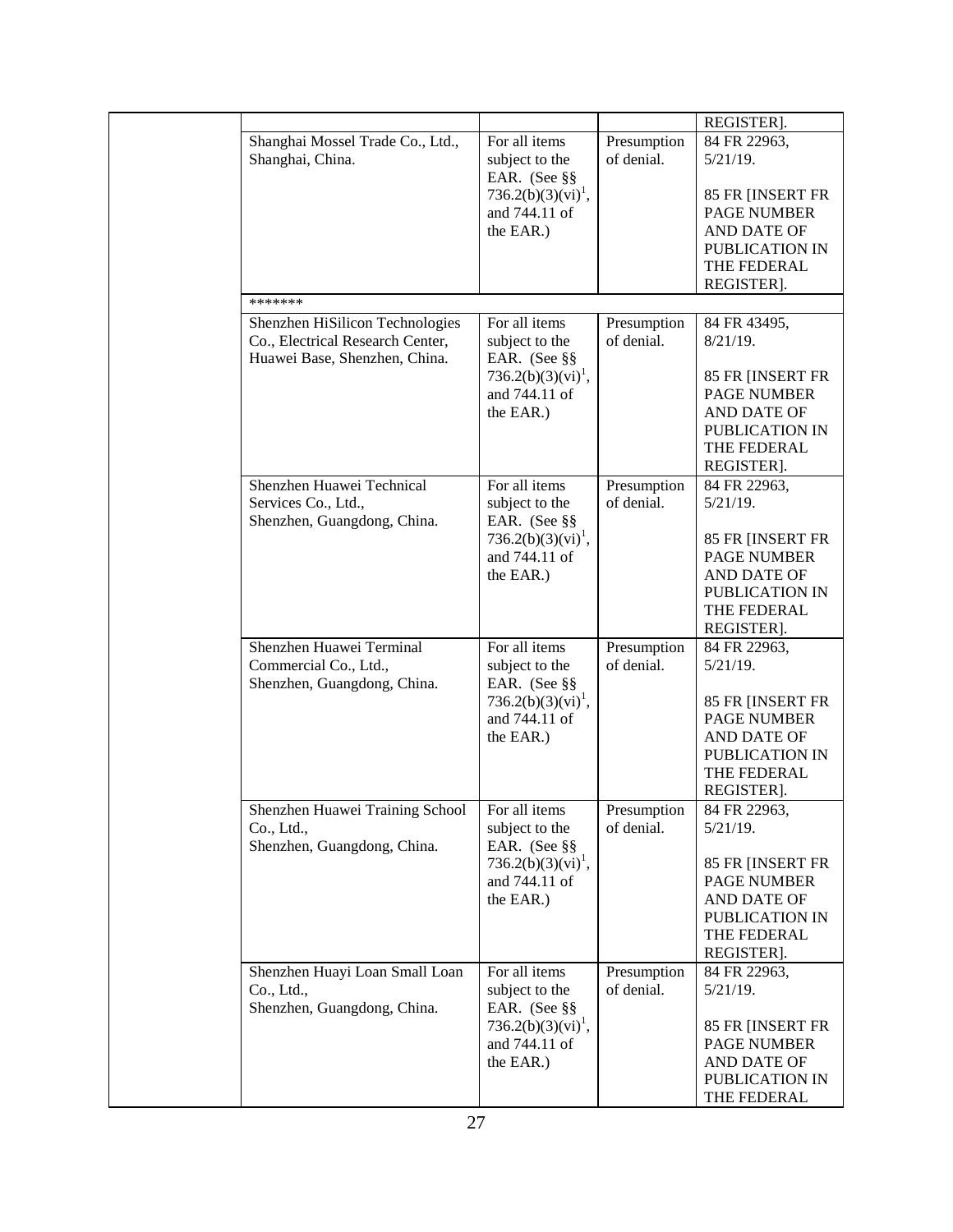|                                    |                                |             | REGISTER].         |
|------------------------------------|--------------------------------|-------------|--------------------|
| Shenzhen Legrit Technology Co.,    | For all items                  | Presumption | 84 FR 22963,       |
| Ltd.,                              | subject to the                 | of denial.  | $5/21/19$ .        |
| Shenzhen, Guangdong, China.        | EAR. (See §§                   |             |                    |
|                                    | 736.2(b)(3)(vi) <sup>1</sup> , |             | 85 FR [INSERT FR   |
|                                    | and 744.11 of                  |             | <b>PAGE NUMBER</b> |
|                                    | the EAR.)                      |             | <b>AND DATE OF</b> |
|                                    |                                |             | PUBLICATION IN     |
|                                    |                                |             | THE FEDERAL        |
|                                    |                                |             | REGISTER].         |
| Shenzhen Smartcom Business Co.,    | For all items                  | Presumption | 84 FR 22963,       |
| Ltd.,                              | subject to the                 | of denial.  | $5/21/19$ .        |
| Shenzhen, Guangdong, China.        | EAR. (See §§                   |             |                    |
|                                    | 736.2(b)(3)(vi) <sup>1</sup> , |             | 85 FR [INSERT FR   |
|                                    | and 744.11 of                  |             | <b>PAGE NUMBER</b> |
|                                    | the EAR.)                      |             | AND DATE OF        |
|                                    |                                |             | PUBLICATION IN     |
|                                    |                                |             | THE FEDERAL        |
|                                    |                                |             | REGISTER].         |
| *******                            |                                |             |                    |
| Suzhou Huawei Investment Co.,      | For all items                  | Presumption | 84 FR 22963,       |
| Ltd.,                              | subject to the                 | of denial.  | $5/21/19$ .        |
| Suzhou, Jiangsu, China.            | EAR. (See §§                   |             |                    |
|                                    | $736.2(b)(3)(vi)^{1}$ ,        |             | 85 FR [INSERT FR   |
|                                    | and 744.11 of                  |             | <b>PAGE NUMBER</b> |
|                                    | the EAR.)                      |             | AND DATE OF        |
|                                    |                                |             | PUBLICATION IN     |
|                                    |                                |             | THE FEDERAL        |
|                                    |                                |             | REGISTER].         |
| *******                            |                                |             |                    |
| Wuhan Huawei Investment Co.,       | For all items                  | Presumption | 84 FR 22963,       |
|                                    |                                | of denial.  | $5/21/19$ .        |
| Ltd.,                              | subject to the                 |             |                    |
| Wuhan, Hubei, China.               | EAR. (See §§                   |             |                    |
|                                    | 736.2(b)(3)(vi) <sup>1</sup> , |             | 85 FR [INSERT FR   |
|                                    | and 744.11 of                  |             | PAGE NUMBER        |
|                                    | the EAR.)                      |             | AND DATE OF        |
|                                    |                                |             | PUBLICATION IN     |
|                                    |                                |             | THE FEDERAL        |
| *******                            |                                |             | REGISTER].         |
|                                    |                                |             |                    |
| Xi'an Huawei Technologies Co.,     | For all items                  | Presumption | 84 FR 22963,       |
| Ltd.,                              | subject to the                 | of denial.  | $5/21/19$ .        |
| Xi'an, Shaanxi, China.             | EAR. (See §§                   |             |                    |
|                                    | $736.2(b)(3)(vi)^{1}$ ,        |             | 85 FR [INSERT FR   |
|                                    | and 744.11 of                  |             | <b>PAGE NUMBER</b> |
|                                    | the EAR.)                      |             | AND DATE OF        |
|                                    |                                |             | PUBLICATION IN     |
|                                    |                                |             | THE FEDERAL        |
|                                    |                                |             | REGISTER].         |
| *******                            |                                |             |                    |
| Xi'an Ruixin Investment Co., Ltd., | For all items                  | Presumption | 84 FR 22963,       |
| Xi'an, Shaanxi, China.             | subject to the                 | of denial.  | $5/21/19$ .        |
|                                    | EAR. (See §§                   |             |                    |
|                                    | 736.2(b)(3)(vi) <sup>1</sup> , |             | 85 FR [INSERT FR   |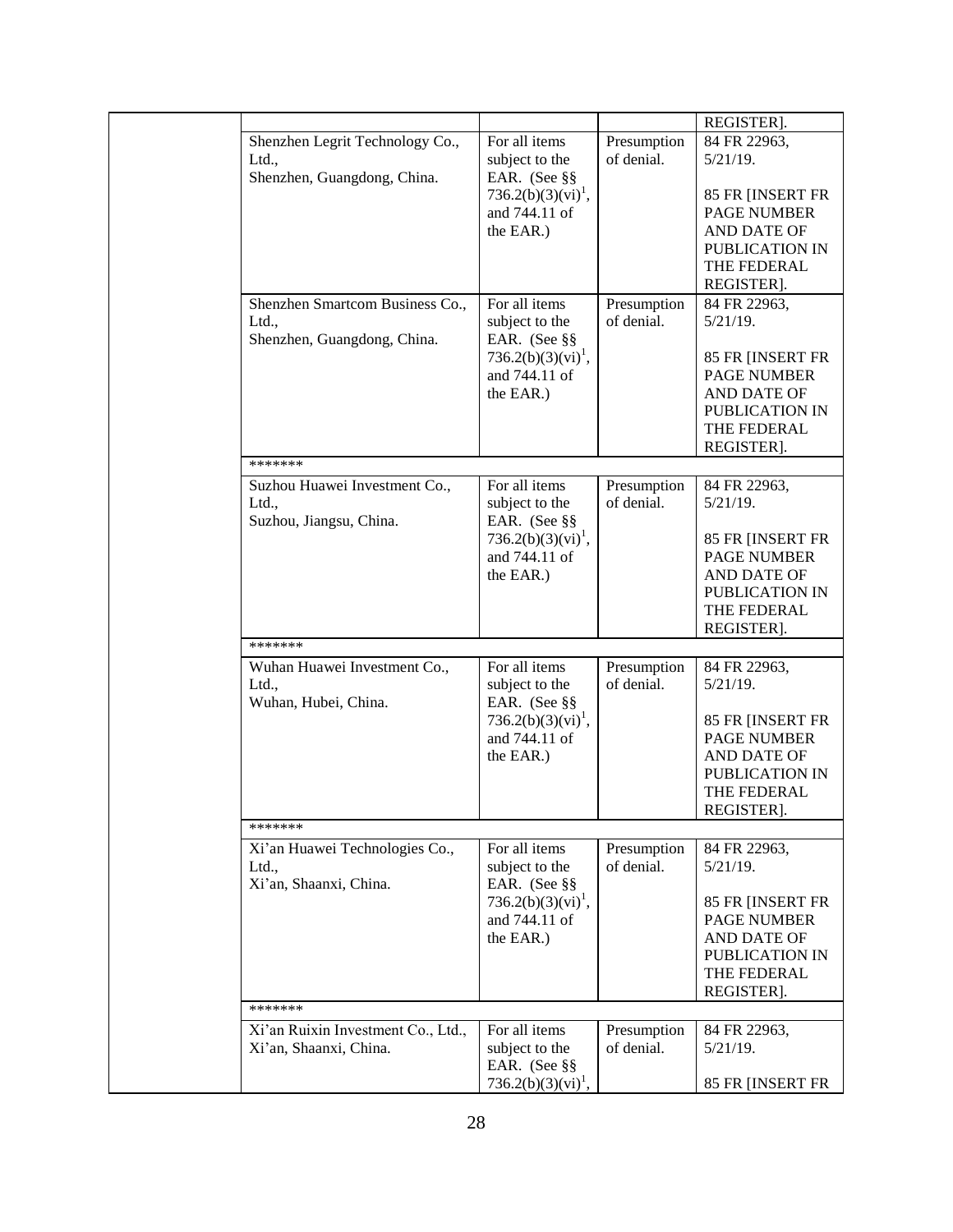|                   |                                                                                                                                                                                                                             | and 744.11 of<br>the EAR.)                                                                                      |                           | PAGE NUMBER<br>AND DATE OF<br>PUBLICATION IN<br>THE FEDERAL<br>REGISTER].                                                           |
|-------------------|-----------------------------------------------------------------------------------------------------------------------------------------------------------------------------------------------------------------------------|-----------------------------------------------------------------------------------------------------------------|---------------------------|-------------------------------------------------------------------------------------------------------------------------------------|
|                   | *******                                                                                                                                                                                                                     |                                                                                                                 |                           |                                                                                                                                     |
| <b>COSTA RICA</b> | Huawei Technologies Costa Rica<br>SA, a.k.a., the following one alias:<br>-Huawei Technologies Costa Rica<br>Sociedad Anonima.<br>S.J, Sabana Norte, Detras De<br>Burger King, Edif Gru, Po Nueva,<br>San Jose, Costa Rica. | For all items<br>subject to the<br>EAR. (See §§<br>$736.2(b)(3)(vi)^{1}$ ,<br>and 744.11 of<br>the EAR.)        | Presumption<br>of denial. | 84 FR 43495,<br>$8/21/19$ .<br>85 FR [INSERT FR<br><b>PAGE NUMBER</b><br>AND DATE OF<br>PUBLICATION IN<br>THE FEDERAL<br>REGISTER]. |
| *******           |                                                                                                                                                                                                                             |                                                                                                                 |                           |                                                                                                                                     |
| <b>CUBA</b>       | Huawei Cuba,<br>Cuba.                                                                                                                                                                                                       | For all items<br>subject to the<br>EAR. (See §§<br>736.2(b)(3)(vi) <sup>1</sup> ,<br>and 744.11 of<br>the EAR.) | Presumption<br>of denial. | 84 FR 43495,<br>$8/21/19$ .<br>85 FR [INSERT FR<br><b>PAGE NUMBER</b><br>AND DATE OF<br>PUBLICATION IN<br>THE FEDERAL<br>REGISTER]. |
| *******           |                                                                                                                                                                                                                             |                                                                                                                 |                           |                                                                                                                                     |
| <b>DENMARK</b>    | Huawei Denmark,<br>Vestre Teglgade 9, Kobenhavn Sv,<br>Hovedstaden, 2450, Denmark.                                                                                                                                          | For all items<br>subject to the<br>EAR. (See §§<br>$736.2(b)(3)(vi)^{1}$ ,<br>and 744.11 of<br>the EAR.)        | Presumption<br>of denial. | 84 FR 43495,<br>$8/21/19$ .<br>85 FR [INSERT FR<br><b>PAGE NUMBER</b><br>AND DATE OF<br>PUBLICATION IN<br>THE FEDERAL<br>REGISTER]. |
| <b>EGYPT</b>      | *******                                                                                                                                                                                                                     |                                                                                                                 |                           |                                                                                                                                     |
|                   | Huawei Technology,<br>Cairo, Egypt.                                                                                                                                                                                         | For all items<br>subject to the<br>EAR. (See §§<br>736.2(b)(3)(vi) <sup>1</sup> ,<br>and 744.11 of<br>the EAR.) | Presumption<br>of denial. | 84 FR 22963,<br>$5/21/19$ .<br>85 FR [INSERT FR<br><b>PAGE NUMBER</b><br>AND DATE OF<br>PUBLICATION IN<br>THE FEDERAL<br>REGISTER]. |
| *******           |                                                                                                                                                                                                                             |                                                                                                                 |                           |                                                                                                                                     |
| <b>FRANCE</b>     | *******                                                                                                                                                                                                                     |                                                                                                                 |                           |                                                                                                                                     |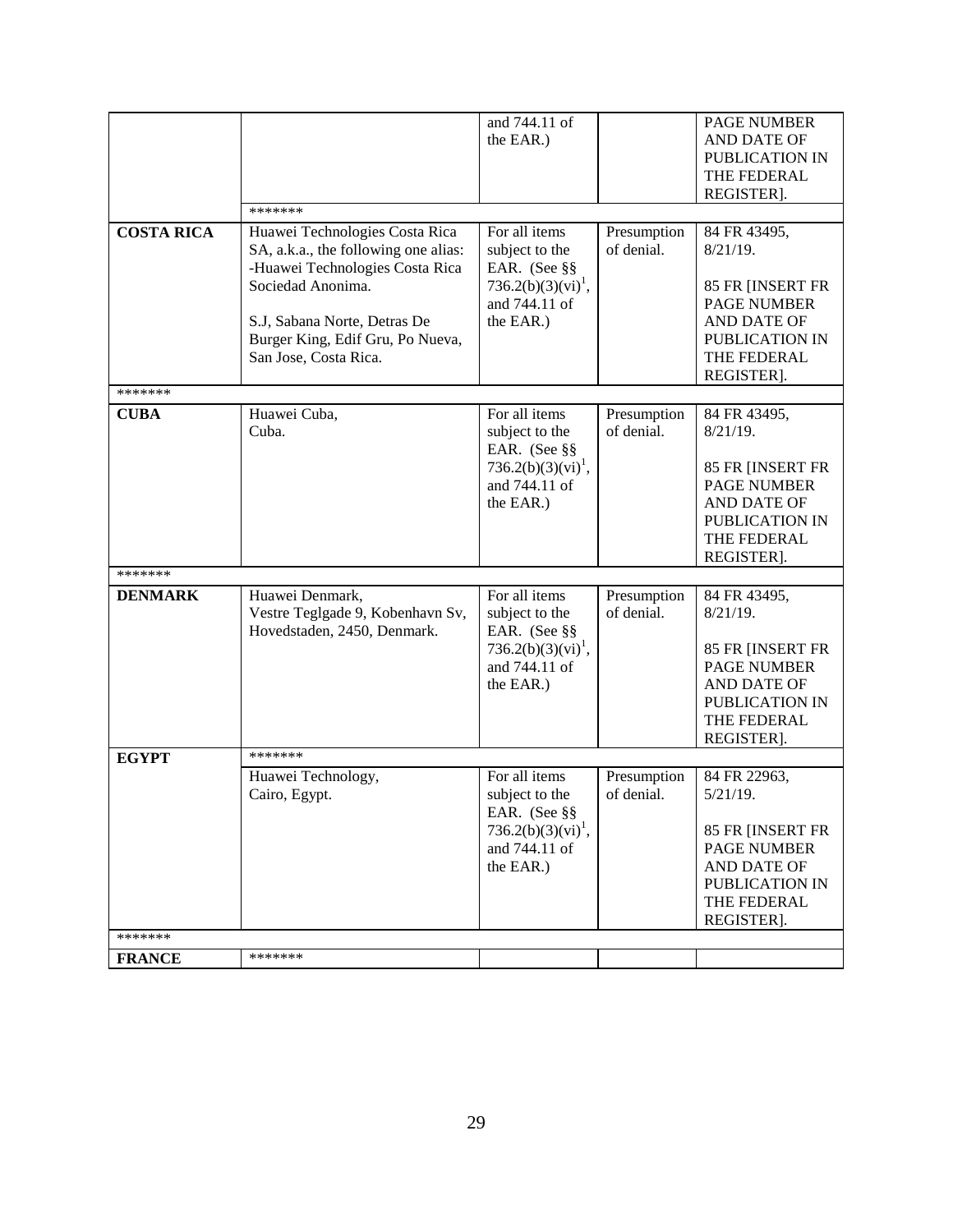|                  | Huawei France, a.k.a., the<br>following one alias:<br>-Huawei Technologies France<br>SASU.<br>36-38, quai du Point du Jour,<br>92659 Boulogne-Billancourt<br>cedex, France. | For all items<br>subject to the<br>EAR. (See §§<br>$736.2(b)(3)(vi)^1$ ,<br>and 744.11 of<br>the EAR.)          | Presumption<br>of denial. | 84 FR 43495,<br>$8/21/19$ .<br>85 FR [INSERT FR<br><b>PAGE NUMBER</b><br>AND DATE OF<br>PUBLICATION IN<br>THE FEDERAL<br>REGISTER]. |
|------------------|-----------------------------------------------------------------------------------------------------------------------------------------------------------------------------|-----------------------------------------------------------------------------------------------------------------|---------------------------|-------------------------------------------------------------------------------------------------------------------------------------|
| *******          | *******                                                                                                                                                                     |                                                                                                                 |                           |                                                                                                                                     |
| <b>GERMANY</b>   | *******                                                                                                                                                                     |                                                                                                                 |                           |                                                                                                                                     |
|                  | Huawei Technologies Deutschland<br>GmbH,<br>Germany.                                                                                                                        | For all items<br>subject to the<br>EAR. (See §§<br>$736.2(b)(3)(vi)^1$ ,<br>and 744.11 of<br>the EAR.)          | Presumption<br>of denial. | 84 FR 22963,<br>$5/21/19$ .<br>85 FR [INSERT FR<br><b>PAGE NUMBER</b><br>AND DATE OF<br>PUBLICATION IN<br>THE FEDERAL<br>REGISTER]. |
|                  | *******                                                                                                                                                                     |                                                                                                                 |                           |                                                                                                                                     |
| *******          |                                                                                                                                                                             |                                                                                                                 |                           |                                                                                                                                     |
| <b>HONG KONG</b> | *******<br>Hua Ying Management Co.<br>Limited, Tsim Sha Tsui, Kowloon,<br>Hong Kong.                                                                                        | For all items<br>subject to the<br>EAR. (See §§<br>$736.2(b)(3)(vi)^{1}$ ,<br>and 744.11 of<br>the EAR.)        | Presumption<br>of denial. | 84 FR 22963,<br>$5/21/19$ .<br>85 FR [INSERT FR<br><b>PAGE NUMBER</b><br>AND DATE OF<br>PUBLICATION IN<br>THE FEDERAL<br>REGISTER]. |
|                  | Huawei Device (Hong Kong) Co.,<br>Limited,<br>Tsim Sha Tsui, Kowloon, Hong<br>Kong.                                                                                         | For all items<br>subject to the<br>EAR. (See §§<br>736.2(b)(3)(vi) <sup>1</sup> ,<br>and 744.11 of<br>the EAR.) | Presumption<br>of denial. | 84 FR 22963,<br>$5/21/19$ .<br>85 FR [INSERT FR<br><b>PAGE NUMBER</b><br>AND DATE OF<br>PUBLICATION IN<br>THE FEDERAL<br>REGISTER]. |
|                  | Huawei International Co., Limited,<br>Hong Kong.                                                                                                                            | For all items<br>subject to the<br>EAR. (See §§<br>$736.2(b)(3)(vi)^1$ ,<br>and 744.11 of<br>the EAR.)          | Presumption<br>of denial. | 84 FR 22963,<br>$5/21/19$ .<br>85 FR [INSERT FR<br><b>PAGE NUMBER</b><br>AND DATE OF<br>PUBLICATION IN<br>THE FEDERAL<br>REGISTER]. |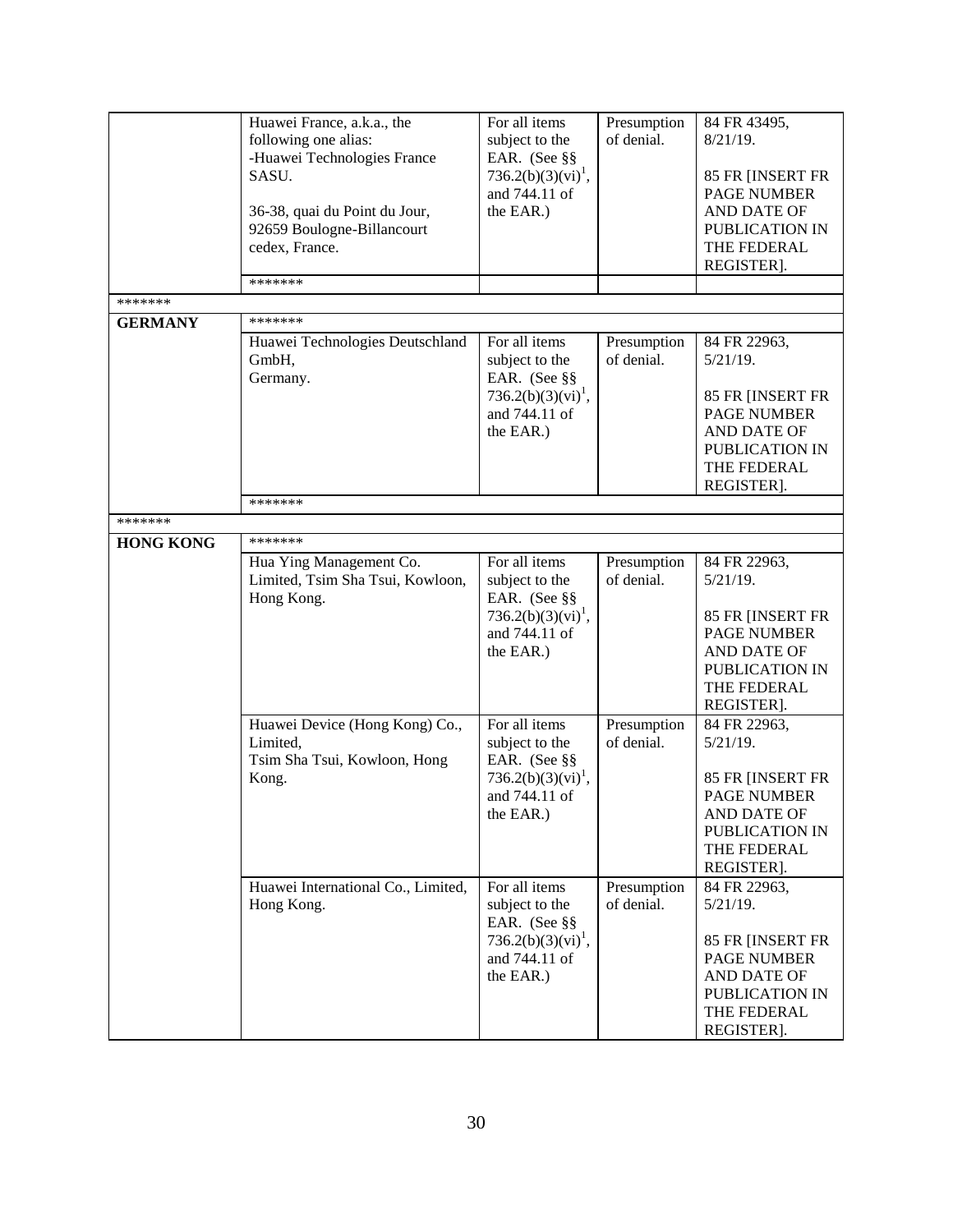|                  | Huawei Tech. Investment Co.,                                     | For all items                                   | Presumption               | 84 FR 22963,                           |
|------------------|------------------------------------------------------------------|-------------------------------------------------|---------------------------|----------------------------------------|
|                  | Limited,                                                         | subject to the                                  | of denial.                | $5/21/19$ .                            |
|                  | Hong Kong.                                                       | EAR. (See §§                                    |                           |                                        |
|                  |                                                                  | 736.2(b)(3)(vi) <sup>1</sup> ,                  |                           | 85 FR [INSERT FR                       |
|                  |                                                                  | and 744.11 of                                   |                           | <b>PAGE NUMBER</b>                     |
|                  |                                                                  | the EAR.)                                       |                           | AND DATE OF                            |
|                  |                                                                  |                                                 |                           | PUBLICATION IN                         |
|                  |                                                                  |                                                 |                           | THE FEDERAL                            |
|                  |                                                                  |                                                 |                           | REGISTER].                             |
|                  | Huawei Technologies Co. Ltd.,<br>Tsim Sha Tsui, Kowloon, Hong    | For all items<br>subject to the                 | Presumption<br>of denial. | 84 FR 22963,<br>$5/21/19$ .            |
|                  | Kong.                                                            | EAR. (See §§<br>$736.2(b)(3)(vi)^{1}$ ,         |                           | 85 FR [INSERT FR                       |
|                  |                                                                  | and 744.11 of                                   |                           | <b>PAGE NUMBER</b>                     |
|                  |                                                                  | the EAR.)                                       |                           | AND DATE OF                            |
|                  |                                                                  |                                                 |                           | PUBLICATION IN                         |
|                  |                                                                  |                                                 |                           | THE FEDERAL                            |
|                  |                                                                  |                                                 |                           | REGISTER].                             |
|                  | *******                                                          |                                                 |                           |                                        |
|                  | Smartcom (Hong Kong) Co.,<br>Limited, Sheung Wan, Hong Kong.     | For all items<br>subject to the                 | Presumption<br>of denial. | 84 FR 22963,<br>$5/21/19$ .            |
|                  |                                                                  | EAR. (See §§<br>$736.2(b)(3)(vi)^{1}$ ,         |                           | 85 FR [INSERT FR                       |
|                  |                                                                  | and 744.11 of                                   |                           | <b>PAGE NUMBER</b>                     |
|                  |                                                                  | the EAR.)                                       |                           | AND DATE OF                            |
|                  |                                                                  |                                                 |                           | PUBLICATION IN                         |
|                  |                                                                  |                                                 |                           | THE FEDERAL                            |
|                  |                                                                  |                                                 |                           | REGISTER].                             |
|                  |                                                                  |                                                 |                           |                                        |
|                  | *******                                                          |                                                 |                           |                                        |
| <b>INDIA</b>     | *******                                                          |                                                 |                           |                                        |
|                  | Huawei Technologies India Private                                | For all items                                   | Presumption               | 84 FR 43495,                           |
|                  | Limited, a.k.a., the following one                               | subject to the                                  | of denial.                | $8/21/19$ .                            |
|                  | alias:                                                           | EAR. (See §§                                    |                           |                                        |
|                  | -Huawei Technologies India Pvt.,<br>Ltd.                         | 736.2(b)(3)(vi) <sup>1</sup> ,<br>and 744.11 of |                           | 85 FR [INSERT FR<br><b>PAGE NUMBER</b> |
|                  |                                                                  | the EAR.)                                       |                           | AND DATE OF                            |
|                  | Level-3/4, Leela Galleria, The                                   |                                                 |                           | PUBLICATION IN                         |
|                  | Leela Palace, No. 23, Airport                                    |                                                 |                           | THE FEDERAL                            |
|                  | Road, Bengaluru, 560008, India;                                  |                                                 |                           | REGISTER].                             |
|                  | and SYNO 37, 46,45/3,45/4 ETC                                    |                                                 |                           |                                        |
|                  | KNO 1540, Kundalahalli Village                                   |                                                 |                           |                                        |
|                  | Bengaluru Bangalore KA 560037                                    |                                                 |                           |                                        |
|                  | India.<br>*******                                                |                                                 |                           |                                        |
|                  |                                                                  | For all items                                   |                           |                                        |
| <b>INDONESIA</b> | Huawei Tech Investment, PT,<br>Bri Ii Building 20Th Floor, Suite | subject to the                                  | Presumption<br>of denial. | 84 FR 43495,<br>$8/21/19$ .            |
|                  | 2005, Jl. Jend., Sudirman Kav. 44-                               | EAR. (See §§                                    |                           |                                        |
|                  | 46, Jakarta, 10210, Indonesia.                                   | $736.2(b)(3)(vi)^1$ ,                           |                           | 85 FR [INSERT FR                       |
|                  |                                                                  | and 744.11 of                                   |                           | <b>PAGE NUMBER</b>                     |
|                  |                                                                  | the EAR.)                                       |                           | AND DATE OF                            |
|                  |                                                                  |                                                 |                           | PUBLICATION IN                         |
|                  |                                                                  |                                                 |                           | THE FEDERAL                            |
| *******          |                                                                  |                                                 |                           | REGISTER].                             |
| <b>ITALY</b>     | Huawei Italia,                                                   | For all items                                   | Presumption               | 84 FR 43495,                           |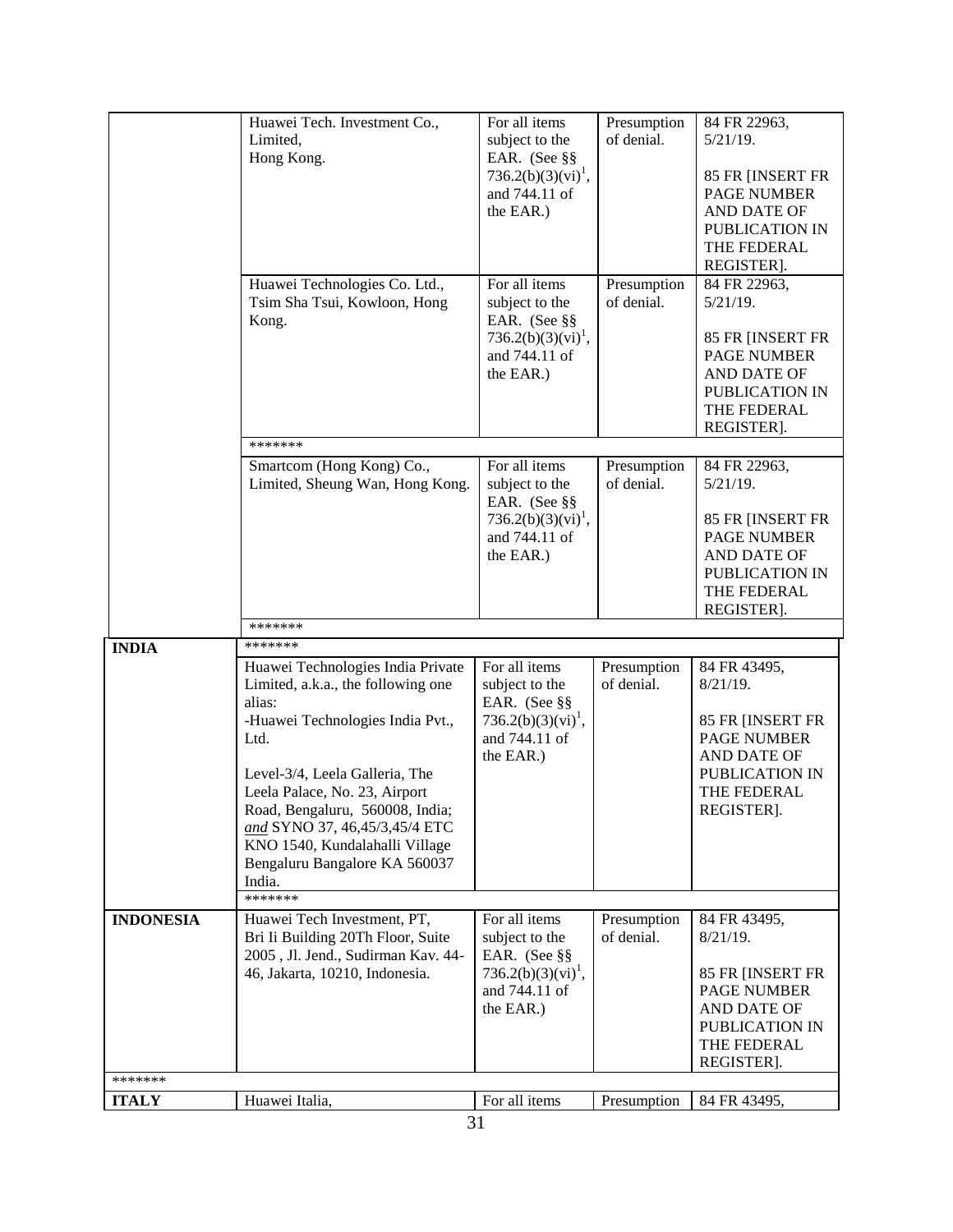|                   | Via Lorenteggio, 240, Tower A,<br>20147 Milan, Italy.                                                                                            | subject to the<br>EAR. (See §§<br>736.2(b)(3)(vi) <sup>1</sup> ,<br>and 744.11 of<br>the EAR.)                  | of denial.                | $8/21/19$ .<br>85 FR [INSERT FR<br><b>PAGE NUMBER</b><br>AND DATE OF<br>PUBLICATION IN<br>THE FEDERAL<br>REGISTER].                 |
|-------------------|--------------------------------------------------------------------------------------------------------------------------------------------------|-----------------------------------------------------------------------------------------------------------------|---------------------------|-------------------------------------------------------------------------------------------------------------------------------------|
|                   | Huawei Milan Research Institute,<br>Milan, Italy.                                                                                                | For all items<br>subject to the<br>EAR. (See §§<br>736.2(b)(3)(vi) <sup>1</sup> ,<br>and 744.11 of<br>the EAR.) | Presumption<br>of denial. | 84 FR 43495,<br>$8/21/19$ .<br>85 FR [INSERT FR<br><b>PAGE NUMBER</b><br>AND DATE OF<br>PUBLICATION IN<br>THE FEDERAL<br>REGISTER]. |
| <b>JAMAICA</b>    | Huawei Technologies Jamaica<br>Company Limited,<br>Kingston, Jamaica.                                                                            | For all items<br>subject to the<br>EAR. (See §§<br>736.2(b)(3)(vi) <sup>1</sup> ,<br>and 744.11 of<br>the EAR.) | Presumption<br>of denial. | 84 FR 22963,<br>$5/21/19$ .<br>85 FR [INSERT FR<br><b>PAGE NUMBER</b><br>AND DATE OF<br>PUBLICATION IN<br>THE FEDERAL<br>REGISTER]. |
| <b>JAPAN</b>      | Huawei Technologies Japan K.K.,<br>Japan.                                                                                                        | For all items<br>subject to the<br>EAR. (See §§<br>$736.2(b)(3)(vi)^{1}$ ,<br>and 744.11 of<br>the EAR.)        | Presumption<br>of denial. | 84 FR 22963,<br>$5/21/19$ .<br>85 FR [INSERT FR<br><b>PAGE NUMBER</b><br>AND DATE OF<br>PUBLICATION IN<br>THE FEDERAL<br>REGISTER]. |
| <b>JORDAN</b>     | Huawei Technologies Investment<br>Co. Ltd.,<br>Amman, Jordan.<br>*******                                                                         | For all items<br>subject to the<br>EAR. (See §§<br>736.2(b)(3)(vi) <sup>1</sup> ,<br>and 744.11 of<br>the EAR.) | Presumption<br>of denial. | 84 FR 22963,<br>$5/21/19$ .<br>85 FR [INSERT FR<br><b>PAGE NUMBER</b><br>AND DATE OF<br>PUBLICATION IN<br>THE FEDERAL<br>REGISTER]. |
| <b>KAZAKHSTAN</b> | *******                                                                                                                                          |                                                                                                                 |                           |                                                                                                                                     |
|                   | Huawei Technologies LLC<br>191 Zheltoksan St.,<br>Kazakhstan,<br>5th floor, 050013, Bostandyk,<br>District of Almaty, Republic of<br>Kazakhstan. | For all items<br>subject to the<br>EAR. (See §§<br>736.2(b)(3)(vi) <sup>1</sup> ,<br>and 744.11 of<br>the EAR.) | Presumption<br>of denial. | 84 FR 43495,<br>$8/21/19$ .<br>85 FR [INSERT FR<br><b>PAGE NUMBER</b><br>AND DATE OF<br>PUBLICATION IN<br>THE FEDERAL<br>REGISTER]. |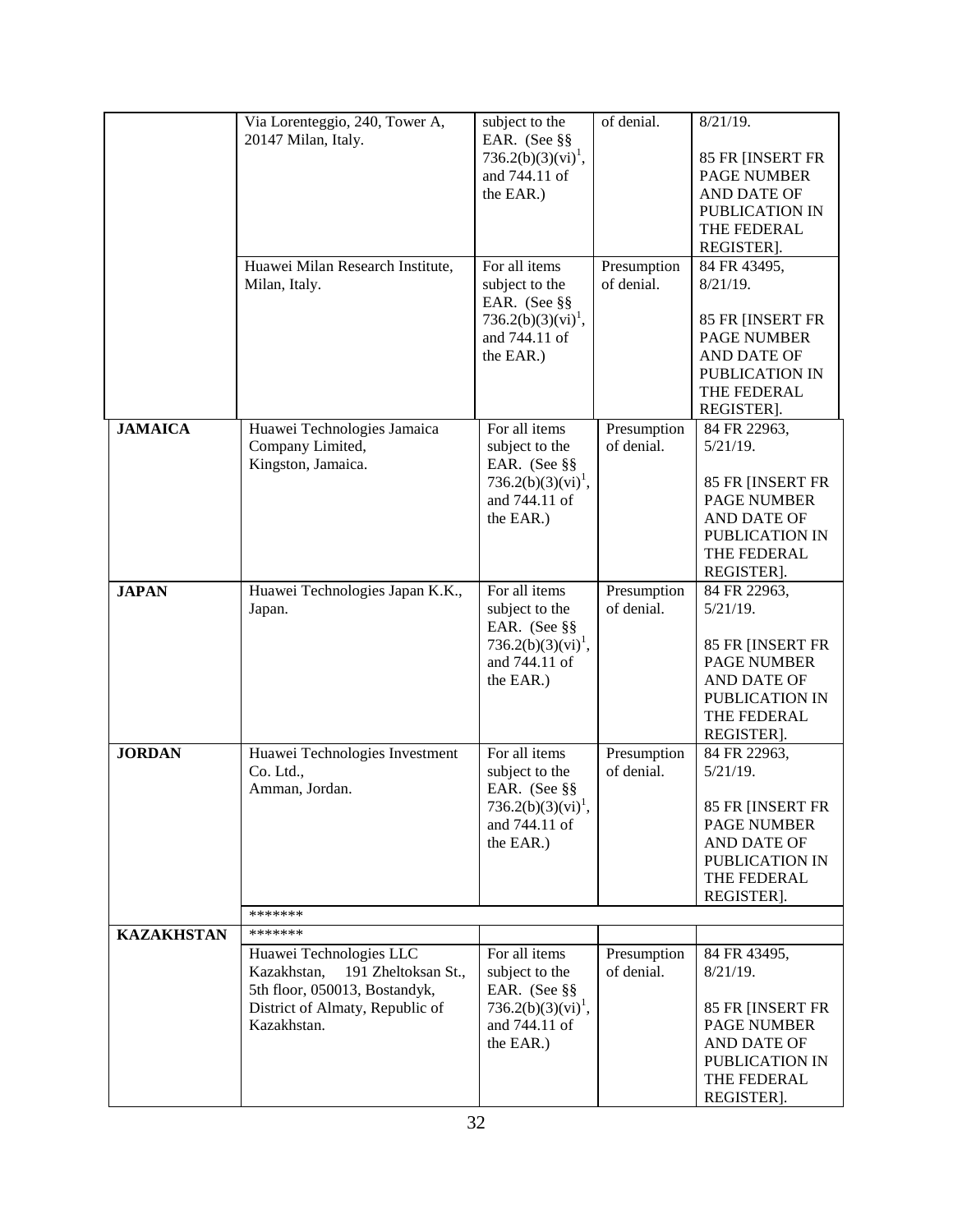|                              | *******                                                                                                                                                                                                                                                                                                                                                  |                                                                                                                 |                           |                                                                                                                                            |
|------------------------------|----------------------------------------------------------------------------------------------------------------------------------------------------------------------------------------------------------------------------------------------------------------------------------------------------------------------------------------------------------|-----------------------------------------------------------------------------------------------------------------|---------------------------|--------------------------------------------------------------------------------------------------------------------------------------------|
|                              | *******                                                                                                                                                                                                                                                                                                                                                  |                                                                                                                 |                           |                                                                                                                                            |
| <b>LEBANON</b>               | Huawei Technologies Lebanon,<br>Beirut, Lebanon.                                                                                                                                                                                                                                                                                                         | For all items<br>subject to the<br>EAR. (See §§<br>736.2(b)(3)(vi) <sup>1</sup> ,<br>and 744.11 of<br>the EAR.) | Presumption<br>of denial. | 84 FR 22963,<br>$5/21/19$ .<br>85 FR [INSERT FR<br><b>PAGE NUMBER</b><br>AND DATE OF<br>PUBLICATION IN<br>THE FEDERAL<br>REGISTER].        |
|                              | *******                                                                                                                                                                                                                                                                                                                                                  |                                                                                                                 |                           |                                                                                                                                            |
| *******                      |                                                                                                                                                                                                                                                                                                                                                          |                                                                                                                 |                           |                                                                                                                                            |
| <b>MADAGASCAR</b>            | Huawei Technologies Madagascar<br>Sarl.<br>Antananarivo, Madagascar.                                                                                                                                                                                                                                                                                     | For all items<br>subject to the<br>EAR. (See §§<br>$736.2(b)(3)(vi)^{1}$ ,<br>and 744.11 of<br>the EAR.)        | Presumption<br>of denial. | 84 FR 22963,<br>$5/21/19$ .<br>85 FR [INSERT FR<br><b>PAGE NUMBER</b><br><b>AND DATE OF</b><br>PUBLICATION IN<br>THE FEDERAL<br>REGISTER]. |
| *******                      |                                                                                                                                                                                                                                                                                                                                                          |                                                                                                                 |                           |                                                                                                                                            |
| <b>MEXICO</b>                | Huawei Technologies De Mexico<br>S.A.,<br>Avenida Santa Fé No. 440, Torre<br>Century Plaza Piso 15, Colonia<br>Santa Fe, Delegación Cuajimalpa<br>de Morelos, C.P. 05348, Distrito<br>Federal, CDMX, Mexico; and Laza<br>Carso, Torre Falcón, Lago Zurich<br>No. 245, Piso 18, Colonia<br>Ampliacion Granda, Delegación<br>Miguel Hidalgo, CDMX, Mexico. | For all items<br>subject to the<br>EAR. (See §§<br>736.2(b)(3)(vi) <sup>1</sup> ,<br>and 744.11 of<br>the EAR.) | Presumption<br>of denial. | 84 FR 43495,<br>$8/21/19$ .<br>85 FR [INSERT FR<br><b>PAGE NUMBER</b><br>AND DATE OF<br>PUBLICATION IN<br>THE FEDERAL<br>REGISTER].        |
| <b>NETHERLANDS</b>           | *******                                                                                                                                                                                                                                                                                                                                                  |                                                                                                                 |                           |                                                                                                                                            |
|                              | Huawei Technologies Coöperatief<br>U.A.,<br>Netherlands.                                                                                                                                                                                                                                                                                                 | For all items<br>subject to the<br>EAR. (See §§<br>$736.2(b)(3)(vi)^1$ ,<br>and 744.11 of<br>the EAR.)          | Presumption<br>of denial. | 84 FR 22963,<br>$5/21/19$ .<br>85 FR [INSERT FR<br>PAGE NUMBER<br>AND DATE OF<br>PUBLICATION IN<br>THE FEDERAL<br>REGISTER].               |
|                              | *******                                                                                                                                                                                                                                                                                                                                                  |                                                                                                                 |                           |                                                                                                                                            |
| <b>NEW</b><br><b>ZEALAND</b> | Huawei Technologies (New<br>Zealand) Company Limited,<br>80 Queen Street, Auckland Central,<br>Auckland, 1010, New Zealand.                                                                                                                                                                                                                              | For all items<br>subject to the<br>EAR. (See §§<br>$736.2(b)(3)(vi)^1$ ,<br>and 744.11 of<br>the EAR.)          | Presumption<br>of denial. | 84 FR 43495,<br>$8/21/19$ .<br>85 FR [INSERT FR<br><b>PAGE NUMBER</b><br>AND DATE OF<br>PUBLICATION IN<br>THE FEDERAL<br>REGISTER].        |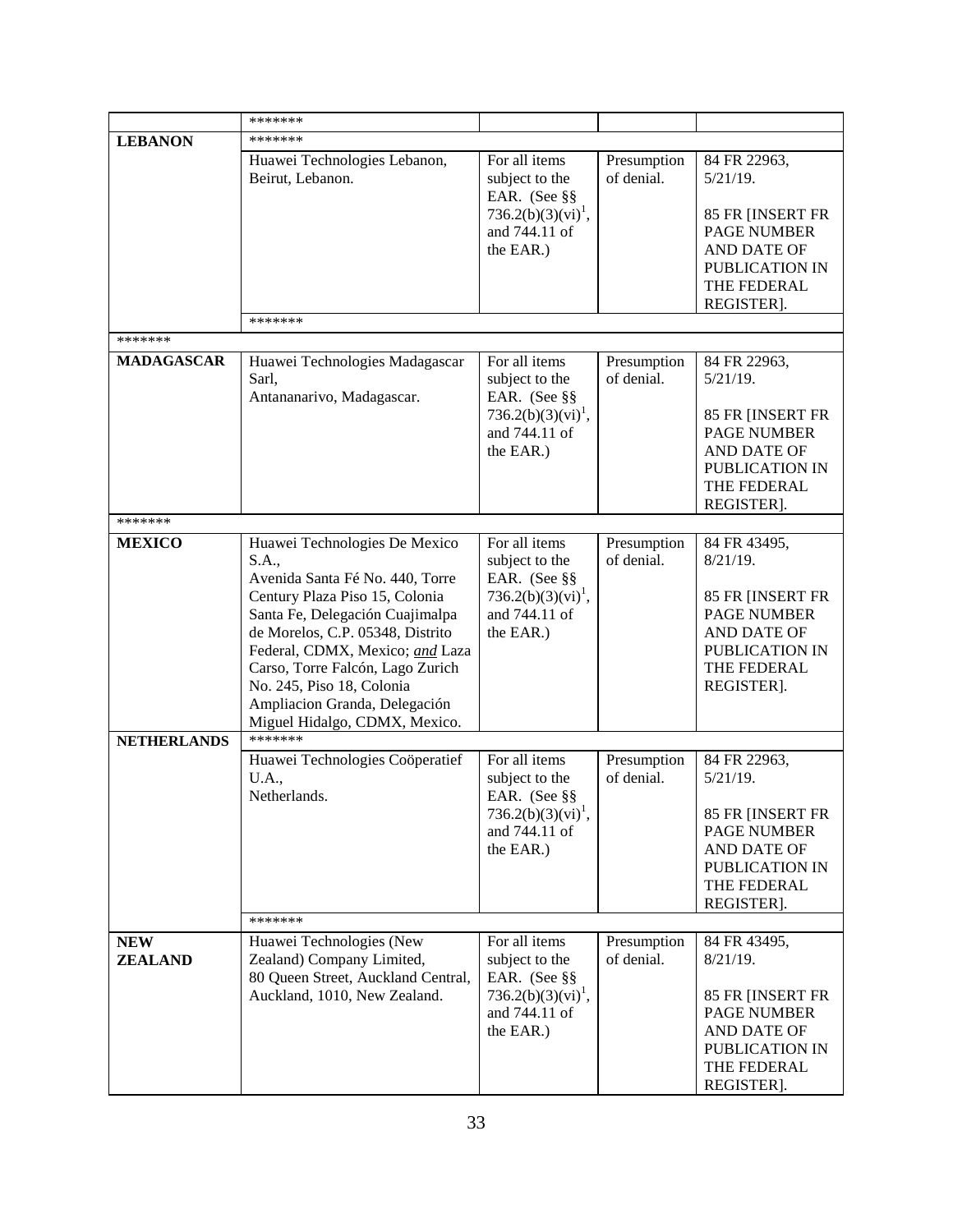| *******                    |                                                                                                                                |                                                                                                                 |                           |                                                                                                                                     |
|----------------------------|--------------------------------------------------------------------------------------------------------------------------------|-----------------------------------------------------------------------------------------------------------------|---------------------------|-------------------------------------------------------------------------------------------------------------------------------------|
| <b>OMAN</b>                | Huawei Tech Investment Oman<br>LLC.<br>Muscat, Oman.                                                                           | For all items<br>subject to the<br>EAR. (See §§<br>$736.2(b)(3)(vi)^1$ ,<br>and 744.11 of<br>the EAR.)          | Presumption<br>of denial. | 84 FR 22963,<br>$5/21/19$ .<br>85 FR [INSERT FR<br>PAGE NUMBER<br>AND DATE OF<br>PUBLICATION IN<br>THE FEDERAL<br>REGISTER].        |
| <b>PAKISTAN</b>            | *******<br>Huawei Technologies Pakistan<br>(Private) Limited,<br>Islamabad, Pakistan.<br>*******                               | For all items<br>subject to the<br>EAR. (See §§<br>736.2(b)(3)(vi) <sup>1</sup> ,<br>and 744.11 of<br>the EAR.) | Presumption<br>of denial. | 84 FR 22963,<br>$5/21/19$ .<br>85 FR [INSERT FR<br><b>PAGE NUMBER</b><br>AND DATE OF<br>PUBLICATION IN<br>THE FEDERAL<br>REGISTER]. |
| <b>PANAMA</b>              | Huawei Technologies Cr Panama<br>S.A,<br>Ave. Paseo del Mar, Costa del Este<br>Torre MMG, Piso 17 Ciudad de<br>Panamá, Panama. | For all items<br>subject to the<br>EAR. (See §§<br>$736.2(b)(3)(vi)^{1}$ ,<br>and 744.11 of<br>the EAR.)        | Presumption<br>of denial. | 84 FR 43495,<br>$8/21/19$ .<br>85 FR [INSERT FR<br><b>PAGE NUMBER</b><br>AND DATE OF<br>PUBLICATION IN<br>THE FEDERAL<br>REGISTER]. |
| <b>PARAGUAY</b>            | *******<br>Huawei Technologies Paraguay<br>S.A.,<br>Asuncion, Paraguay.                                                        | For all items<br>subject to the<br>EAR. (See §§<br>736.2(b)(3)(vi) <sup>1</sup> ,<br>and 744.11 of<br>the EAR.) | Presumption<br>of denial. | 84 FR 22963,<br>$5/21/19$ .<br>85 FR [INSERT FR<br><b>PAGE NUMBER</b><br>AND DATE OF<br>PUBLICATION IN<br>THE FEDERAL<br>REGISTER]. |
| *******<br><b>PORTUGAL</b> | Huawei Technology Portugal,<br>Avenida Dom João II, 51B - 11°.A<br>1990-085 Lisboa, Portugal.                                  | For all items<br>subject to the<br>EAR. (See §§<br>$736.2(b)(3)(vi)^{1}$ ,<br>and 744.11 of<br>the EAR.)        | Presumption<br>of denial. | 84 FR 43495,<br>$8/21/19$ .<br>85 FR [INSERT FR<br><b>PAGE NUMBER</b><br>AND DATE OF<br>PUBLICATION IN<br>THE FEDERAL<br>REGISTER]. |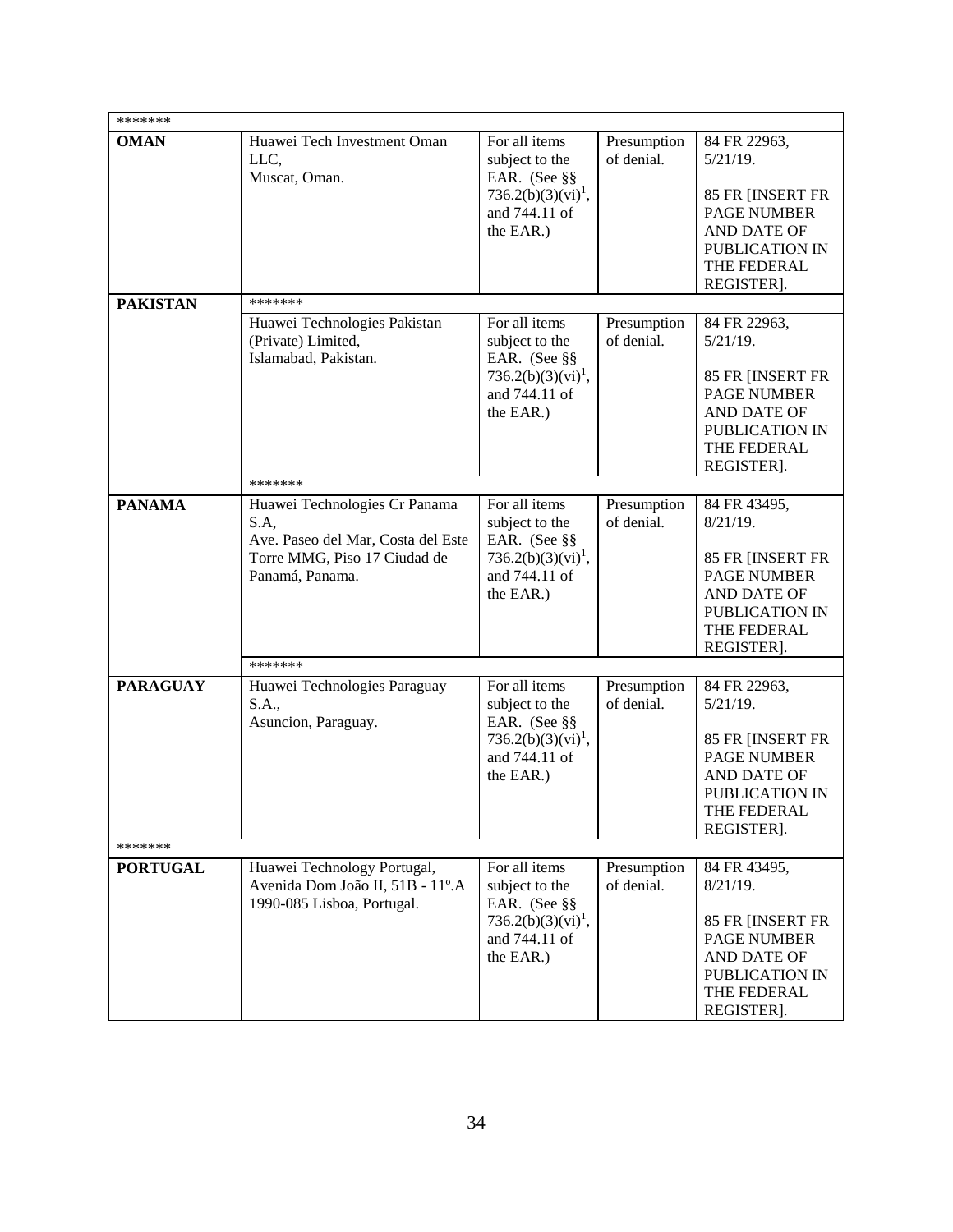| <b>QATAR</b>                  | Huawei Tech Investment Limited,                                       | For all items                                   | Presumption               | 84 FR 22963,                    |
|-------------------------------|-----------------------------------------------------------------------|-------------------------------------------------|---------------------------|---------------------------------|
|                               | Doha, Qatar.                                                          | subject to the                                  | of denial.                | $5/21/19$ .                     |
|                               |                                                                       | EAR. (See §§                                    |                           |                                 |
|                               |                                                                       | $736.2(b)(3)(vi)^1$ ,                           |                           | 85 FR [INSERT FR                |
|                               |                                                                       | and 744.11 of                                   |                           | <b>PAGE NUMBER</b>              |
|                               |                                                                       | the EAR.)                                       |                           | AND DATE OF                     |
|                               |                                                                       |                                                 |                           | PUBLICATION IN                  |
|                               |                                                                       |                                                 |                           | THE FEDERAL                     |
|                               |                                                                       |                                                 |                           | REGISTER].                      |
| <b>ROMANIA</b>                | Huawei Technologies Romania                                           | For all items                                   | Presumption               | 84 FR 43495,                    |
|                               | Co., Ltd.,                                                            | subject to the                                  | of denial.                | $8/21/19$ .                     |
|                               | Ion Mihalache Blvd, No. 15-17,1st                                     | EAR. (See §§                                    |                           |                                 |
|                               | District, 9th Floor of Bucharest<br>Tower center, Bucharest, Romania. | 736.2(b)(3)(vi) <sup>1</sup> ,<br>and 744.11 of |                           | 85 FR [INSERT FR<br>PAGE NUMBER |
|                               |                                                                       | the EAR.)                                       |                           | AND DATE OF                     |
|                               |                                                                       |                                                 |                           | PUBLICATION IN                  |
|                               |                                                                       |                                                 |                           | THE FEDERAL                     |
|                               |                                                                       |                                                 |                           | REGISTER].                      |
|                               | *******                                                               |                                                 |                           |                                 |
| <b>RUSSIA</b>                 | *******                                                               |                                                 |                           |                                 |
|                               | Huawei Russia,                                                        | For all items                                   | Presumption               | 84 FR 43495,                    |
|                               | Business-Park "Krylatsky Hills",                                      | subject to the                                  | of denial.                | $8/21/19$ .                     |
|                               | 17 bldg. 2, Krylatskaya Str.,<br>Moscow 121614, Russia.               | EAR. (See §§<br>736.2(b)(3)(vi) <sup>1</sup> ,  |                           | 85 FR [INSERT FR                |
|                               |                                                                       | and 744.11 of                                   |                           | <b>PAGE NUMBER</b>              |
|                               |                                                                       | the EAR.)                                       |                           | AND DATE OF                     |
|                               |                                                                       |                                                 |                           | PUBLICATION IN                  |
|                               |                                                                       |                                                 |                           | THE FEDERAL                     |
|                               |                                                                       |                                                 |                           | REGISTER].                      |
|                               | *******                                                               |                                                 |                           |                                 |
| *******                       |                                                                       |                                                 |                           |                                 |
| <b>SINGAPORE</b>              | *******                                                               |                                                 |                           |                                 |
|                               | Huawei International Pte. Ltd.,                                       | For all items                                   | Presumption<br>of denial. | 84 FR 22963,                    |
|                               | Singapore.                                                            | subject to the<br>EAR. (See §§                  |                           | $5/21/19$ .                     |
|                               |                                                                       | 736.2(b)(3)(vi) <sup>1</sup> ,                  |                           | 85 FR [INSERT FR                |
|                               |                                                                       | and 744.11 of                                   |                           | <b>PAGE NUMBER</b>              |
|                               |                                                                       | the EAR.)                                       |                           | AND DATE OF                     |
|                               |                                                                       |                                                 |                           | PUBLICATION IN                  |
|                               |                                                                       |                                                 |                           | THE FEDERAL                     |
|                               |                                                                       |                                                 |                           | REGISTER].                      |
|                               | *******<br>*******                                                    |                                                 |                           |                                 |
| <b>SOUTH</b><br><b>AFRICA</b> | Huawei Technologies South Africa                                      | For all items                                   | Presumption               | 84 FR 43495,                    |
|                               | Pty Ltd.,                                                             | subject to the                                  | of denial.                | $8/21/19$ .                     |
|                               | 128 Peter St Block 7 Grayston                                         | EAR. (See §§                                    |                           |                                 |
|                               | Office Park, Sandton, Gauteng,                                        | $736.2(b)(3)(vi)^1$ ,                           |                           | 85 FR [INSERT FR                |
|                               | 1682, South Africa.                                                   | and 744.11 of                                   |                           | <b>PAGE NUMBER</b>              |
|                               |                                                                       | the EAR.)                                       |                           | AND DATE OF                     |
|                               |                                                                       |                                                 |                           |                                 |
|                               |                                                                       |                                                 |                           | PUBLICATION IN                  |
|                               |                                                                       |                                                 |                           | THE FEDERAL                     |
|                               |                                                                       |                                                 |                           | REGISTER].                      |
| *******                       | *******                                                               |                                                 |                           |                                 |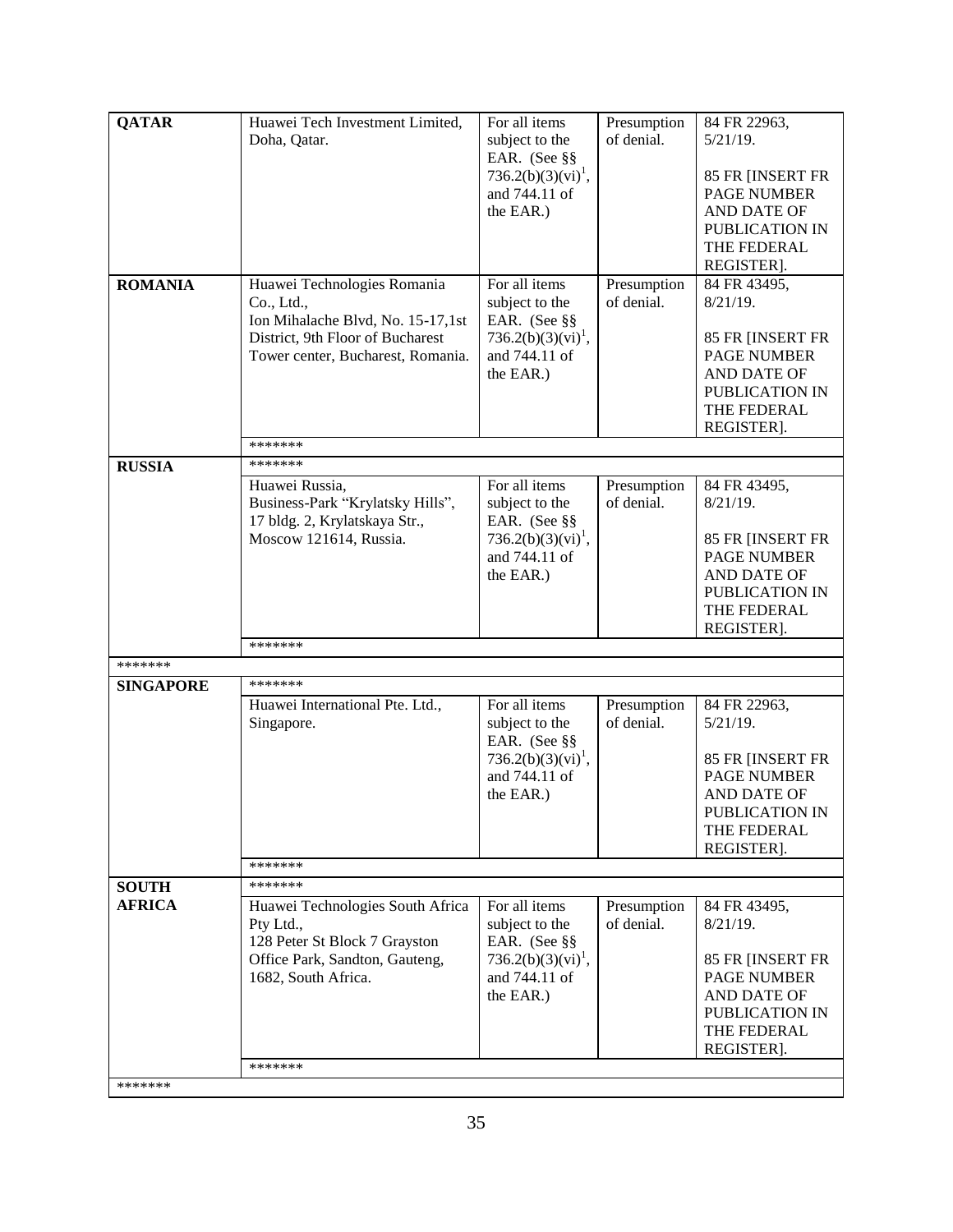| Company (Private) Limited,<br>of denial.<br>subject to the<br>$5/21/19$ .<br>Colombo, Sri Lanka.<br>EAR. (See §§<br>736.2(b)(3)(vi) <sup>1</sup> ,<br>85 FR [INSERT FR<br>and 744.11 of<br>PAGE NUMBER<br>the EAR.)<br>AND DATE OF<br>PUBLICATION IN<br>THE FEDERAL<br>REGISTER].<br>*******<br><b>SWEDEN</b><br>For all items<br>Huawei Sweden,<br>Presumption<br>84 FR 43495,<br>of denial.<br>Skalholtsgatan 9-11 Kista, 164 40<br>subject to the<br>$8/21/19$ .<br>Stockholm, Sweden.<br>EAR. (See §§<br>$736.2(b)(3)(vi)^{1}$ ,<br>85 FR [INSERT FR<br>and 744.11 of<br><b>PAGE NUMBER</b><br>the EAR.)<br>AND DATE OF<br>PUBLICATION IN<br>THE FEDERAL<br>REGISTER].<br><b>SWITZERLAND</b><br>*******<br>For all items<br>Huawei Technologies Switzerland<br>84 FR 22963,<br>Presumption<br>of denial.<br>$5/21/19$ .<br>AG,<br>subject to the<br>Liebefeld, Bern, Switzerland.<br>EAR. (See §§<br>736.2(b)(3)(vi) <sup>1</sup> ,<br>85 FR [INSERT FR<br>and 744.11 of<br><b>PAGE NUMBER</b><br>AND DATE OF<br>the EAR.)<br>PUBLICATION IN<br>THE FEDERAL<br>REGISTER].<br>*******<br>*******<br>*******<br><b>TAIWAN</b><br>For all items<br>Presumption<br>84 FR 22963,<br>Xunwei Technologies Co., Ltd.,<br>of denial.<br>Taipei, Taiwan.<br>subject to the<br>$5/21/19$ .<br>EAR. (See §§<br>$736.2(b)(3)(vi)^{1}$ ,<br>85 FR [INSERT FR<br>and 744.11 of<br><b>PAGE NUMBER</b><br>the EAR.)<br>AND DATE OF<br>PUBLICATION IN<br>THE FEDERAL<br>REGISTER].<br>*******<br>*******<br><b>THAILAND</b><br>Huawei Technologies (Thailand)<br>For all items<br>Presumption<br>84 FR 43495,<br>subject to the<br>of denial.<br>$8/21/19$ .<br>Co.,<br>87/1 Wireless Road, 19 <sup>th</sup> Floor,<br>EAR. (See §§ | Capital Tower, All Seasons Place,<br>736.2(b)(3)(vi) <sup>1</sup> ,<br>85 FR [INSERT FR<br>Pathumwan, Bangkok, 10330,<br>and 744.11 of<br><b>PAGE NUMBER</b><br>Thailand.<br>the EAR.)<br>AND DATE OF<br>PUBLICATION IN<br>THE FEDERAL<br>REGISTER].<br>******* | <b>SRI LANKA</b> | Huawei Technologies Lanka | For all items | Presumption | 84 FR 22963, |
|-----------------------------------------------------------------------------------------------------------------------------------------------------------------------------------------------------------------------------------------------------------------------------------------------------------------------------------------------------------------------------------------------------------------------------------------------------------------------------------------------------------------------------------------------------------------------------------------------------------------------------------------------------------------------------------------------------------------------------------------------------------------------------------------------------------------------------------------------------------------------------------------------------------------------------------------------------------------------------------------------------------------------------------------------------------------------------------------------------------------------------------------------------------------------------------------------------------------------------------------------------------------------------------------------------------------------------------------------------------------------------------------------------------------------------------------------------------------------------------------------------------------------------------------------------------------------------------------------------------------------------------------------------------------------------------------------------------------------|-----------------------------------------------------------------------------------------------------------------------------------------------------------------------------------------------------------------------------------------------------------------|------------------|---------------------------|---------------|-------------|--------------|
|                                                                                                                                                                                                                                                                                                                                                                                                                                                                                                                                                                                                                                                                                                                                                                                                                                                                                                                                                                                                                                                                                                                                                                                                                                                                                                                                                                                                                                                                                                                                                                                                                                                                                                                       |                                                                                                                                                                                                                                                                 |                  |                           |               |             |              |
|                                                                                                                                                                                                                                                                                                                                                                                                                                                                                                                                                                                                                                                                                                                                                                                                                                                                                                                                                                                                                                                                                                                                                                                                                                                                                                                                                                                                                                                                                                                                                                                                                                                                                                                       |                                                                                                                                                                                                                                                                 |                  |                           |               |             |              |
|                                                                                                                                                                                                                                                                                                                                                                                                                                                                                                                                                                                                                                                                                                                                                                                                                                                                                                                                                                                                                                                                                                                                                                                                                                                                                                                                                                                                                                                                                                                                                                                                                                                                                                                       |                                                                                                                                                                                                                                                                 |                  |                           |               |             |              |
|                                                                                                                                                                                                                                                                                                                                                                                                                                                                                                                                                                                                                                                                                                                                                                                                                                                                                                                                                                                                                                                                                                                                                                                                                                                                                                                                                                                                                                                                                                                                                                                                                                                                                                                       |                                                                                                                                                                                                                                                                 |                  |                           |               |             |              |
|                                                                                                                                                                                                                                                                                                                                                                                                                                                                                                                                                                                                                                                                                                                                                                                                                                                                                                                                                                                                                                                                                                                                                                                                                                                                                                                                                                                                                                                                                                                                                                                                                                                                                                                       |                                                                                                                                                                                                                                                                 |                  |                           |               |             |              |
|                                                                                                                                                                                                                                                                                                                                                                                                                                                                                                                                                                                                                                                                                                                                                                                                                                                                                                                                                                                                                                                                                                                                                                                                                                                                                                                                                                                                                                                                                                                                                                                                                                                                                                                       |                                                                                                                                                                                                                                                                 |                  |                           |               |             |              |
|                                                                                                                                                                                                                                                                                                                                                                                                                                                                                                                                                                                                                                                                                                                                                                                                                                                                                                                                                                                                                                                                                                                                                                                                                                                                                                                                                                                                                                                                                                                                                                                                                                                                                                                       |                                                                                                                                                                                                                                                                 |                  |                           |               |             |              |
|                                                                                                                                                                                                                                                                                                                                                                                                                                                                                                                                                                                                                                                                                                                                                                                                                                                                                                                                                                                                                                                                                                                                                                                                                                                                                                                                                                                                                                                                                                                                                                                                                                                                                                                       |                                                                                                                                                                                                                                                                 |                  |                           |               |             |              |
|                                                                                                                                                                                                                                                                                                                                                                                                                                                                                                                                                                                                                                                                                                                                                                                                                                                                                                                                                                                                                                                                                                                                                                                                                                                                                                                                                                                                                                                                                                                                                                                                                                                                                                                       |                                                                                                                                                                                                                                                                 |                  |                           |               |             |              |
|                                                                                                                                                                                                                                                                                                                                                                                                                                                                                                                                                                                                                                                                                                                                                                                                                                                                                                                                                                                                                                                                                                                                                                                                                                                                                                                                                                                                                                                                                                                                                                                                                                                                                                                       |                                                                                                                                                                                                                                                                 |                  |                           |               |             |              |
|                                                                                                                                                                                                                                                                                                                                                                                                                                                                                                                                                                                                                                                                                                                                                                                                                                                                                                                                                                                                                                                                                                                                                                                                                                                                                                                                                                                                                                                                                                                                                                                                                                                                                                                       |                                                                                                                                                                                                                                                                 |                  |                           |               |             |              |
|                                                                                                                                                                                                                                                                                                                                                                                                                                                                                                                                                                                                                                                                                                                                                                                                                                                                                                                                                                                                                                                                                                                                                                                                                                                                                                                                                                                                                                                                                                                                                                                                                                                                                                                       |                                                                                                                                                                                                                                                                 |                  |                           |               |             |              |
|                                                                                                                                                                                                                                                                                                                                                                                                                                                                                                                                                                                                                                                                                                                                                                                                                                                                                                                                                                                                                                                                                                                                                                                                                                                                                                                                                                                                                                                                                                                                                                                                                                                                                                                       |                                                                                                                                                                                                                                                                 |                  |                           |               |             |              |
|                                                                                                                                                                                                                                                                                                                                                                                                                                                                                                                                                                                                                                                                                                                                                                                                                                                                                                                                                                                                                                                                                                                                                                                                                                                                                                                                                                                                                                                                                                                                                                                                                                                                                                                       |                                                                                                                                                                                                                                                                 |                  |                           |               |             |              |
|                                                                                                                                                                                                                                                                                                                                                                                                                                                                                                                                                                                                                                                                                                                                                                                                                                                                                                                                                                                                                                                                                                                                                                                                                                                                                                                                                                                                                                                                                                                                                                                                                                                                                                                       |                                                                                                                                                                                                                                                                 |                  |                           |               |             |              |
|                                                                                                                                                                                                                                                                                                                                                                                                                                                                                                                                                                                                                                                                                                                                                                                                                                                                                                                                                                                                                                                                                                                                                                                                                                                                                                                                                                                                                                                                                                                                                                                                                                                                                                                       |                                                                                                                                                                                                                                                                 |                  |                           |               |             |              |
|                                                                                                                                                                                                                                                                                                                                                                                                                                                                                                                                                                                                                                                                                                                                                                                                                                                                                                                                                                                                                                                                                                                                                                                                                                                                                                                                                                                                                                                                                                                                                                                                                                                                                                                       |                                                                                                                                                                                                                                                                 |                  |                           |               |             |              |
|                                                                                                                                                                                                                                                                                                                                                                                                                                                                                                                                                                                                                                                                                                                                                                                                                                                                                                                                                                                                                                                                                                                                                                                                                                                                                                                                                                                                                                                                                                                                                                                                                                                                                                                       |                                                                                                                                                                                                                                                                 |                  |                           |               |             |              |
|                                                                                                                                                                                                                                                                                                                                                                                                                                                                                                                                                                                                                                                                                                                                                                                                                                                                                                                                                                                                                                                                                                                                                                                                                                                                                                                                                                                                                                                                                                                                                                                                                                                                                                                       |                                                                                                                                                                                                                                                                 |                  |                           |               |             |              |
|                                                                                                                                                                                                                                                                                                                                                                                                                                                                                                                                                                                                                                                                                                                                                                                                                                                                                                                                                                                                                                                                                                                                                                                                                                                                                                                                                                                                                                                                                                                                                                                                                                                                                                                       |                                                                                                                                                                                                                                                                 |                  |                           |               |             |              |
|                                                                                                                                                                                                                                                                                                                                                                                                                                                                                                                                                                                                                                                                                                                                                                                                                                                                                                                                                                                                                                                                                                                                                                                                                                                                                                                                                                                                                                                                                                                                                                                                                                                                                                                       |                                                                                                                                                                                                                                                                 |                  |                           |               |             |              |
|                                                                                                                                                                                                                                                                                                                                                                                                                                                                                                                                                                                                                                                                                                                                                                                                                                                                                                                                                                                                                                                                                                                                                                                                                                                                                                                                                                                                                                                                                                                                                                                                                                                                                                                       |                                                                                                                                                                                                                                                                 |                  |                           |               |             |              |
|                                                                                                                                                                                                                                                                                                                                                                                                                                                                                                                                                                                                                                                                                                                                                                                                                                                                                                                                                                                                                                                                                                                                                                                                                                                                                                                                                                                                                                                                                                                                                                                                                                                                                                                       |                                                                                                                                                                                                                                                                 |                  |                           |               |             |              |
|                                                                                                                                                                                                                                                                                                                                                                                                                                                                                                                                                                                                                                                                                                                                                                                                                                                                                                                                                                                                                                                                                                                                                                                                                                                                                                                                                                                                                                                                                                                                                                                                                                                                                                                       |                                                                                                                                                                                                                                                                 |                  |                           |               |             |              |
|                                                                                                                                                                                                                                                                                                                                                                                                                                                                                                                                                                                                                                                                                                                                                                                                                                                                                                                                                                                                                                                                                                                                                                                                                                                                                                                                                                                                                                                                                                                                                                                                                                                                                                                       |                                                                                                                                                                                                                                                                 |                  |                           |               |             |              |
|                                                                                                                                                                                                                                                                                                                                                                                                                                                                                                                                                                                                                                                                                                                                                                                                                                                                                                                                                                                                                                                                                                                                                                                                                                                                                                                                                                                                                                                                                                                                                                                                                                                                                                                       |                                                                                                                                                                                                                                                                 |                  |                           |               |             |              |
|                                                                                                                                                                                                                                                                                                                                                                                                                                                                                                                                                                                                                                                                                                                                                                                                                                                                                                                                                                                                                                                                                                                                                                                                                                                                                                                                                                                                                                                                                                                                                                                                                                                                                                                       |                                                                                                                                                                                                                                                                 |                  |                           |               |             |              |
|                                                                                                                                                                                                                                                                                                                                                                                                                                                                                                                                                                                                                                                                                                                                                                                                                                                                                                                                                                                                                                                                                                                                                                                                                                                                                                                                                                                                                                                                                                                                                                                                                                                                                                                       |                                                                                                                                                                                                                                                                 |                  |                           |               |             |              |
|                                                                                                                                                                                                                                                                                                                                                                                                                                                                                                                                                                                                                                                                                                                                                                                                                                                                                                                                                                                                                                                                                                                                                                                                                                                                                                                                                                                                                                                                                                                                                                                                                                                                                                                       |                                                                                                                                                                                                                                                                 |                  |                           |               |             |              |
|                                                                                                                                                                                                                                                                                                                                                                                                                                                                                                                                                                                                                                                                                                                                                                                                                                                                                                                                                                                                                                                                                                                                                                                                                                                                                                                                                                                                                                                                                                                                                                                                                                                                                                                       |                                                                                                                                                                                                                                                                 |                  |                           |               |             |              |
|                                                                                                                                                                                                                                                                                                                                                                                                                                                                                                                                                                                                                                                                                                                                                                                                                                                                                                                                                                                                                                                                                                                                                                                                                                                                                                                                                                                                                                                                                                                                                                                                                                                                                                                       |                                                                                                                                                                                                                                                                 |                  |                           |               |             |              |
|                                                                                                                                                                                                                                                                                                                                                                                                                                                                                                                                                                                                                                                                                                                                                                                                                                                                                                                                                                                                                                                                                                                                                                                                                                                                                                                                                                                                                                                                                                                                                                                                                                                                                                                       |                                                                                                                                                                                                                                                                 |                  |                           |               |             |              |
|                                                                                                                                                                                                                                                                                                                                                                                                                                                                                                                                                                                                                                                                                                                                                                                                                                                                                                                                                                                                                                                                                                                                                                                                                                                                                                                                                                                                                                                                                                                                                                                                                                                                                                                       |                                                                                                                                                                                                                                                                 |                  |                           |               |             |              |
|                                                                                                                                                                                                                                                                                                                                                                                                                                                                                                                                                                                                                                                                                                                                                                                                                                                                                                                                                                                                                                                                                                                                                                                                                                                                                                                                                                                                                                                                                                                                                                                                                                                                                                                       |                                                                                                                                                                                                                                                                 |                  |                           |               |             |              |
|                                                                                                                                                                                                                                                                                                                                                                                                                                                                                                                                                                                                                                                                                                                                                                                                                                                                                                                                                                                                                                                                                                                                                                                                                                                                                                                                                                                                                                                                                                                                                                                                                                                                                                                       |                                                                                                                                                                                                                                                                 |                  |                           |               |             |              |
|                                                                                                                                                                                                                                                                                                                                                                                                                                                                                                                                                                                                                                                                                                                                                                                                                                                                                                                                                                                                                                                                                                                                                                                                                                                                                                                                                                                                                                                                                                                                                                                                                                                                                                                       |                                                                                                                                                                                                                                                                 |                  |                           |               |             |              |
|                                                                                                                                                                                                                                                                                                                                                                                                                                                                                                                                                                                                                                                                                                                                                                                                                                                                                                                                                                                                                                                                                                                                                                                                                                                                                                                                                                                                                                                                                                                                                                                                                                                                                                                       |                                                                                                                                                                                                                                                                 |                  |                           |               |             |              |
|                                                                                                                                                                                                                                                                                                                                                                                                                                                                                                                                                                                                                                                                                                                                                                                                                                                                                                                                                                                                                                                                                                                                                                                                                                                                                                                                                                                                                                                                                                                                                                                                                                                                                                                       |                                                                                                                                                                                                                                                                 |                  |                           |               |             |              |
|                                                                                                                                                                                                                                                                                                                                                                                                                                                                                                                                                                                                                                                                                                                                                                                                                                                                                                                                                                                                                                                                                                                                                                                                                                                                                                                                                                                                                                                                                                                                                                                                                                                                                                                       |                                                                                                                                                                                                                                                                 |                  |                           |               |             |              |
|                                                                                                                                                                                                                                                                                                                                                                                                                                                                                                                                                                                                                                                                                                                                                                                                                                                                                                                                                                                                                                                                                                                                                                                                                                                                                                                                                                                                                                                                                                                                                                                                                                                                                                                       |                                                                                                                                                                                                                                                                 |                  |                           |               |             |              |
|                                                                                                                                                                                                                                                                                                                                                                                                                                                                                                                                                                                                                                                                                                                                                                                                                                                                                                                                                                                                                                                                                                                                                                                                                                                                                                                                                                                                                                                                                                                                                                                                                                                                                                                       |                                                                                                                                                                                                                                                                 |                  |                           |               |             |              |
|                                                                                                                                                                                                                                                                                                                                                                                                                                                                                                                                                                                                                                                                                                                                                                                                                                                                                                                                                                                                                                                                                                                                                                                                                                                                                                                                                                                                                                                                                                                                                                                                                                                                                                                       |                                                                                                                                                                                                                                                                 |                  |                           |               |             |              |
|                                                                                                                                                                                                                                                                                                                                                                                                                                                                                                                                                                                                                                                                                                                                                                                                                                                                                                                                                                                                                                                                                                                                                                                                                                                                                                                                                                                                                                                                                                                                                                                                                                                                                                                       |                                                                                                                                                                                                                                                                 |                  |                           |               |             |              |
|                                                                                                                                                                                                                                                                                                                                                                                                                                                                                                                                                                                                                                                                                                                                                                                                                                                                                                                                                                                                                                                                                                                                                                                                                                                                                                                                                                                                                                                                                                                                                                                                                                                                                                                       |                                                                                                                                                                                                                                                                 |                  |                           |               |             |              |
|                                                                                                                                                                                                                                                                                                                                                                                                                                                                                                                                                                                                                                                                                                                                                                                                                                                                                                                                                                                                                                                                                                                                                                                                                                                                                                                                                                                                                                                                                                                                                                                                                                                                                                                       |                                                                                                                                                                                                                                                                 |                  |                           |               |             |              |
|                                                                                                                                                                                                                                                                                                                                                                                                                                                                                                                                                                                                                                                                                                                                                                                                                                                                                                                                                                                                                                                                                                                                                                                                                                                                                                                                                                                                                                                                                                                                                                                                                                                                                                                       |                                                                                                                                                                                                                                                                 |                  |                           |               |             |              |
|                                                                                                                                                                                                                                                                                                                                                                                                                                                                                                                                                                                                                                                                                                                                                                                                                                                                                                                                                                                                                                                                                                                                                                                                                                                                                                                                                                                                                                                                                                                                                                                                                                                                                                                       |                                                                                                                                                                                                                                                                 |                  |                           |               |             |              |
|                                                                                                                                                                                                                                                                                                                                                                                                                                                                                                                                                                                                                                                                                                                                                                                                                                                                                                                                                                                                                                                                                                                                                                                                                                                                                                                                                                                                                                                                                                                                                                                                                                                                                                                       |                                                                                                                                                                                                                                                                 |                  |                           |               |             |              |
|                                                                                                                                                                                                                                                                                                                                                                                                                                                                                                                                                                                                                                                                                                                                                                                                                                                                                                                                                                                                                                                                                                                                                                                                                                                                                                                                                                                                                                                                                                                                                                                                                                                                                                                       | *******                                                                                                                                                                                                                                                         |                  |                           |               |             |              |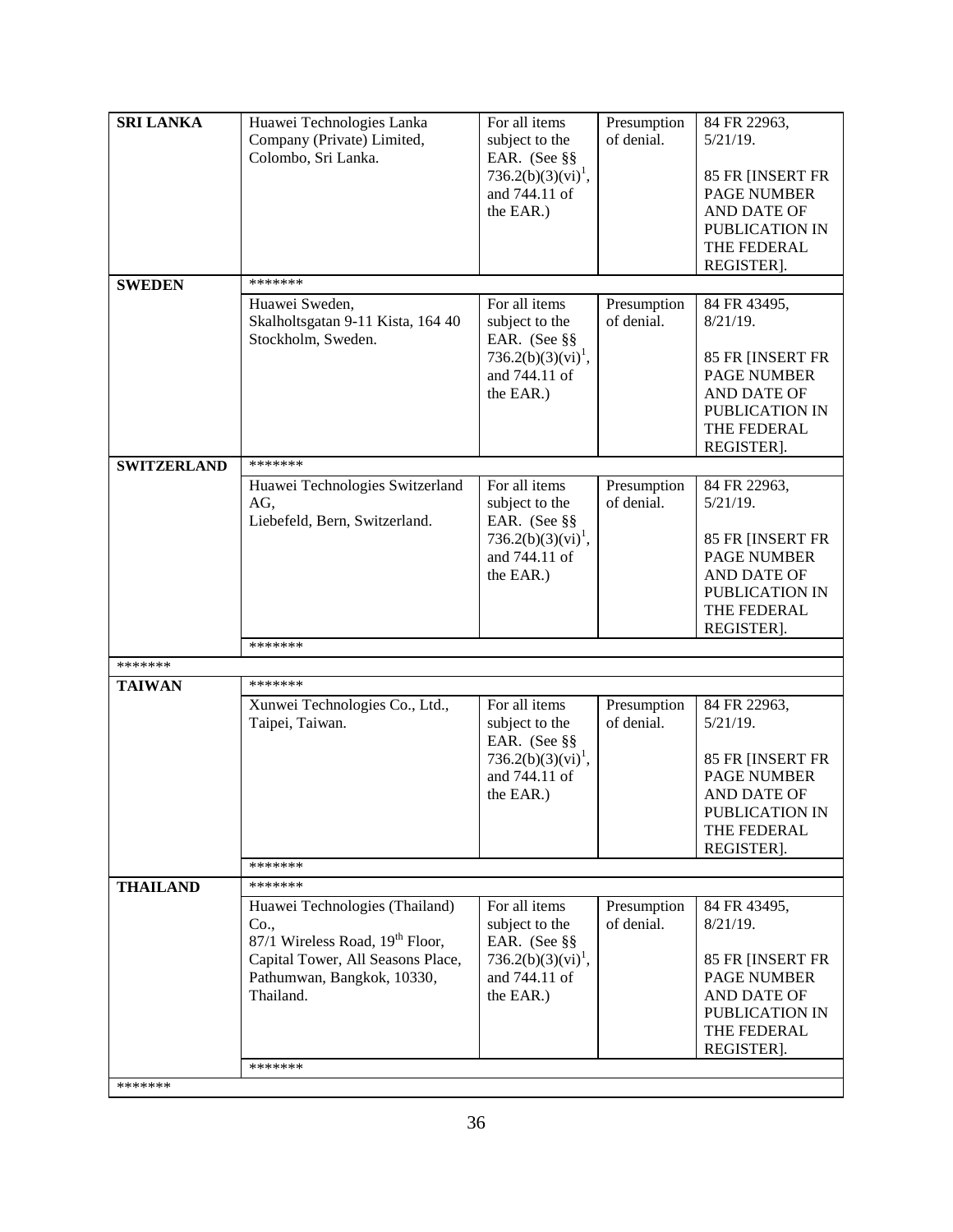| <b>UNITED</b>  | *******                                                                                                                                                                                                                           |                                                                                                                 |                           |                                                                                                                                            |
|----------------|-----------------------------------------------------------------------------------------------------------------------------------------------------------------------------------------------------------------------------------|-----------------------------------------------------------------------------------------------------------------|---------------------------|--------------------------------------------------------------------------------------------------------------------------------------------|
| <b>KINGDOM</b> | Centre for Integrated Photonics<br>Ltd., B55 Adastral Park, Pheonix<br>House, Martlesham Heath,<br>Ipswich, IP5 3RE United<br>Kingdom.                                                                                            | For all items<br>subject to the<br>EAR. (See §§<br>$736.2(b)(3)(vi)^1$ ,<br>and 744.11 of<br>the EAR.)          | Presumption<br>of denial. | 84 FR 43495,<br>$8/21/19$ .<br>85 FR [INSERT FR<br><b>PAGE NUMBER</b><br><b>AND DATE OF</b><br>PUBLICATION IN<br>THE FEDERAL<br>REGISTER]. |
|                | *******                                                                                                                                                                                                                           |                                                                                                                 |                           |                                                                                                                                            |
|                | Huawei Global Finance (UK)<br>Limited, Great Britain.                                                                                                                                                                             | For all items<br>subject to the<br>EAR. (See §§<br>736.2(b)(3)(vi) <sup>1</sup> ,<br>and 744.11 of<br>the EAR.) | Presumption<br>of denial. | 84 FR 22963,<br>$5/21/19$ .<br>85 FR [INSERT FR<br><b>PAGE NUMBER</b><br>AND DATE OF<br>PUBLICATION IN<br>THE FEDERAL<br>REGISTER].        |
|                | Huawei Technologies (UK) Co.,<br>Ltd., a.k.a., the following one alias:<br>-Huawei Software Technologies<br>Co. Ltd.<br>300 South Oak Way, Green Park,<br>Reading, RG2 6UF; and 6 Mitre<br>Passage, SE 10 0ER, United<br>Kingdom. | For all items<br>subject to the<br>EAR. (See §§<br>$736.2(b)(3)(vi)^{1}$ ,<br>and 744.11 of<br>the EAR.)        | Presumption<br>of denial. | 84 FR 43495,<br>$8/21/19$ .<br>85 FR [INSERT FR<br><b>PAGE NUMBER</b><br>AND DATE OF<br>PUBLICATION IN<br>THE FEDERAL<br>REGISTER].        |
|                | *******                                                                                                                                                                                                                           |                                                                                                                 |                           |                                                                                                                                            |
|                | Proven Glory,<br><b>British Virgin Islands</b>                                                                                                                                                                                    | For all items<br>subject to the<br>EAR. (See §§<br>$736.2(b)(3)(vi)^{1}$ ,<br>and 744.11 of<br>the EAR.)        | Presumption<br>of denial. | 84 FR 22963,<br>$5/21/19$ .<br>85 FR [INSERT FR<br><b>PAGE NUMBER</b><br>AND DATE OF<br>PUBLICATION IN<br>THE FEDERAL<br>REGISTER].        |
|                | Proven Honour,<br>British Virgin Islands.<br>*******                                                                                                                                                                              | For all items<br>subject to the<br>EAR. (See §§<br>736.2(b)(3)(vi) <sup>1</sup> ,<br>and 744.11 of<br>the EAR.) | Presumption<br>of denial. | 84 FR 22963,<br>$5/21/19$ .<br>85 FR [INSERT FR<br><b>PAGE NUMBER</b><br>AND DATE OF<br>PUBLICATION IN<br>THE FEDERAL<br>REGISTER].        |
|                |                                                                                                                                                                                                                                   |                                                                                                                 |                           |                                                                                                                                            |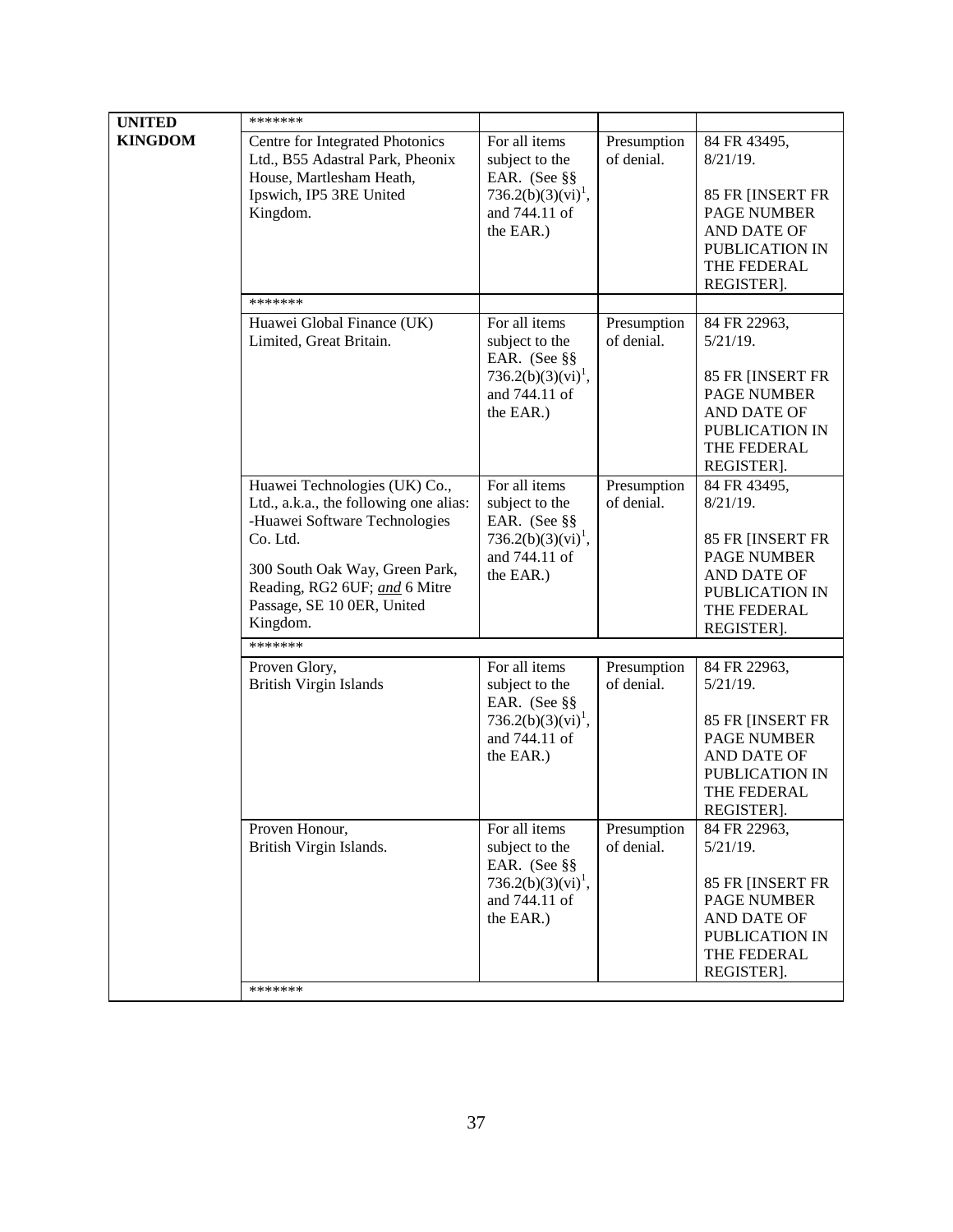| <b>VIETNAM</b> | Huawei Technologies (Vietnam) | For all items                  | Presumption | 84 FR 22963,       |
|----------------|-------------------------------|--------------------------------|-------------|--------------------|
|                | Company Limited,              | subject to the                 | of denial.  | $5/21/19$ .        |
|                | Hanoi, Vietnam.               | EAR. (See §§                   |             |                    |
|                |                               | 736.2(b)(3)(vi) <sup>1</sup> , |             | 85 FR [INSERT FR   |
|                |                               | and 744.11 of                  |             | <b>PAGE NUMBER</b> |
|                |                               | the EAR.)                      |             | AND DATE OF        |
|                |                               |                                |             | PUBLICATION IN     |
|                |                               |                                |             | THE FEDERAL        |
|                |                               |                                |             | REGISTER].         |
|                | Huawei Technology Co. Ltd.,   | For all items                  | Presumption | 84 FR 22963,       |
|                | Hanoi, Vietnam.               | subject to the                 | of denial.  | $5/21/19$ .        |
|                |                               | EAR. (See §§                   |             |                    |
|                |                               | $736.2(b)(3)(vi)^{1}$ ,        |             | 85 FR [INSERT FR   |
|                |                               | and 744.11 of                  |             | <b>PAGE NUMBER</b> |
|                |                               | the EAR.)                      |             | AND DATE OF        |
|                |                               |                                |             | PUBLICATION IN     |
|                |                               |                                |             | THE FEDERAL        |
|                |                               |                                |             | REGISTER].         |

1 *Items subject to the EAR that are controlled for NS reasons or specified in certain ECCNs when destined to designated entities.* You may not reexport, export from abroad, or transfer (incountry) without a license or license exception any foreign-produced item specified in paragraph (a) or (b) of this footnote when there is "knowledge" that the foreign-produced item is destined to any entity with a footnote 1 designation in the license requirement column of this Supplement.

(a) *Direct product of "technology" or "software" subject to the EAR and specified in certain Category 3, 4 or 5 ECCNs.* The foreign-produced item is produced or developed by any entity with a footnote 1 designation in the license requirement column of this Supplement and is a direct product of "technology" or "software" subject to the EAR and specified in Export Control Classification Number (ECCN) 3E001, 3E002, 3E003, 4E001, 5E001, 3D001, 4D001, or 5D001; of "technology" subject to the EAR and specified in ECCN 3E991, 4E992, 4E993, or 5E991; or of "software" subject to the EAR and specified in ECCN 3D991, 4D993, 4D994, or 5D991 of the Commerce Control List in Supplement No. 1 to part 774 of the EAR.

(b) *Direct product of a plant or major component of a plant.* The foreign-produced item